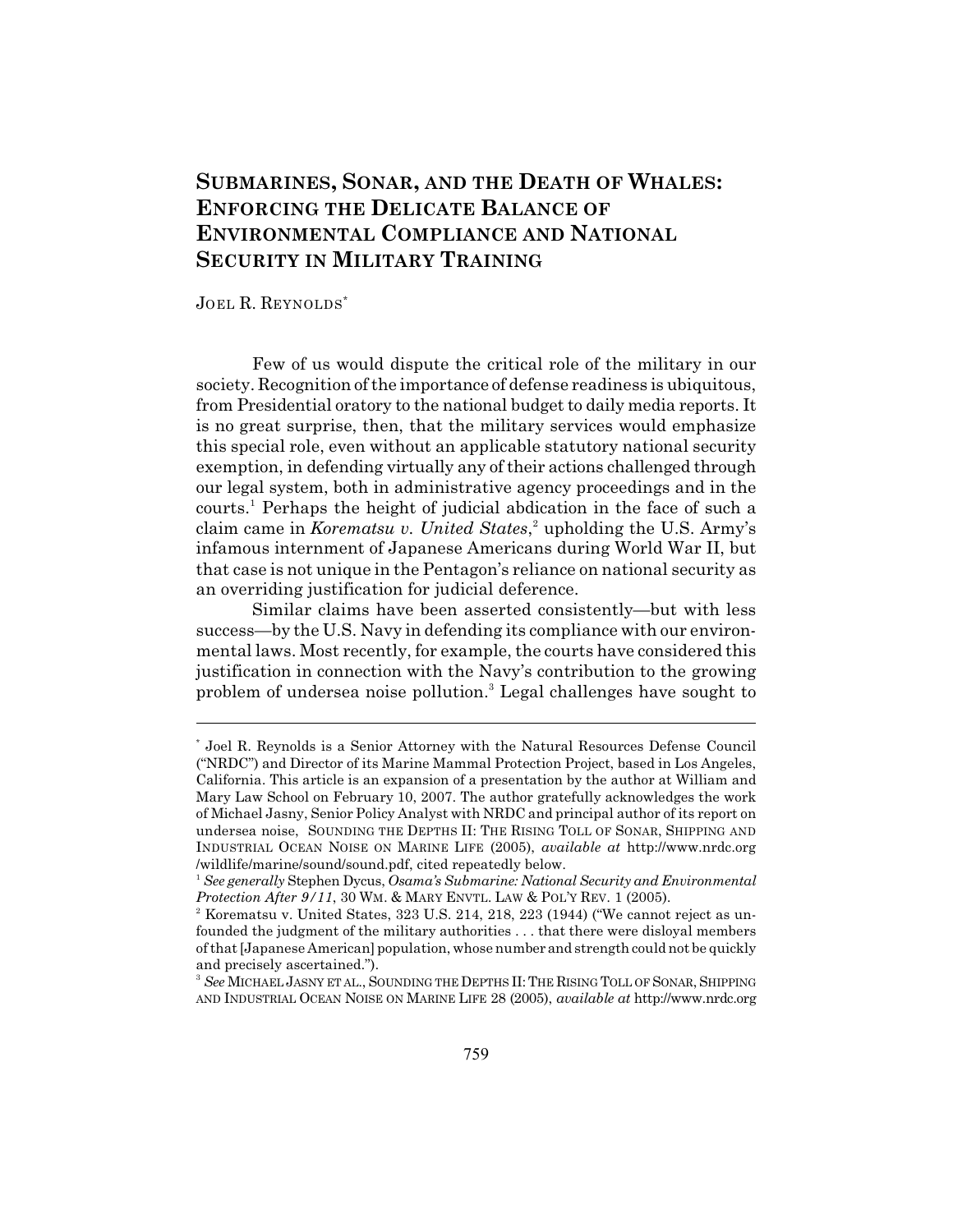address the environmental effects of testing and training by the Navy with heavy explosives and high-intensity active sonar used for longrange detection of submarines throughout the oceans of the world.<sup>4</sup>

This article will survey the series of cases filed by the Natural Resources Defense Council ("NRDC") and others since 1994. First, it will describe the gathering scientific consensus on the range of impacts associated with exposure to high-intensity ocean noise. Second, it will consider efforts, both domestically and around the world, to identify and reduce those impacts, even in the face of claims by the U.S. Navy that the potential impacts are exaggerated and, in any case, a necessary, legal, and acceptable consequence of securing our national defense. In particular, it will focus on the use of high-intensity active sonar by the U.S. Navy and on the federal courts' response to the ongoing efforts of conservation groups, primarily through litigation, to compel the Navy to protect the marine environment by (1) complying with federal and state environmental laws and (2) mitigating the adverse impacts associated with the use of this technology.

# I. THE RISE OF OCEAN NOISE POLLUTION

Because light does not penetrate far below the surface of the oceans, many marine species have evolved to depend on sound, much like humans depend on sight, as they avoid predators, hunt for prey, find mates, navigate the oceans, and communicate.<sup>5</sup> Over the past century, however, their marine world has been transformed by human activity and clouded by a growing acoustic smog. Noise has become a pervasive form of ocean pollution, generated by oil exploration, seismic surveys, ship traffic, underwater explosives, high-powered sonar, anti-predator devices, shoreline development, and a host of other commercial, military, and industrial sources, from massive air cannons to countless jet skis. 6

Over the past decade, a rapidly accumulating body of evidence has shown that the energy generated by these sources of noise can kill and physically injure marine mammals, fish, and other ocean life. Noise pollution can cause marine mammals to abandon their habitat or alter their behaviors and can mask natural sounds, such as the calls of mates

<sup>/</sup>wildlife/marine/sound/sound.pdf.

 $^{4}$   $Id.$ 

 $<sup>5</sup>$  *Id.* at 2.</sup>

 $<sup>6</sup>$  *Id.* at 5.</sup>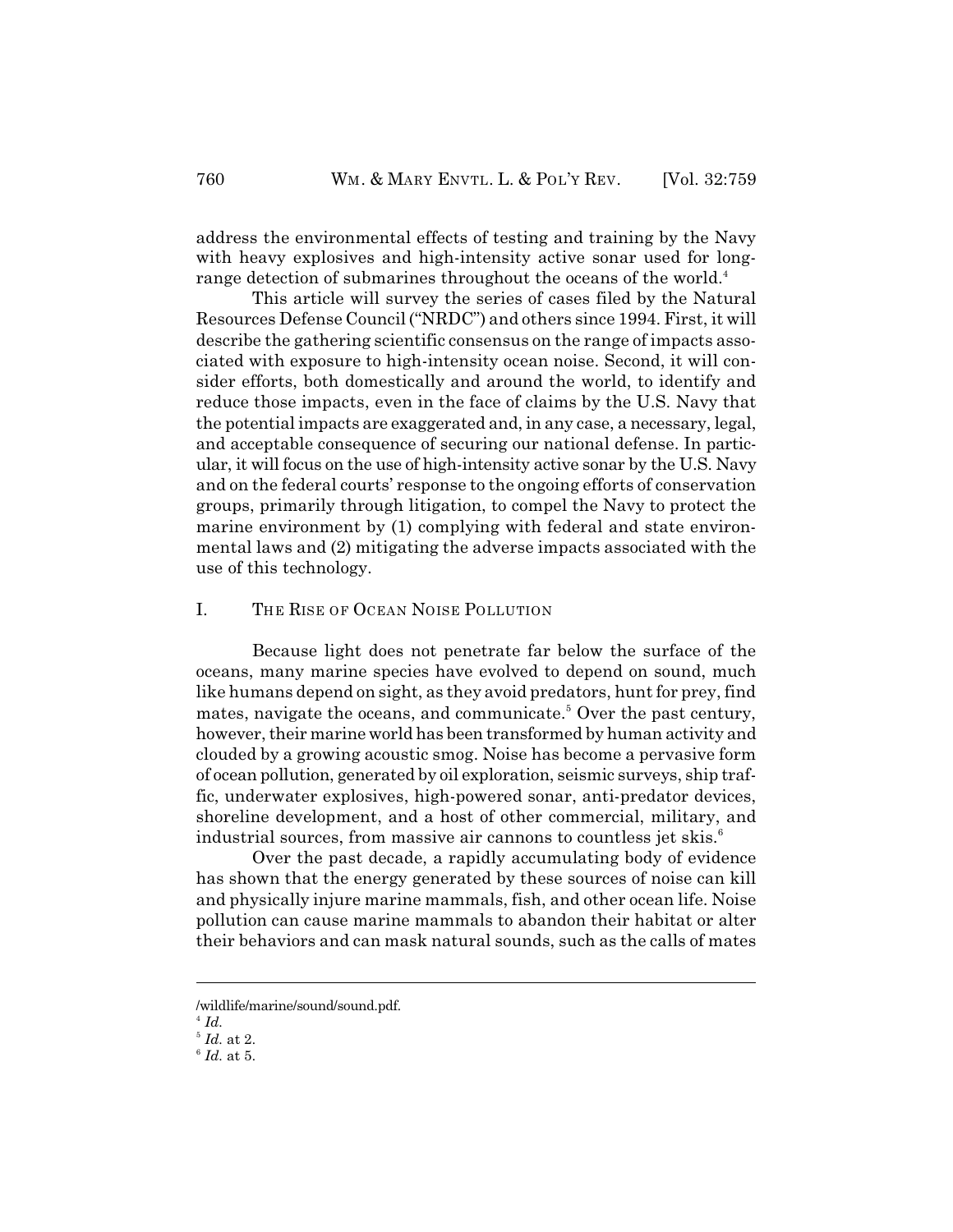and predators, that may be critical for them to hear.<sup>7</sup> Several dramatic and widely-reported mass beaked whale strandings in recent years associated with high-intensity sonar have shown that noise pollution can also cause more direct mortality of marine mammals.<sup>8</sup> Studies also suggest that intense noise may cause similar effects, including habitat abandonment, in a variety of commercially-harvested species of fish and may be linked to giant squid and snow crab mortality.<sup>9</sup> In isolation, or together with other stressors on the marine environment, the rise of undersea noise presents a significant and growing long-term threat to the health of our oceans.<sup>10</sup>

Of the three leading contributors to the problem—military active sonar, high-energy seismic surveys,  $11$  and commercial shipping  $12$  —active sonar systems have attracted the greatest notoriety. These systems, developed by the U.S. Navy and other navies of the world, use powerful sound

*Id.* at iv. *See generally* L.S. Weilgart, *The Impacts of Anthropogenic Ocean Noise on Cetaceans and Implications for Management*, 85 CAN. J. ZOOLOGY 1091 (2007). 11

deposits beneath the ocean floor. Surveys typically involve firing airguns High-energy seismic surveys are used by industry to detect oil and gas every few seconds at intensities that, in some cases, can drown out whale calls over tens of thousands of square miles. The industry conducts more than 100 seismic surveys each year off the coast of the United States, and that could increase significantly with the passage of the Energy Policy Act of 2005, which mandates an inventory of the entire U.S. outer continental shelf. Global hotspots . . . include the Gulf of Mexico, the North Sea, and the west coast of Africa.

JASNY ET AL., *supra* note 3 at iv-v.

shipping noise can be heard in virtually every corner of the ocean. Over The low-frequency rumble of engines,propellers, andother commercial the last 75 years, the number of merchant ships has tripled, and their cargo capacity (which relates roughly to the amount of sound they produce) has increased steadily. Some believe that the biggest ships will become faster and larger still, possibly tripling in capacity, and that their numbers will double over the next 20 to 30 years. Increasingly, short hauls between ports could take cargo ships nearer to shore—directly through coastal habitat for many marine species.

*Id.* at iv.

12

<sup>&</sup>lt;sup>7</sup> Id. at 13, 16.

<sup>&</sup>lt;sup>8</sup> See infra notes 24-43 and accompanying text.

 $<sup>9</sup>$  JASNY ET AL., *supra* note 3, at 15-16.</sup> 10

to five decibels per decade in the band occupied by commercial ships. In deep water, background noise seems to be growing by about three In some areas near the coast, the sound is persistently several orders of magnitude higher than in less urbanized waters, raising concerns about chronic impacts on marine life.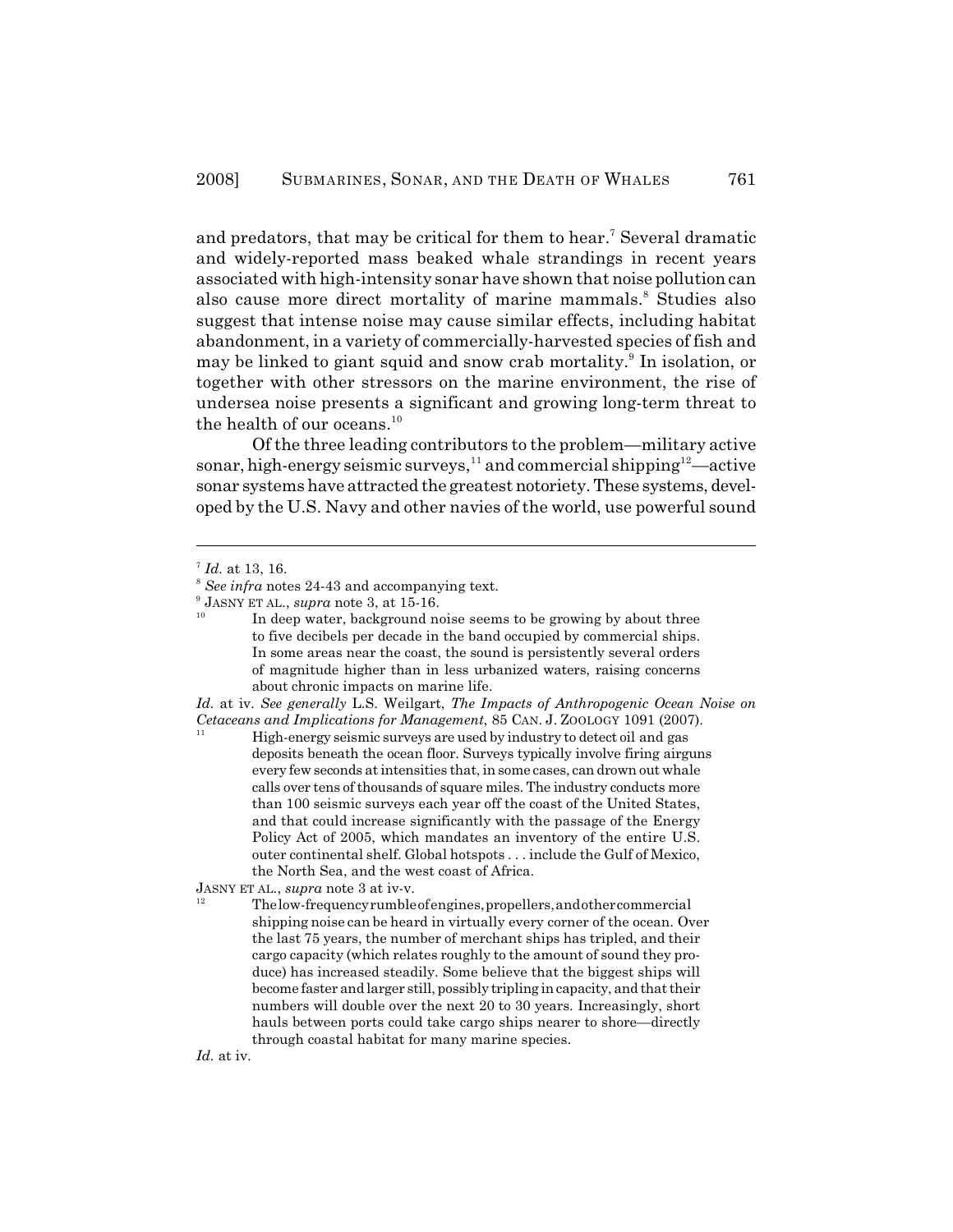waves to detect submarines and other undersea objects of interest. Midfrequency tactical sonar, widely deployed by the U.S. Navy for decades (currently on over fifty percent of its vessels), $13$  has been linked to numerous whale strandings throughout the world. Low-frequency sonar, deployed by the U.S. Navy only within the past decade for extended-range submarine detection principally in the deep ocean, can affect marine mammals across hundreds of miles because of the power and intensity of the sound waves.<sup>14</sup> Both types of sonar are proliferating worldwide and are used increasingly in coastal waters. 15

There is no longer a serious scientific debate about the connection between sound and marine mammal mortality. A range of experts, from the International Whaling Commission's ("IWC") Scientific Committee to the U.S. Navy's own commissioned scientists, have agreed that the evidence linking mass strandings to mid-frequency sonar is "convincing" and "overwhelming."<sup>16</sup> Consultants retained by the Navy concluded that "the evidence of sonar causation is, in our opinion, completely convincing and that therefore there is a serious issue of how best to avoid/minimize future beaching events."<sup>17</sup> Potentially related strandings have occurred repeatedly around the world, with stranded animals found with bleeding around the brain, emboli in the lungs, and lesions in the liver and kidneys, symptoms resembling a severe case of decompression sickness, or "the bends."<sup>18</sup> Because these injuries occurred in the water, before the animals stranded, scientists are concerned that whales turning up on shore may represent only the tip of the iceberg, with substantially larger numbers dying offshore. Other sources of noise, such as the airguns used in seismic surveys, may have similar effects.<sup>19</sup>

By far the most widely-reported and dramatic of these effects are the mass strandings of beaked whales and other marine mammals that have been associated with military sonar use, in particular with the use

 $^{13}$  United States Navy, Whales and Sonar, Understanding Sonar, http://www.whalesand sonar.navy.mil/understanding\_sonar.htm (last visited Apr. 6, 2008).

<sup>&</sup>lt;sup>14</sup> JASNY ET AL., *supra* note 3, at iv.

 $^{15}$  *Id.* 

<sup>&</sup>lt;sup>16</sup> INT'L WHALING COMM'N, 2004 REPORT OF THE SCIENTIFIC COMMITTEE 12 (2004), *available at* http://de.wdcs.org/laerm/download/IWC2004\_Sci\_Comm\_Report.pdf.

<sup>&</sup>lt;sup>17</sup> H. LEVINE ET AL., ACTIVE SONAR WAVEFORM 1 (2004), *available at* http://www.fas.org/ irp/agency/dod/jason/sonar.pdf.

<sup>&</sup>lt;sup>18</sup> See P.D. Jepson et al., *Gas-Bubble Lesions in Stranded Cetaceans*, 425 NATURE 575 (2003).

 $^{19}$  *See id.*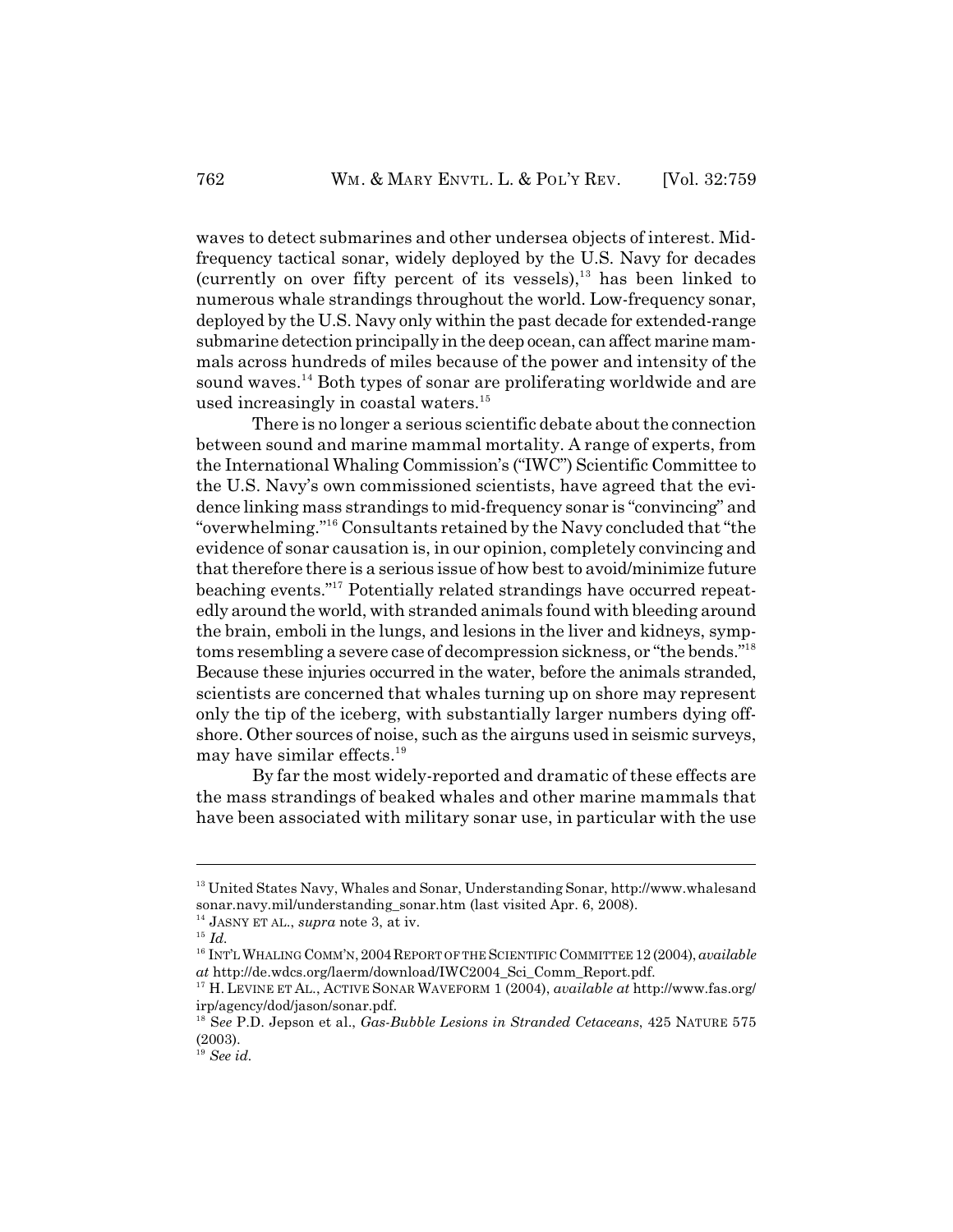of mid-frequency sonar.<sup>20</sup> For example, in March 2000 sixteen whales from at least three different species stranded over 150 miles of shoreline along the northern channels of the Bahamas.<sup>21</sup> These beachings occurred within twenty-four hours of U.S. Navy ships using mid-frequency sonar  $(AN/SQS-53C$  and  $AN/SQS-56$ ) in those same channels.<sup>22</sup> Post-mortem examinations found, in every whale examined, hemorrhaging in and around the ears and other tissues related to sound conduction or production, such as the larynx and auditory fats, some of which was debilitative and potentially severe.<sup>23</sup> It is now accepted that these mortalities were caused, through an unknown mechanism, by the Navy's use of midfrequency sonar.

The Bahamas event is one of numerous strandings coinciding with military activities and active sonar that have now been documented:

> • Between 1985 and 1989, at least three separate mass strandings of beaked whales occurred in the Canary Islands, as reported in *Nature*.<sup>24</sup> Thirteen beaked whales of two species were killed in the February 1985 strandings, six whales of three species stranded in November 1988, and some twentyfour whales of three species stranded in October 1989—all while naval vessels were conducting exercises out to sea. It was reported that mass live strandings occurred each time exercises took place in the area. $^{25}$

• In 1996, twelve Cuvier's beaked whales stranded along 38.2 kilometers of the west coast of Greece. These strandings were correlated, by an analysis published in the journal *Nature*, with the movements of a low- and mid-frequency active sonar system operated by NATO.<sup>26</sup> A subsequent NATO

 $^{20}$  JASNY ET AL., *supra* note 3, at 6.

<sup>&</sup>lt;sup>21</sup> See U.S. DEP'T OF COMMERCE & SEC'Y OF THE NAVY, JOINT INTERIM REPORT, BAHAMAS MARINE MAMMALS STRANDING EVENT OF 15-16 MARCH 2000, at 16 (2001) [hereinafter COMMERCE &NAVY INTERIM REPORT], *available at* http://awionline.org/oceans/Noise/Interim \_Bahamas\_Report.pdf.

 $\overline{22}$  *Id.* at iv.

 $^{23}$   $\emph{Id.}$  at 16.

 $^{24}$  M. Simmonds & L. Lopez-Jurado, *Whales and the Military*, 337 NATURE 448 (1991).

 $^{25}$  *Id.* 

<sup>&</sup>lt;sup>26</sup> A. Frantzis, *Does Acoustic Testing Strand Whales?*, 392 NATURE 29 (1998).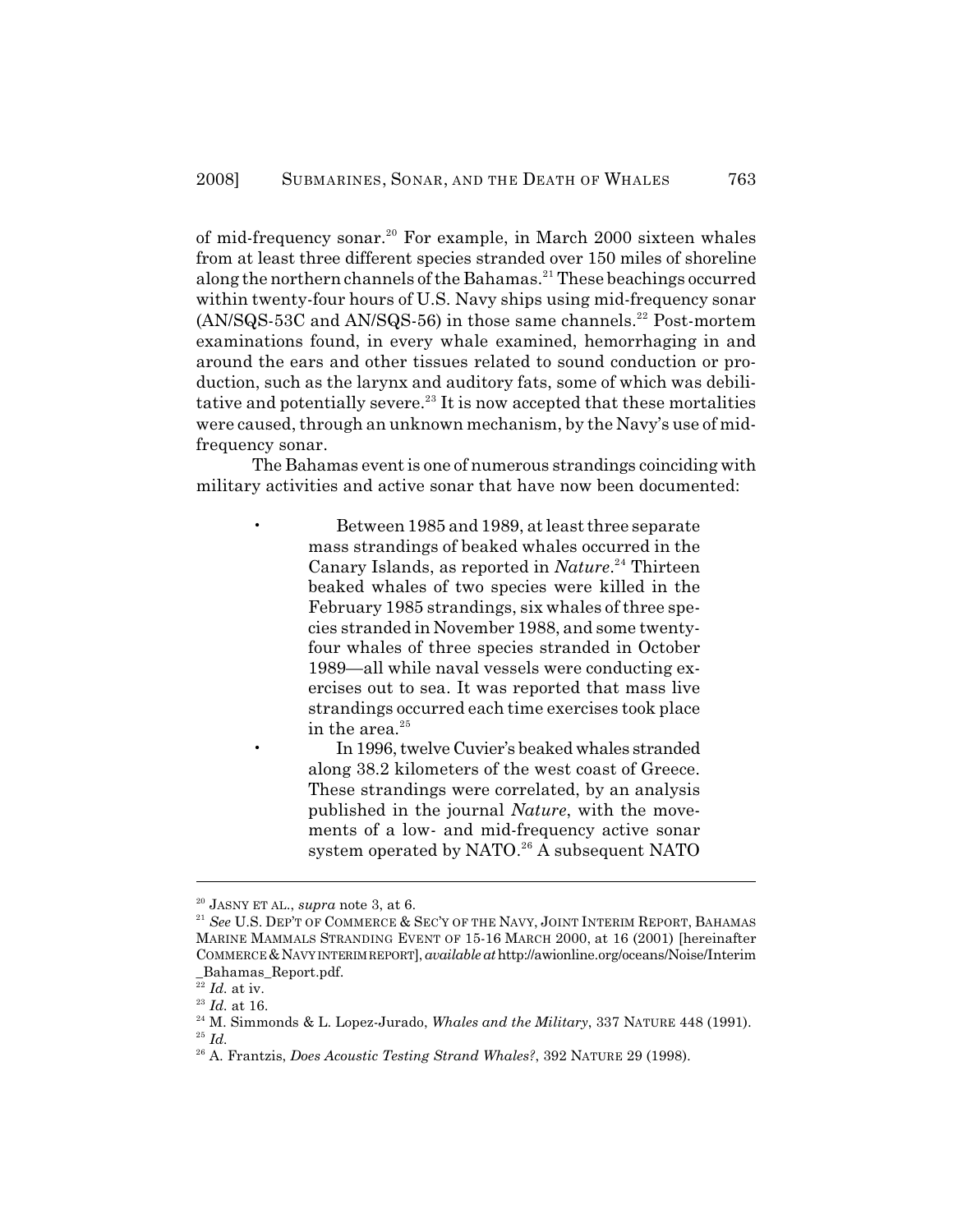investigation found the strandings to be closely timed with the movements of the NATO vessel sonar, and ruled out all other physical environmental factors as a cause. $^{27}$ 

• In January 1998, according to a National Marine Fisheries Service ("NMFS") biologist, a beaked whale "stranded suspiciously" at Vieques as naval exercises were about to commence offshore.<sup>28</sup> Another beaked whale stranded mysteriously in the same area and under similar circumstances in May 2000.

• In October 1999, four beaked whales stranded in the U.S. Virgin Islands during Navy maneuvers offshore. A wildlife official from the U.S. Virgin Islands reported the presence of "loud naval sonar."<sup>29</sup>

• In May 2000, four beaked whales stranded on the beaches of Madeira while several NATO ships were conducting an exercise near shore. Scientists investigating the stranding found that the whales' injuries—including blood in and around the eyes, kidney lesions, pleural hemorrhage—and the pattern of their stranding suggest that a similar pressure event [*i.e.*, similar to that at work in the Bahamas] precipitated or contributed to strandings in both sites.<sup>30</sup>

• In April 2002, a beaked whale and a humpback whale stranded near Vieques while a battle group training exercise was taking place offshore.<sup>31</sup>

• In September 2002, at least fourteen beaked whales from three different species stranded in the

 $^{27}$  *Id.* 

<sup>&</sup>lt;sup>28</sup> Personal communication of Eric Hawk, Biologist, NMFS, to Ken Hollingshead, NMFS (Feb. 12, 2002).

<sup>&</sup>lt;sup>29</sup> Personal communication of Dr. David Nellis, Biologist, U.S. Virgin Island Dep't of Fish & Game, to Eric Hawk, Biologist, NMFS (Oct. 1999); E-mail from Ken Hollingshead, NMFS, to John Mayer (Mar. 19, 2002) (on file with author).

<sup>&</sup>lt;sup>30</sup> Environmental Legislative Proposals: Hearing Before the S. Subcomm. on Readiness *and Management Support of the S. Armed Services Comm.*, 108th Cong. 2-3 (2003) (testimony of Dr. Darlene R. Ketten, Assistant Professor, Harvard Medical School), *available at* http://armed-services.senate.gov/statemnt/2003/April/Ketten.pdf.

 $^{31}$  E-mail from Ken Hollingshead, NMFS, to Joe Johnson and Clay Spikes (Apr. 11, 2002) (on file with author).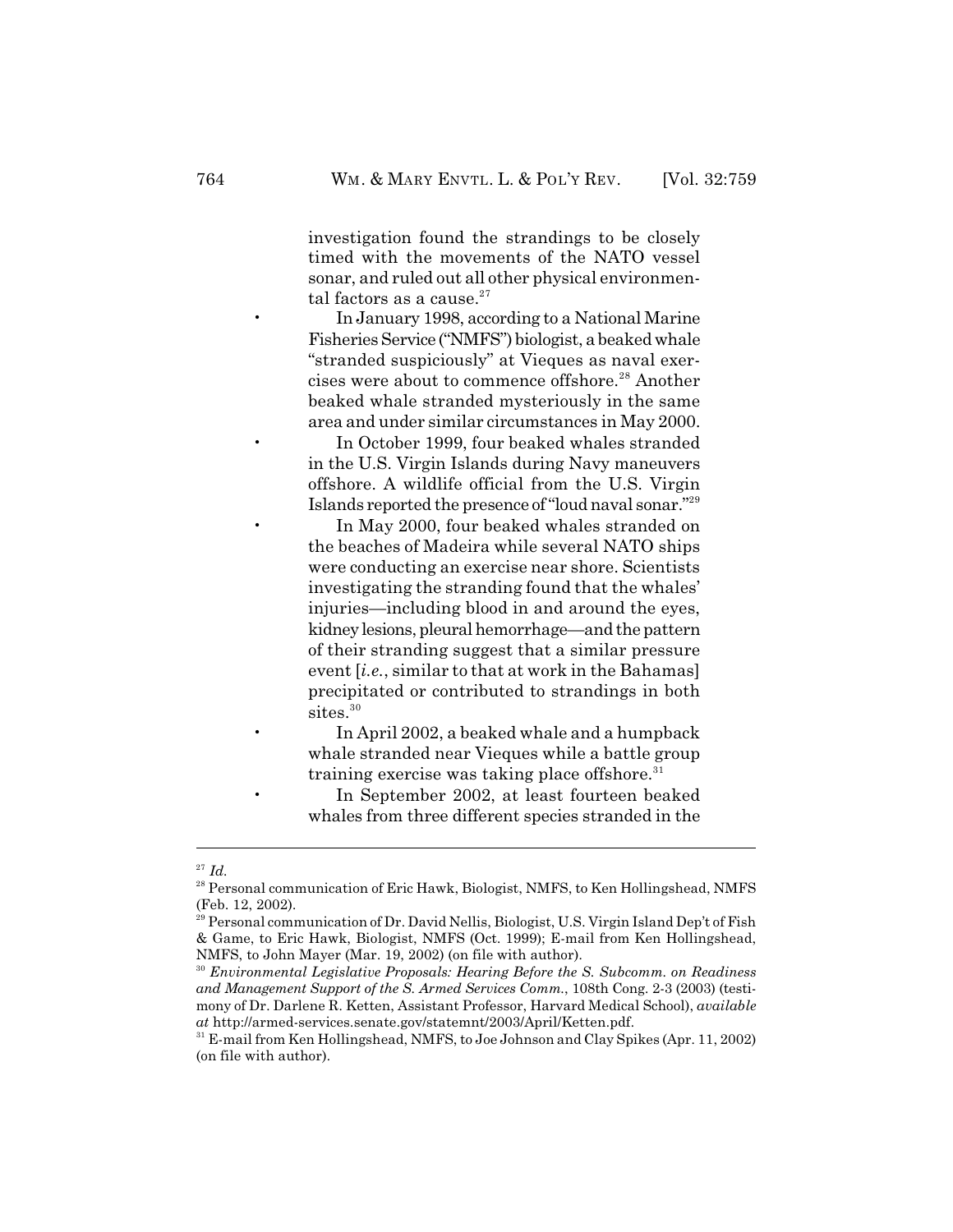Canary Islands. Four additional beaked whales stranded over the next several days.<sup>32</sup> The strandings occurred while a NATO contingent, including at least one U.S. ship equipped with mid-frequency sonar, was conducting anti-submarine warfare exercises in the vicinity.<sup>33</sup>

• In May 2003, the U.S. Navy vessel *USS Shoup* was testing its mid-frequency sonar system while passing through Haro Strait, off the coast of Washington State. According to one contemporaneous account, "[d]ozens of porpoises and killer whales seemed to stampede all at once in response to a loud electronic noise echoing through" the Strait. $34$  In the days following this test, fourteen harbor porpoises—an abnormally high number given the average stranding rate of six per year—were found beached along nearby shores. 35

In summer 2004, during the Navy's conduct of a major training exercise off Hawaii, called RIMPAC 2004, some 150-200 whales from a species that is rarely seen near shore and had never naturally mass-stranded in Hawaii came into Hanalei Bay, on the island of Kaua'i. The whales crowded into the shallow bay waters and milled there for over twenty-eight hours. Though the whales were ultimately assisted into deeper waters by members of a local stranding network, one whale calf was left

<sup>&</sup>lt;sup>32</sup> Vidal Martin et al., *Mass Strandings of Beaked Whales in the Canary Islands* in *Proceedings of the Workshop on Active Sonar and Cetaceans*, 42 EUR. CETACEAN SOC'Y NEWSL. 33 (European Cetacean Society), Feb. 2004, at 33.

<sup>&</sup>lt;sup>33</sup> Kenneth R. Weiss, *Sonar Tests a Likely Link to Whale Deaths*, L.A. TIMES, Oct. 1, 2002, at A3.

<sup>&</sup>lt;sup>34</sup> Navy Sonar Incident Alarms Experts, MARINE CONNECTION, May 16, 2003, http://www .marineconnection.org/archives/marine\_impacts/marine\_navy\_sonar\_incident\_alarms \_experts.htm.

 $^{35}$ S.A. NORMAN ET AL., MULTIDISCIPLINARY INVESTIGATION OF STRANDED HARBOR PORPOISES (PHOCOENA PHOCOENA) IN WASHINGTON STATE WITH AN ASSESSMENT OF ACOUSTIC TRAUMA AS A CONTRIBUTORY FACTOR (2 MAY-2 JUNE 2003), at 50, *available at* http://www.nmfs .noaa.gov/pr/pdfs/acoustics/porpoise.pdf. Unfortunately, according to the preliminary report prepared by NMFS, freezer artifacts and other problems incidental to the preservation of tissue samples made the cause of death in most specimens difficult to determine; but the role of acoustic trauma could not be ruled out. *Id.* at 55. A final report is pending.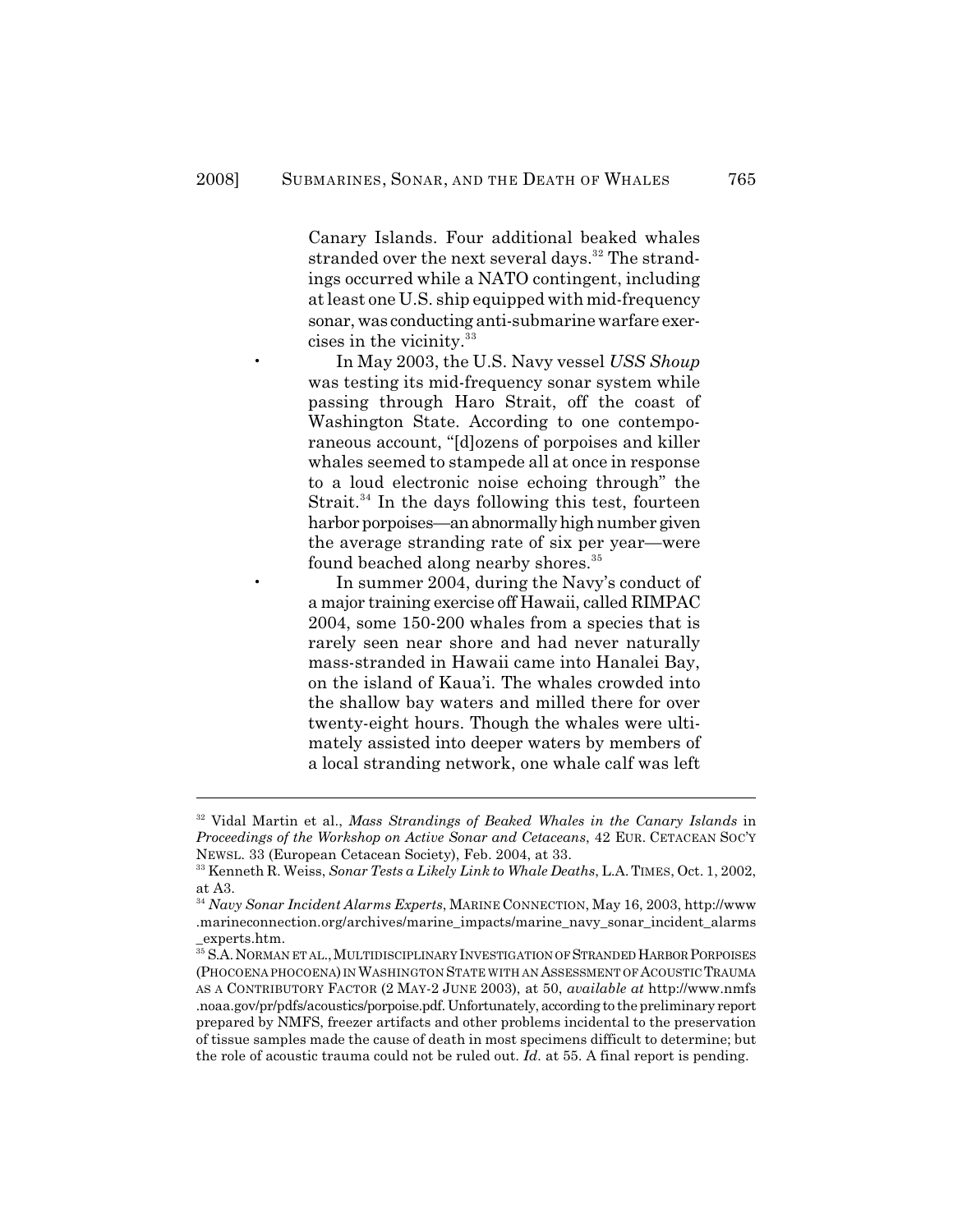behind and found dead the next day. NMFS undertook an investigation of the incident and concluded that the Navy's nearby use of sonar in RIMPAC 2004 was a "plausible, if not likely contributing factor" in the stranding. $36$ 

• Also in July 2004, two dead whales floated onto the shores of one of the Canary Islands, potential casualties of nearby sonar activities undertaken as part of a NATO exercise.<sup>37</sup> A third whale is believed to have been seen floating offshore. The whales had been dead for a couple of days before beaching, and, according to one environmental expert with the island's local government, "[t]here is a strong suspicion that their deaths were related to the NATO exercises that finished a few days ago."<sup>38</sup>

In January 2005, during and just after a U.S. training exercise off North Carolina in which the *USS Kearsarge* Expeditionary Strike Group was engaged in anti-submarine training involving the use of mid-frequency active sonar, at least thirtyseven whales of three different species stranded and died along North Carolina's Outer Banks, including numerous pilot whales (six of which were pregnant), one newborn minke whale, and two dwarf sperm

<sup>36</sup> BRIAN L. SOUTHALL ET AL., NOAA TECHNICAL MEMORANDUM NMFS-OPR-31, HAWAIIAN MELON-HEADED WHALE (PEPONOCEPHALA ELECTRA)MASS STRANDING EVENT OF JULY 3-4, 2004, at 2 (2006), *available at* http://www.nmfs.noaa.gov/pr/pdfs/health/stranding\_melon headedwhales\_final\_report.pdf.

While causation of this stranding event may never be unequivocally determined, we consider the active sonar transmissions of July 2-3, 2004, a plausible, if not likely, contributing factor in what may have been a confluence of events. This conclusion is based on: (1) the evidently anomalous nature of the stranding; (2) its close spaciotemporal correlation with wide-scale, sustained use of sonar systems previously associated with stranding of deep-diving marine mammals; (3) the directed movement of two groups of transmitting vessels toward the southeast and southwest coast of Kaua'i; (4) the results of acoustic propagation modeling and an analysis of possible animal transit times to the Bay; and (5) the absence of any other compelling causative explanation.

*Id.*

<sup>&</sup>lt;sup>37</sup> See Dead Whales Land in Canaries After Naval Exercises, REUTERS NEWS, July 23, 2004. *Id.* <sup>38</sup>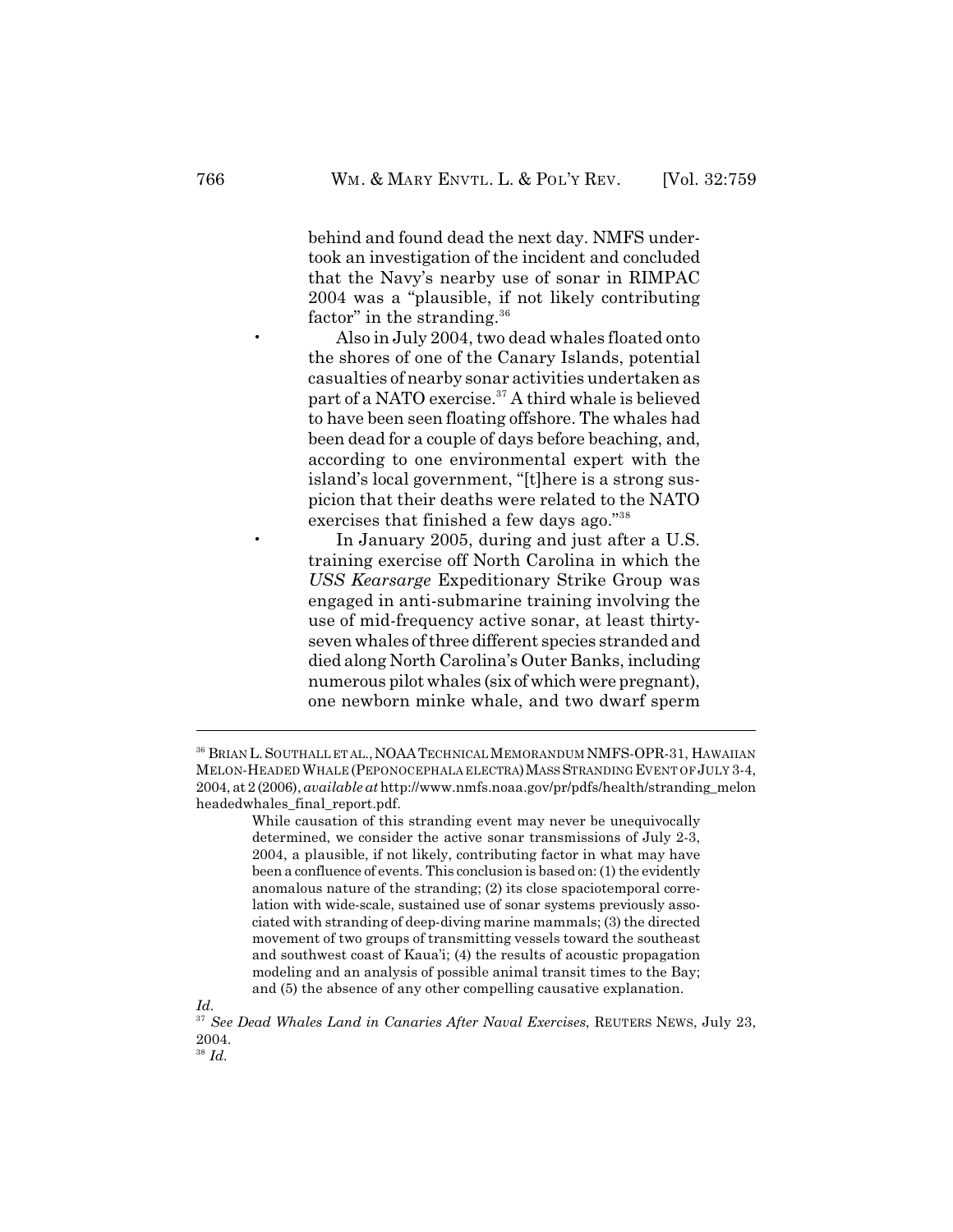whales.<sup>39</sup> NMFS investigated the incident and found that the event was highly unusual, being the only mass stranding of offshore species ever to have been reported in the region, and that it shared "a number of features" with other sonar-related mass stranding events (involving offshore species which stranded alive and were atypically distributed along the shore).<sup>40</sup> NMFS concluded that sonar was a possible cause of the strandings and also ruled out the most common other potential causes, including viral, bacterial, and protozoal infection, direct blunt trauma, and fishery interactions.<sup>41</sup>

[T]he event was associated in time and space with naval activity using mid-frequency active sonar. It also had a number of features in common (e.g., the "atypical" distribution of strandings involving multiple offshore species, all stranding alive, and without evidence of common infectious or other disease process) with other sonar-related cetacean mass stranding events. Given that this event was the only stranding of offshore species to occur within a 2-3 day period in the region on record (i.e., a very rare event), and given the occurrence of the event simultaneously in time and space with a naval exercise using active sonar, the association between the naval sonar activity and the location and timing of the event could be a causal rather than a coincidental relationship. However, evidence supporting a definitive association is lacking, and, in particular, there are differences in operational/environmental characteristics between this event and previous events where sonar has apparently played a role in marine mammal strandings. This does not preclude behavioral avoidance of noise exposure.

No harmful algal blooms were present along the Atlantic coast south of the Chesapeake Bay during the months prior to the event. Environmental conditions, including strong winds, changes in upwellingto downwelling-favorable conditions, and gently sloping bathymetry, were consistent with conditions which have been correlated with other mass strandings.

 . . . [W]e cannot definitively conclude that there was or was not a causal link between anthropogenic sonar activity or environmental conditions (or a combination of these factors) and the strandings.

*Id.* at iv.

<sup>&</sup>lt;sup>39</sup> A. HOHN ET AL., NOAA TECHNICAL MEMORANDUM. NMFS-SEFSC-537, MULTISPECIES MASS STRANDING OF PILOT WHALES (GLOBICEPHALA MACRORHYNCHUS), MINKE WHALE (BALAENOPTERA ACUTOROSTRATA), AND DWARF SPERM WHALES (KOGIA SIMA) IN NORTH CAROLINA ON 15-16JANUARY 2005, at iii-iv (2006), *available at* <http://www.nmfs.noaa.gov/> pr/pdfs/health/ umese0501sp.pdf.

*Id.* at iv, 8. 40

 $^{41}$  *Id.* at 4.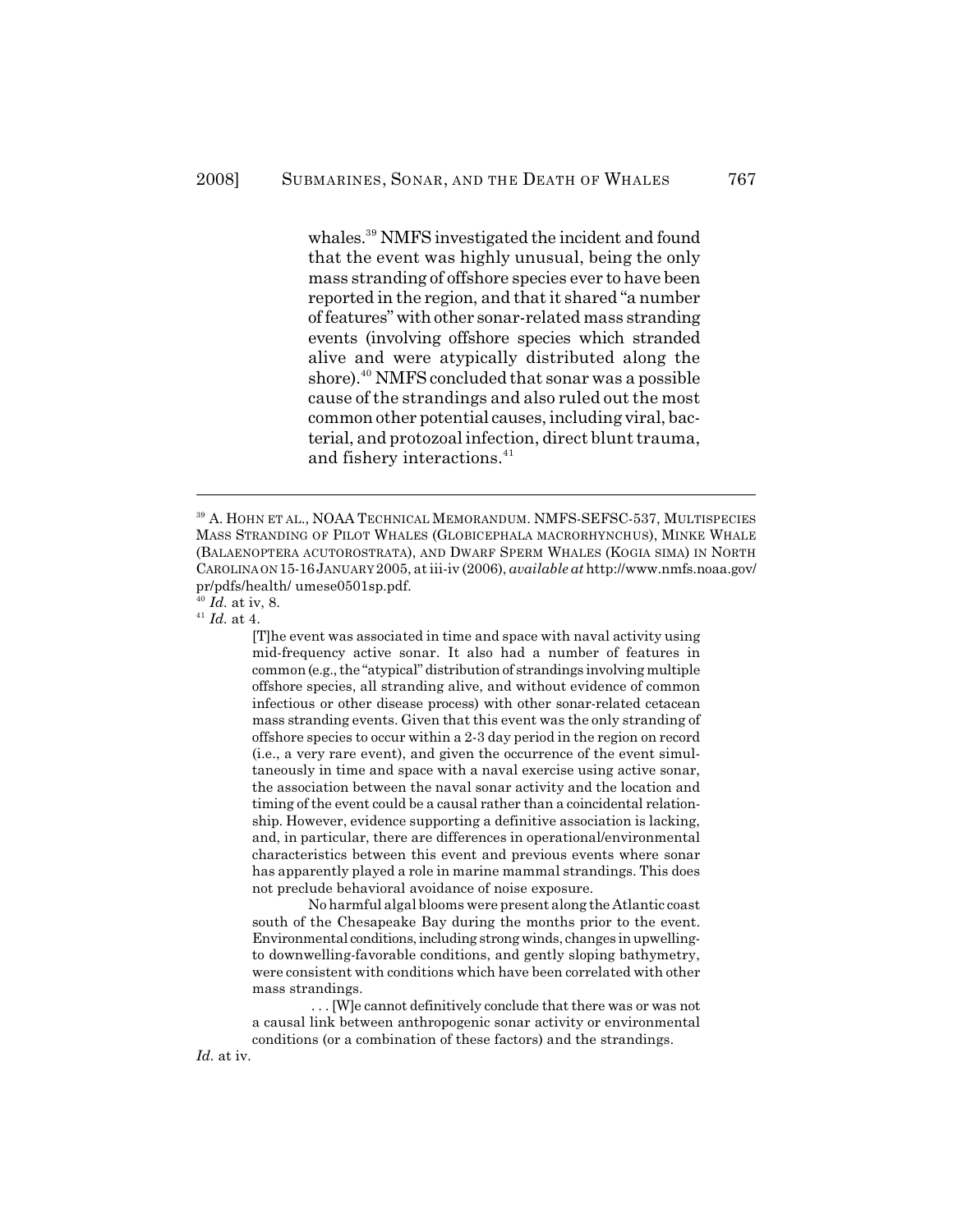In 2006, four Cuvier's beaked whales stranded on the Almerian coast of southern Spain, with the same suite of bends-like pathologies seen in the whales that stranded in the Canary Islands in 2002 and 2004. Investigators have confirmed the use of mid-frequency sonar in the area.<sup>42</sup>

• As reported in the Scientific Committee of the IWC, there has been a concentration of mass beaked whale strandings along the Japanese coast near Yokosuka, one of the primary bases for U.S. naval activity in the western Pacific, with ten mass strandings reported since the late 1950s; an additional sixty-four beaked whales were reported to have stranded individually. By comparison, only two other possible mass strandings of beaked whales are known to have occurred over the rest of the entire Pacific coast of Japan. The authors concluded that a relationship between mass strandings and naval acoustics was "strongly suggest[ed]" by this  $record.<sup>43</sup>$ 

Though a prominent focus of public concern and reporting in the media, these stranding events represent only one manifestation of injury related to exposure to intense noise.<sup>44</sup> Indeed, it is the cumulative impact that these stressors have on the behavior of marine mammals, particularly in already-depleted populations, that may pose the greatest threat: what has been called a "death of a thousand cuts."<sup>45</sup> Because marine

<sup>&</sup>lt;sup>42</sup> COMMANDER, HAW. RANGE COMPLEX, U.S. PAC. FLEET, HAWAII RANGE COMPLEX: DRAFT ENVIRONMENTAL IMPACT STATEMENT/ OVERSEAS ENVIRONMENTAL IMPACT STATEMENT 4- 90 to 4-91 (2007).

<sup>&</sup>lt;sup>43</sup> R.L. Brownell, Jr. et al., *Mass Strandings of Cuvier's Beaked Whales in Japan: U.S. Naval Acoustic Link*, IWC Doc. SC/56E37 (June 2004) (paper submitted to the IWC Scientific Committee, Sorrento, Italy) (on file with author). As in the case of many of the other incidents discussed above, most of the animals involved in these incidents over the years were observed to have stranded live. *Id.*

<sup>&</sup>lt;sup>44</sup> Letter from Joel Reynolds, Senior Attorney & Dir., Marine Mammal Protection Project, NRDC, to the Honorable Gordon R. England, Sec'y of the Navy, Dep't of the Navy 7 (July 2, 2004) [hereinafter NRDC Letter], *available at* http://www.nrdc.org/media/docs/040714.pdf. <sup>45</sup> JASNY ET AL., *supra* note 3, at iv, v (quoting Dr. Sylvia Earle and stating that "preliminary attempts at modeling the 'energetics' of marine mammals (the amount of energy an animal has to spend to compensate for an intrusion) suggest that even small alterations in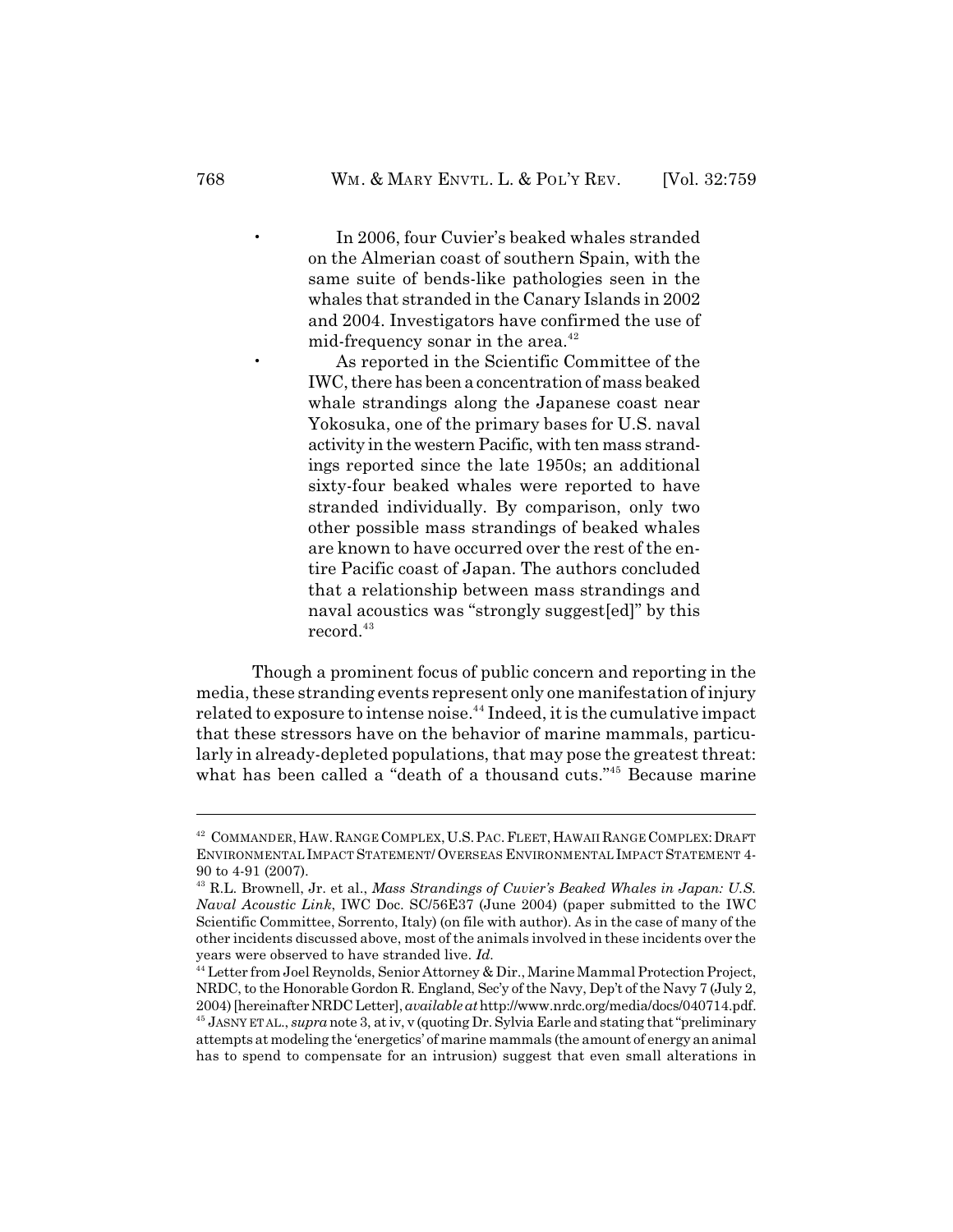mammals depend on sound to navigate, find food, locate mates, avoid predators, and communicate with each other, flooding their habitat with high-intensity, anthropogenic noise poses a substantial risk of interference with these and other activities.<sup>46</sup>

In addition to strandings and non-auditory injuries, the harmful effects of high-intensity sound may include:

- temporary or permanent loss of hearing, which impairs an animal's ability to communicate, avoid predators, and detect and capture prey;
	- avoidance behavior, which can lead to abandonment of habitat or migratory pathways, and disruption of important behaviors such as mating, feeding, nursing, or migration;
- aggressive (or agonistic) behavior, which can result in injury;
- masking of biologically meaningful sounds, such as the call of predators or potential mates; and
- declines in the availability and viability of prey species, such as fish and shrimp. $47$

Although marine mammals have received most of the attention, there are increasing signs that noise, like other forms of pollution, is capable of affecting the entire web of ocean life. Pink snapper exposed to airgun pulses have been shown to suffer virtually permanent hearing loss,<sup>48</sup> and an air gun survey across an expansive area in the Barents Sea correlated

behavior could have significant consequences for reproduction or survival if repeated over time").

<sup>&</sup>lt;sup>46</sup> NRDC Letter, *supra* note 44, at 7.

<sup>&</sup>lt;sup>47</sup> NRDC Letter, *supra* note 44, at 7-8. For a review of research on behavioral and auditory impacts of undersea noise, see W. JOHN RICHARDSON ET AL., MARINE MAMMALS AND NOISE (1995);NAT'L RESEARCH COUNCIL OF THE NAT'L ACADS., OCEAN NOISE AND MARINE MAMMALS (2003); Peter L. Tyack, Woods Hole Oceanographic Inst., Presentation to the U.S. Marine Mammal Commission Advisory Committee on Acoustic Impacts on Marine Mammals*,* Behavioral Impacts of Sound on Marine Mammals (Feb. 4, 2004), *available at* http://www.mmc.gov/sound/plenary1/pdf/ plenary%201\_tyack.pdf. Dramatic behavioral responses to mid-frequency sonar have been documented in orcas, minke whales, and harbor porpoises. *See Navy Confirms Using Sonar in Haro Strait*, SEATTLE TIMES, May 15, 2003; Elizabeth Gillespie, *Navy Sonar May Have Spooked Orcas, Porpoises*, SEATTLE TIMES, May 9, 2003.

<sup>&</sup>lt;sup>48</sup> Robert McCauley et al., *High Intensity Anthropogenic Sound Damages Fish Ears*, 113 J. OF THE ACOUSTICAL SOC'Y OF AM. 638, 641 (2003).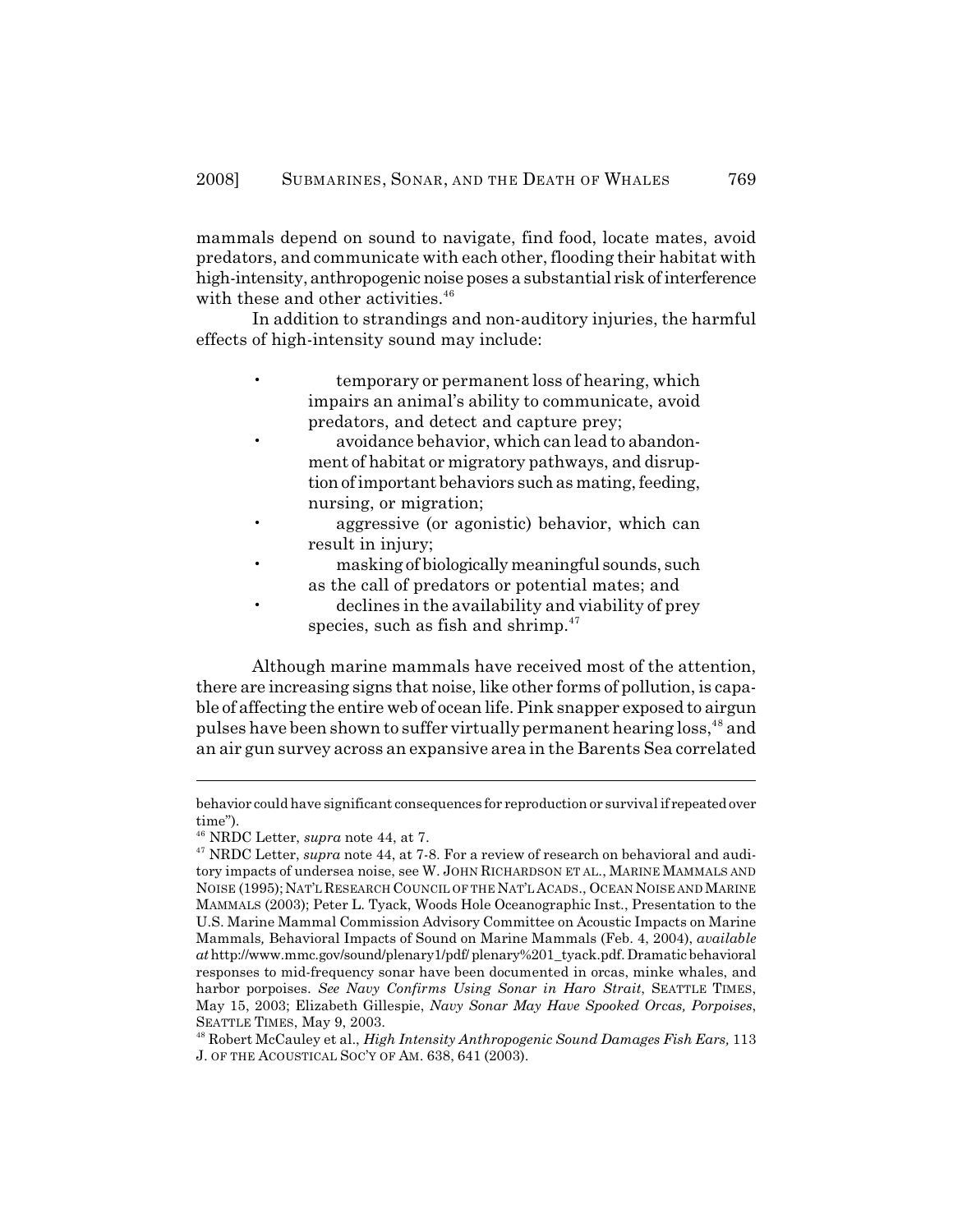with a plummet in the catch rates of haddock and cod.<sup>49</sup> Indeed, fishermen in various parts of the world have complained of declines in catch after intense acoustic activities, like oil-and-gas surveys and sonar exercises, moved onto their grounds, suggesting that noise is seriously altering the behavior of commercial species.<sup>50</sup> There are several other species that are potentially vulnerable, including brown shrimp, snow crabs, and the giant squid, which has already had mass strandings near airgun surveys.<sup>51</sup>

As evidence mounts of the harm caused by high-intensity sound to marine mammals and other ocean life, so do the calls for action to mitigate this harm, both in the United States and around the world.

II. EMERGING RESPONSE

*A.*

#### *Domestic Statutes*

Although there is no domestic or international law to deal comprehensively with ocean noise, several federal environmental laws provide a basis for regulation of at least some anthropogenic noise sources. In planning for and implementing noise-generating activities subject to domestic regulatory jurisdiction, therefore, it is critical that generators consider at least the following relevant statutes:

> The Marine Mammal Protection Act<sup>52</sup> ("MMPA") requires all federal agencies, including the Navy, to obtain a permit or other authorization from NMFS or the U.S. Fish and Wildlife Service prior to any "take" of marine mammals, whether on the high seas or in waters under U.S. jurisdiction.<sup>53</sup> Congress found that these species needed additional protection because of their cultural and ecological significance,

JASNY ET AL., *supra* note 3, at 15; *see also* McCauley et al., *supra* note 48, at 640. 49  $^{50}$  See JASNY ET AL., *supra* note 3, at 30-35.

<sup>&</sup>lt;sup>51</sup> Id. at v, 15-16; see also A. Guerra et al., *A Review of Records of Giant Squid in the North-Eastern Atlantic and Severe Injuries in Architeuths dux Stranded After Acoustic Exploration* (Sept. 22, 2004) (paper presented to the Annual Science Conference of the International Council for the Exploration of the Sea, Vigo, Spain).

<sup>&</sup>lt;sup>52</sup> Marine Mammal Protection Act, 16 U.S.C. §§ 1361-1471 (2000).

<sup>&</sup>lt;sup>53</sup> See, e.g., NRDC v. Evans, 279 F. Supp. 2d 1129, 1141-42 (N.D. Cal. 2003); NRDC v. U.S. Dep't of the Navy, 857 F. Supp. 734, 737-38 (C.D. Cal. 1994) (requiring NMFS to consider reasonable alternatives that would minimize takings).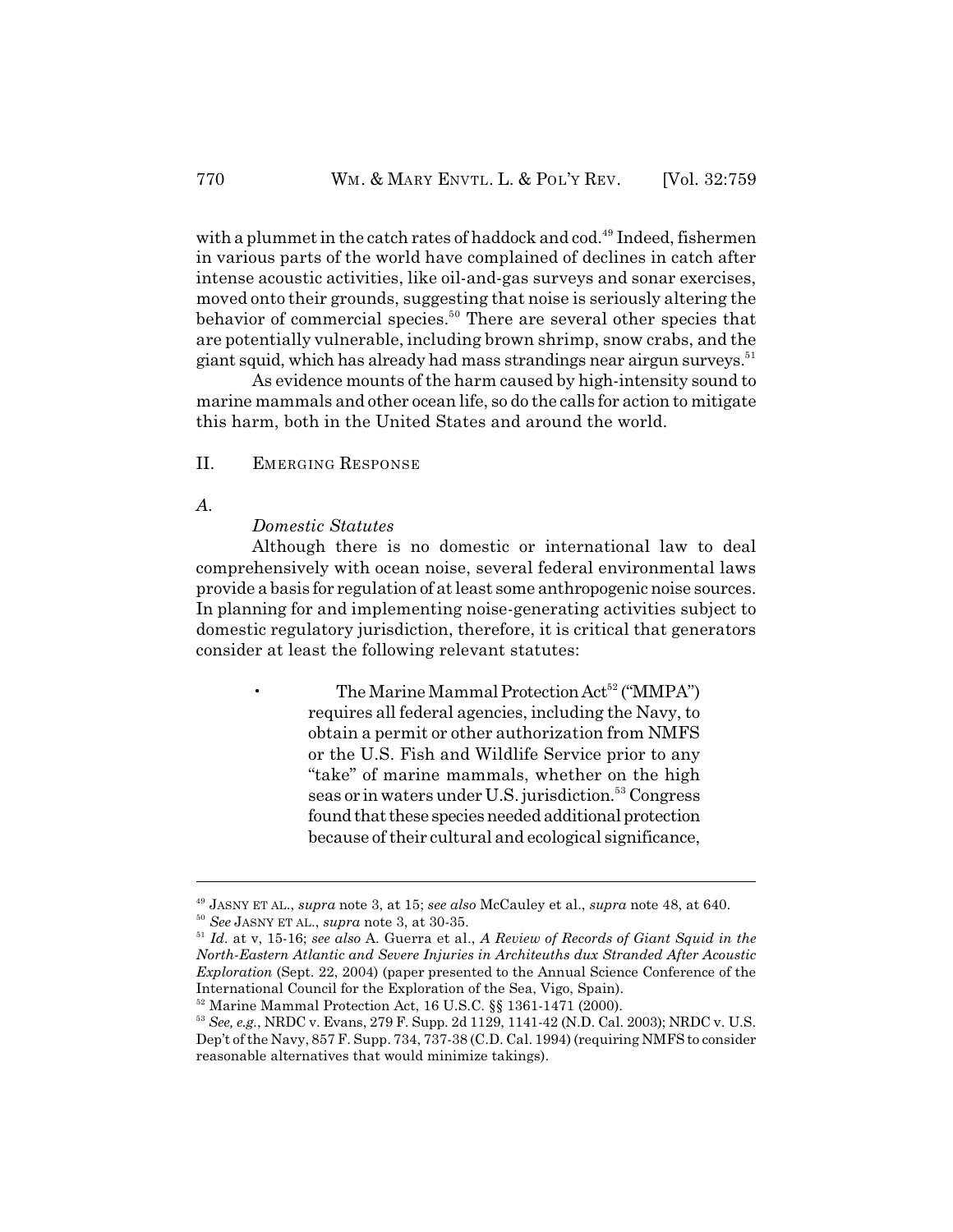their potential vulnerability, and the exceptional difficulty of measuring the impacts of human activities on marine mammals in the wild.<sup>54</sup> Congress amended the MMPA in 2003 through the National Defense Authorization Act.<sup>55</sup>

The Endangered Species  $Act^{56}$  ("ESA") requires federal agencies to obtain an Incidental Take Permit before they engage in an activity that may "take" any threatened marine mammal or an endangered species. These permits must be obtained through formal consultation with NMFS or the Fish and Wildlife Service and apply additionally to any "adverse modification" of critical habitat.<sup>57</sup> Under NMFS's regulations, formal consultation *must* be requested and reinitiated where an agency discovers unforeseen effects on any listed species or critical habitat. 58

The National Environmental Policy Act<sup>59</sup> ("NEPA") establishes mandatory procedures for objective disclosure and analysis of a project's individual and cumulative environmental impacts, consideration of alternatives, and identification of feasible mitigation to ensure that the project will

 $54$  16 U.S.C. § 1361.

<sup>&</sup>lt;sup>55</sup> National Defense Authorization Act for Fiscal Year 2004, Pub. L. No. 108-136, 117 Stat. 1433 (2003).

 $56$  Endangered Species Act of 1973, Pub. L. No. 93-205, 87 Stat. 884.

*See, e.g.*, 16 U.S.C. § 1536(a)(2) (2000); Romero-Barcelo v. Brown, 643 F.2d 835, 856-57 <sup>57</sup> (1st Cir. 1981), *rev'd on other grounds*, Weinberger v. Romero-Barcelo, 456 U.S. 305, 313 (1982). Under the ESA, the action agency must first consult informally with the appropriate wildlife agency to determine if there are endangered species at the site of the proposed project. 16 U.S.C. § 1536(a)(2). If endangered species may be present, the action agency prepares a Biological Assessment ("BA") to identify any endangered or threatened species that are likely to be affected by the proposed action. *Id.* at  $\S 1536(c)$ . If the BA suggests that listed species may be affected, the Fish and Wildlife Service or NMFS prepares a Biological Opinion explaining how the proposed action will affect listed species or their critical habitat and suggesting alternatives for the action agency to take to avoid the adverse impact. *Id.* at §1536(b)(3)(A). If the agency agrees to take measures to avoid jeopardizing or adversely affecting the endangered species and critical habitat, the wildlife agency can issue an Incidental Take Statement, allowing the action agency to proceed with its proposed project. *Id.* at § 1536(b)(4).

 $58$  50 C.F.R. § 402.16 (2006).

 $59$  National Environmental Policy Act of 1969, Pub. L. No. 91-190, 83 Stat. 852 (1970).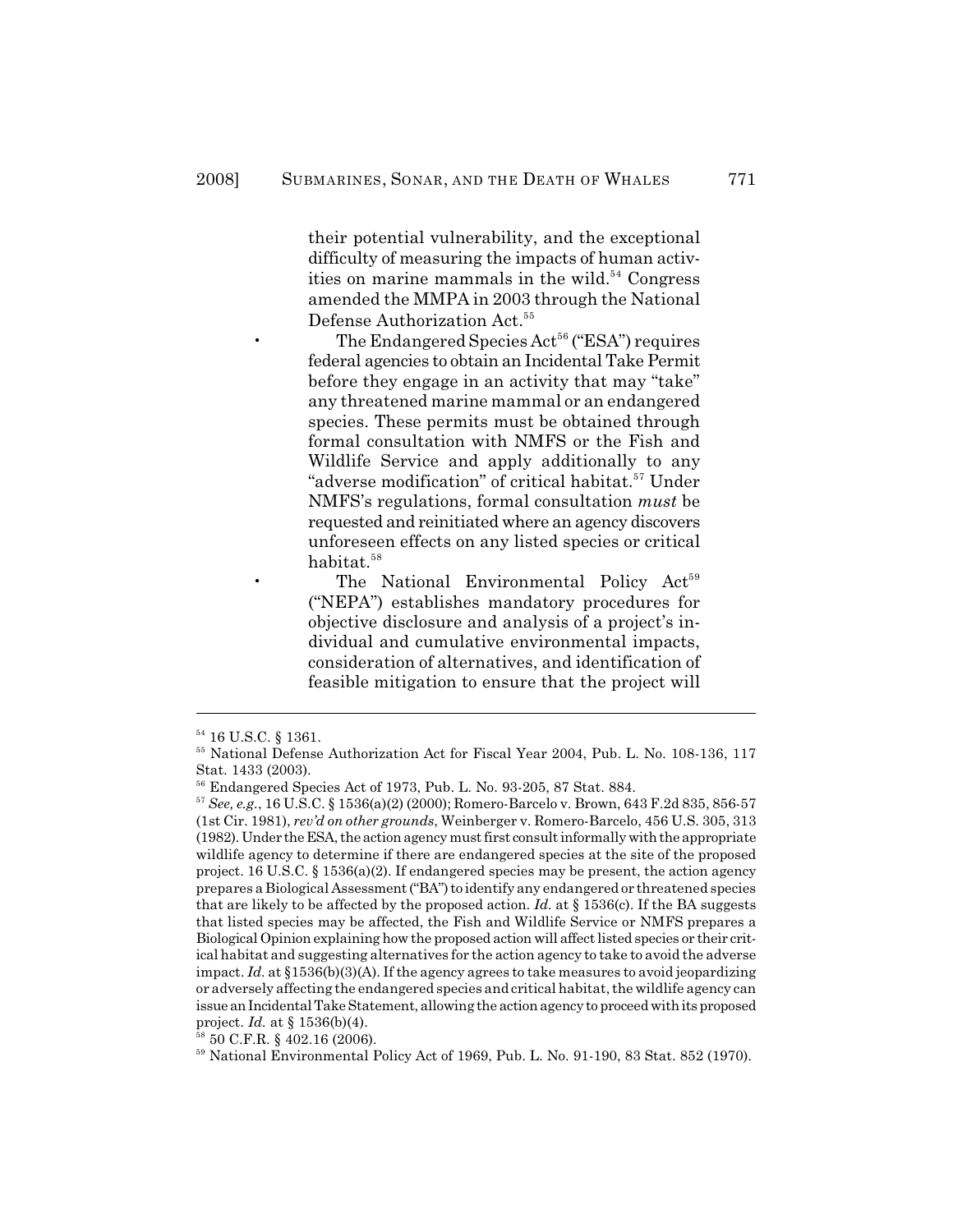not needlessly or carelessly destroy or harm the affected environment or species. $60$  This act also applies extraterritorially when federal agencies are taking actions with a significant environmental  $impect.<sup>61</sup>$ 

• The Coastal Zone Management Act ("CZMA") was enacted in 1972 "to preserve, protect, develop and whenever possible restore the resources of the coastal zone of the United States."<sup>62</sup> The intent of the legislation is to "enhance state authority by encouraging and assisting the states to assume planning and regulatory powers over their coastal zones."<sup>63</sup> The CZMA requires that each federal agency activity "within or outside the coastal zone that affects" a state's coastal zone "shall be carried out in a manner which is consistent to the maximum extent practicable with the enforceable policies of approved State management programs." 64

<sup>&</sup>lt;sup>60</sup> See, e.g., NRDC v. U.S. Dep't of the Navy, 857 F. Supp. 734, 739 (C.D. Cal. 1994); Tongass Conservation Soc'y v. Cheney, 924 F.2d 1137 (D.C. Cir. 1991). The main purpose of the NEPA process is to ensure that agencies incorporate environmental considerations into their decisionmaking. 40 C.F.R. § 1500.1 (2006). To comply with NEPA, an agency prepares an Environmental Assessment ("EA") of the proposed action to determine whether further analysis is needed. *Id.* § 1501.4(b). If the agency determines that its action will not have a significant impact on the environment, it issues a Finding of No Significant Impact ("FONSI"). *Id.*  $\S$  1508.13. If it appears that the action may significantly affect the environment, the agency is required to prepare an Environmental Impact Statement ("EIS") in which it must consider, among other things, any unavoidable adverse effects of the proposed project, any reasonable alternatives to it, and whether the action would involve any irreversible and irretrievable commitments of resources. 42 U.S.C. § 4332(2)(C)(ii), (iii), (v) (2000). In considering possible alternatives to the proposed action, agencies are required to consider a "no action alternative," "other reasonable courses of action," and mitigation measures other than those contained in the proposed action. 40 C.F.R. § 1508.25(b) (2006).

 $61$  NRDC v. U.S. Dep't of the Navy, No. CV-01-07781, 2002 U.S. Dist. LEXIS 26360, at \*40 (C.D. Cal. Sept. 17, 2002). Similar requirements for extraterritorial activities are imposed by Executive Order. *See* Exec. Order No. 12114, 44 Fed. Reg. 1957 (Jan. 4, 1979), *reprinted in* 42 U.S.C. § 4321 (2000).

 $62$  16 U.S.C. § 1452(1) (2000).

<sup>&</sup>lt;sup>63</sup> S. REP. No. 92-753, at 1 (1972), *as reprinted in* 1972 U.S.C.C.A.N. 4776, 4776.

 $64$  16 U.S.C. § 1456(c)(1)(A) (2000). Implementing regulations define "consistent to the maximum extent practicable" as "fully consistent with the enforceable policies of management programs *unless full consistency is prohibited by existing law*applicable to the Federal agency." 15 C.F.R.  $\S$  930.32(a)(1) (2006) (emphasis added). In other words, "Federal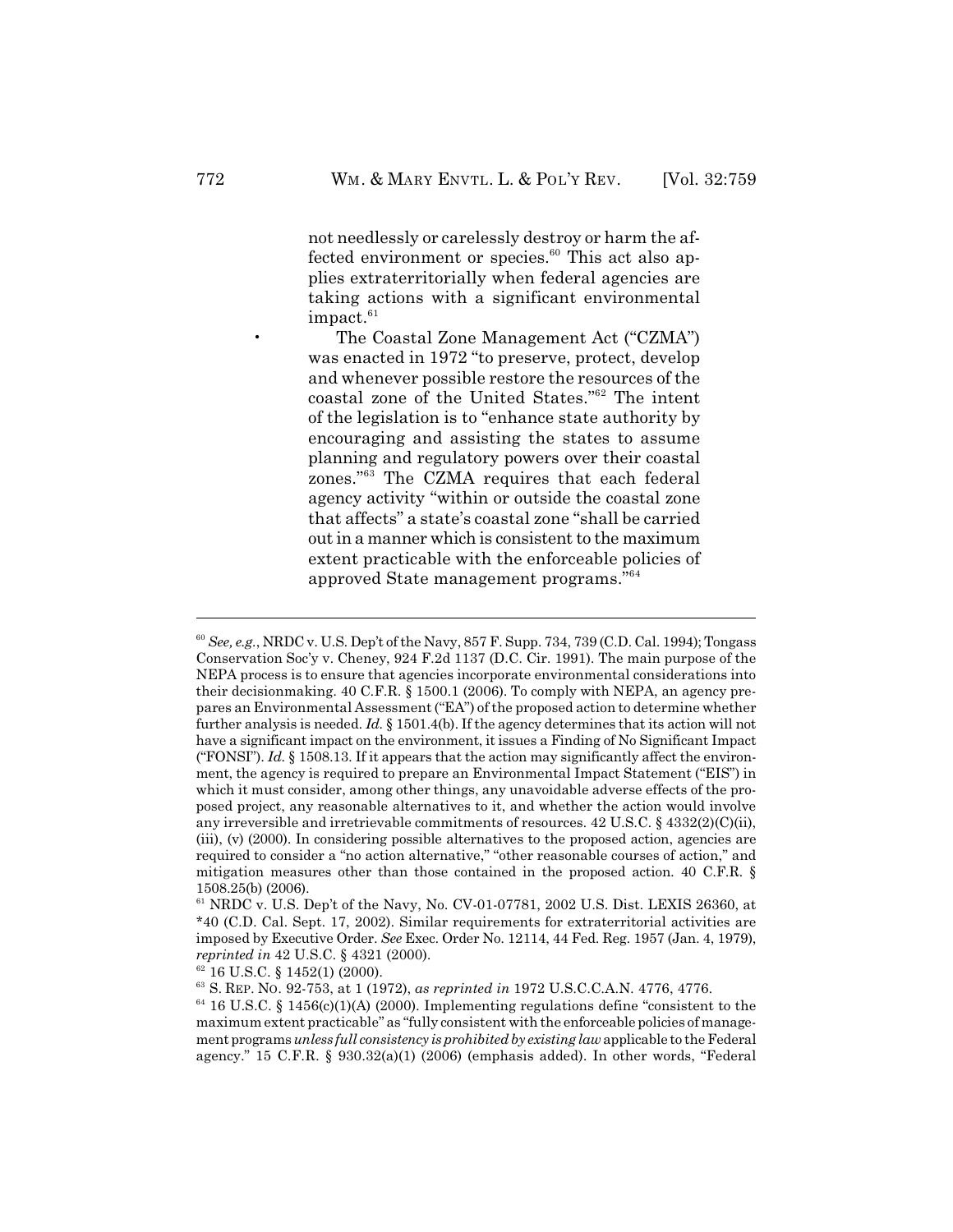*B.*

## *Domestic Enforcement*

1.

# Ship-Shock

The first application of these federal statutes to ocean noise pollution came in a 1994 lawsuit—*Natural Resources Defense Council v. U.S. Department of the Navy*—challenging a proposed five-year underwater explosives program proposed for waters in and around the Channel Islands National Marine Sanctuary off the southern California coast.<sup>65</sup> The proposed "ship-shock" program consisted of 54 detonations annually for 5 years, using explosives up to 10,000 pounds, in an area of recognized marine mammal aggregation and species diversity. $66$  Because of the program's potential to cause incidental harm to marine mammals, the Navy sought permission from NMFS under the "small take" authorization of the MMPA which, among other things, requires methods for conducting the tests with the "least practicable impact" on marine mammals and their habitat.<sup>67</sup> NMFS prepared an Environmental Assessment ("EA") under NEPA, finding that the program would have no significant impact on the environment, and issued a Final Rule under the MMPA approving the five-year testing program and requiring the Navy, as a precondition to the testing, to obtain a Letter of Authorization for each test. Based on another EA, the Navy then sought and gained a Letter of Authorization for a ship-shock test of the *USS John Paul Jones*. 68

NRDC and a coalition of environmental groups challenged NMFS's Final Rule approving the five-year testing program, its authorization of the first ship-shock test, and the Navy's decision to conduct the test. In granting the plaintiffs' motion for a preliminary injunction, the court held that NMFS had violated the MMPA and NEPA in promulgating its regulation and issuing the Letter of Authorization for the ship-shock test, because it failed to consider any alternatives to the marine mammal-rich site proposed by the Navy. $69$  Although NMFS interpreted the MMPA as not requiring it to consider alternative sites, the court found that "the

agencies shall consider the enforceable policies of [State] management programs as requirements to be adhered to in addition to existing Federal agency statutory mandates." *Id.* § 930.32(a)(2).

*NRDC v. U.S. Dep't of the Navy*, 857 F. Supp. 734. 65

 $^{66}$  *Id.* at 736.

 $67$  16 U.S.C. § 1371(a)(5)(A) (2000).

*NRDC v. U.S. Dep't of the Navy*, 857 F. Supp. at 736. 68

<sup>&</sup>lt;sup>69</sup> *Id.* at 738, 740.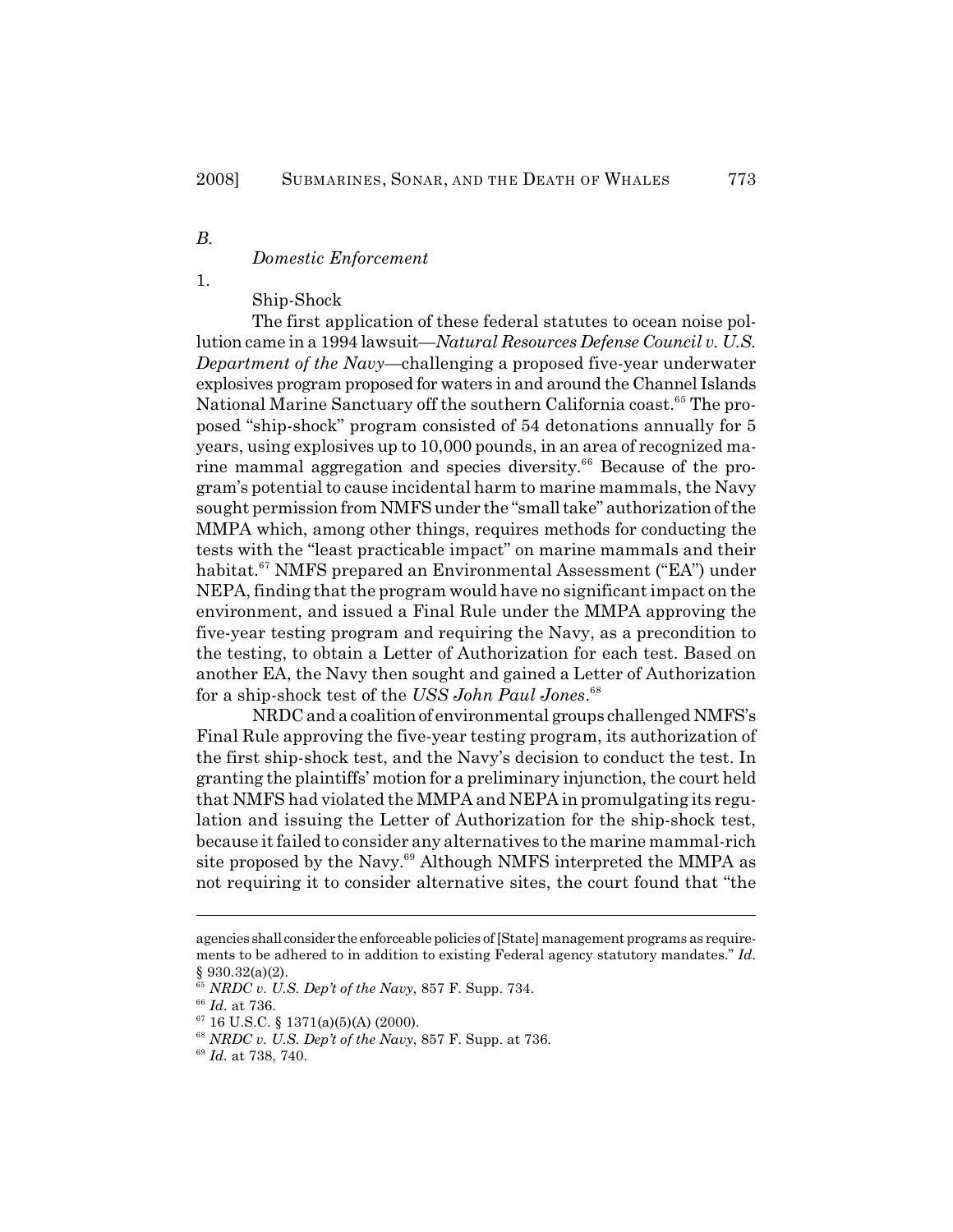statute unambiguously establishes that NMFS interpretation is incorrect and that, even if the statute were ambiguous, NMFS interpretation is unreasonable."<sup>70</sup> It further noted that "[a]ny other interpretation of the MMPA would allow NMFS to authorize projects that would result in the taking of an unnecessarily high number of marine mammals.<sup>" $71$ </sup> The court likewise found that the Navy violated NEPA by failing to consider alternative sites.<sup>72</sup>

With regard specifically to the Navy's claim that an injunction would result in "substantial costs in terms of money and defense preparedness," the court cited two factors in finding that the balance favored the plaintiffs:

First, the plaintiffs are much more likely to prevail on the merits so that it is quite likely that an improper environmental harm will occur if the injunction is denied. . . . Second, NMFS and the Navy were notified several months ago that a challenge might be brought to the testing program if alternative sites were not considered. The Navy's projected harm is the direct result of the Navy's refusal or inability to recognize, at an earlier date, the propriety of that challenge. $73$ 

Because the plaintiffs showed "a sufficient likelihood that an alternative site would result in less harm to marine mammals," the court enjoined the Navy from conducting the ship-shock test, and enjoined NMFS from issuing any other Letters of Authorization pursuant to the Final Rule.<sup>74</sup>

<sup>&</sup>lt;sup>70</sup> Id. at 738.

 $I^1$  *Id.* 

 $I<sup>72</sup>$  *Id.* at 740. The Navy relied upon "a site selection survey that was constructed in an arbitrary and capricious manner and that excluded reasonable alternatives that met the requirements of the proposed action." *Id.*

<sup>&</sup>lt;sup>73</sup> Id. at 741 n.13.

 $I^4$  *Id.* at 741. Subsequently, NRDC and the Navy entered into a settlement agreement that required the Navy to prepare an EIS for future ship-shock tests. The agreement provided conditions regarding how and when the Navy would conduct the single ship-shock test for the *USS John Paul Jones*. This included conducting it in an area with lower marine mammal abundance, to be determined by aerial surveys, and having a scientist observer and an NRDC observer present during the test. NRDC v. U.S. Dep't of the Navy, No. CV 94-2337-SVW(CTx), 1994 WL 715704, at \*1, \*2 (C.D. Cal. May 6, 1994).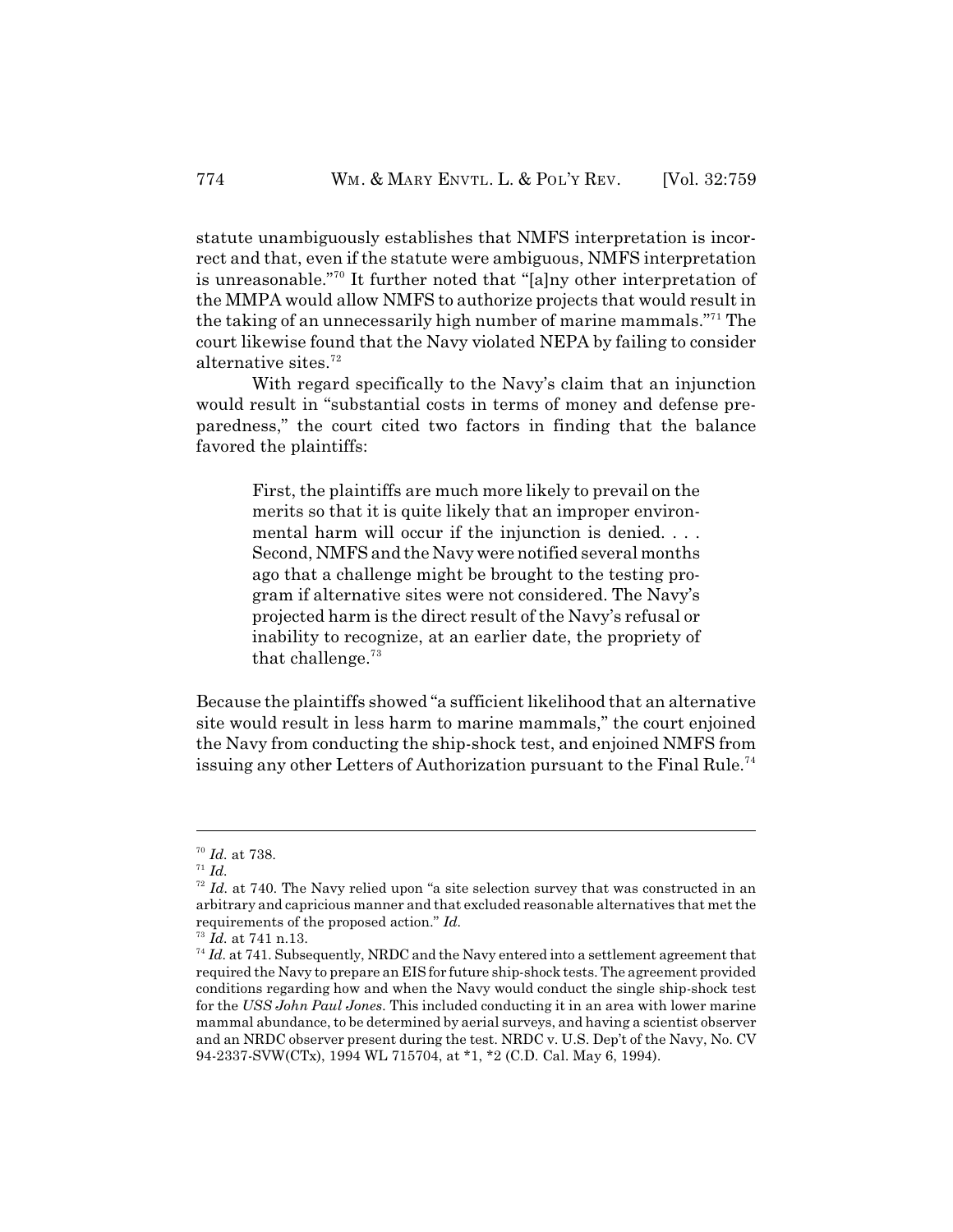#### 2. Low-Frequency Active Sonar

Public awareness of ocean noise began to grow in 1995 when, after urging from NRDC, the Navy disclosed the development of a new high-intensity submarine detection system called SURTASS Low Frequency Active Sonar ("LFA"). Its transmitters, fixed to a central cable and lowered into the water through a slot in the ship's hull, can produce sound with a received level above 140 decibels more than 300 miles away.<sup>75</sup> After a five-year administrative review process, including a programmatic Environmental Impact Statement ("EIS"), a Navy-sponsored scientific research program using the LFA system at significantly reduced source levels, and tens of thousands of public comments opposed to the proposed deployment, NMFS issued a Final Rule.<sup>76</sup> This rule granted a "small take" permit pursuant to the MMPA allowing the Navy to seek and obtain annual authorization to use LFA in 75% of the world's oceans.<sup>77</sup>

NRDC and others once again sued.<sup>78</sup> In October 2002, the federal court issued a preliminary injunction and,<sup> $79$ </sup> in August 2003, a permanent injunction blocking global deployment under the permit. $^{80}$  Applying the MMPA, the court found a series of violations, from the geographic scope of the permit<sup>81</sup> to the numbers of marine mammals affected<sup>82</sup> to the mitigation required.<sup>83</sup> Although the court agreed with the plaintiffs that NMFS had acted arbitrarily and capriciously in interpreting "harassment" of

<sup>&</sup>lt;sup>75</sup> JASNY ET AL., *supra* note 3, at 21.

*See* NRDC v. Evans, 364 F. Supp. 2d 1083, 1089 (N.D. Cal. 2003). 76

 $^{77}$   $\emph{Id.}$  at 1097.

 $^{78}$   $\it{Id.}$  at 1083.

NRDC v. Evans, 232 F. Supp. 2d 1003, 1054 (N.D. Cal. 2002). 79

<sup>&</sup>lt;sup>80</sup> NRDC v. Evans, 364 F. Supp. 2d at 1143.

 $I<sup>81</sup>$  *Id.* at 1098. ("As written . . . the Final Rule does not limit the Navy's operations to a specified geographic region.").

*Id.* at 1104. ("While defendants are free to reasonably interpret the meaning of 'small numbers,' their decision to write this requirement out of the MMPA is flatly inconsistent with the plain language of the statute and is entitled to no deference.").

 $I<sup>83</sup>$  *Id.* Specifically in response to the contention that NMFS violated the MMPA by failing to adopt measures to ensure the least practicable adverse impact on marine mammals, the court ordered the Navy to implement a number of significant mitigation measures. It found that "strengthening the . . . mitigation measures is necessary to ensure negligible impact." *Id.* at 1110. Among other things, it ordered the Navy to conduct pre-operation aerial or small craft surveys before using LFA in coastal waters, extended NMFS's designated "exclusion zone" (the area in which marine mammals cannot be exposed to LFA with a frequency of 180 decibels or higher), and ordered NMFS to designate more Offshore Biologically Important Areas. *Id.* at 1110-15.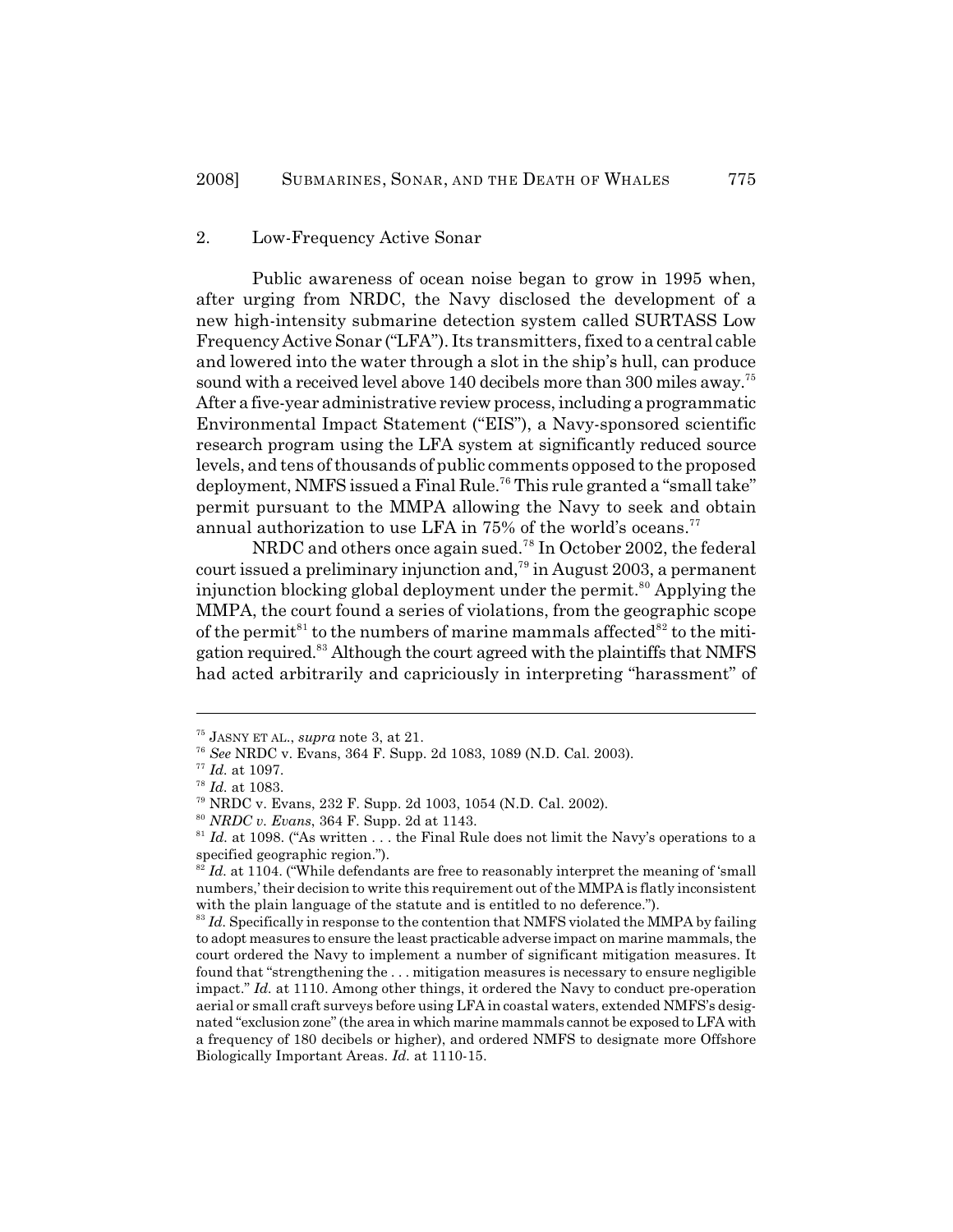marine mammals to mean actual disturbance when the MMPA's plain language requires only the potential for disturbance, $84$  the court denied summary judgment on this claim. In the court's view, the plaintiffs had not shown that this erroneous interpretation caused them harm.<sup>85</sup>

The court also found violations of the ESA—for example, issuing a Biological Opinion without an Incidental Take Statement<sup>86</sup>—and NEPA. As with the inadequate EA in the *Ship Shock* case, the court held that the Navy's EIS violated NEPA because it did not adequately analyze alternatives to the proposed project.<sup>87</sup> The Navy considered only three options: not using LFA at all, using LFA with no mitigation measures, or using LFA with the limited mitigation measures that it ultimately adopted.<sup>88</sup> It also failed to consider siting the tests in areas that would pose a lower risk of adverse impacts on marine life and extending mitigation to include the protection of fish.<sup>89</sup> Although the plaintiffs challenged the Navy's determination that data on strandings caused by mid-frequency sonar were inapplicable to its analysis of LFA, the court chose to defer to the Navy's scientific experts.<sup>90</sup>

Finally, with regard to issuance of an injunction, the court devoted significant attention to a careful balancing of the parties' competing interests. Attempting to balance the interests of the Navy and the public in national security with protection of the marine environment, the court determined that a "carefully tailored" permanent injunction was appropriate: 91

The Court recognizes and respects the very impor-

tant interests at stake on both sides of this case and, after reviewing the extensive record, believes that both can be safeguarded. On the one hand, there can be no doubt that the public interest in military preparedness and protection

 $^{90}$  *Id.* at 1125.

 $^{84}$  *Id.* at 1105.

 $^{85}$  *Id.* at 1106.

<sup>&</sup>lt;sup>86</sup> Id. at 1135.

<sup>&</sup>lt;sup>87</sup> Id. at 1118.

<sup>&</sup>lt;sup>88</sup> Id. at 1116.

 $I<sup>89</sup>Id$ , at 1118. The EIS further failed to address several studies demonstrating that ocean noise harms fish, and it was misleading regarding the studies that it did address. *Id.* at 1123.

<sup>&</sup>lt;sup>91</sup> *Id.* at 1143.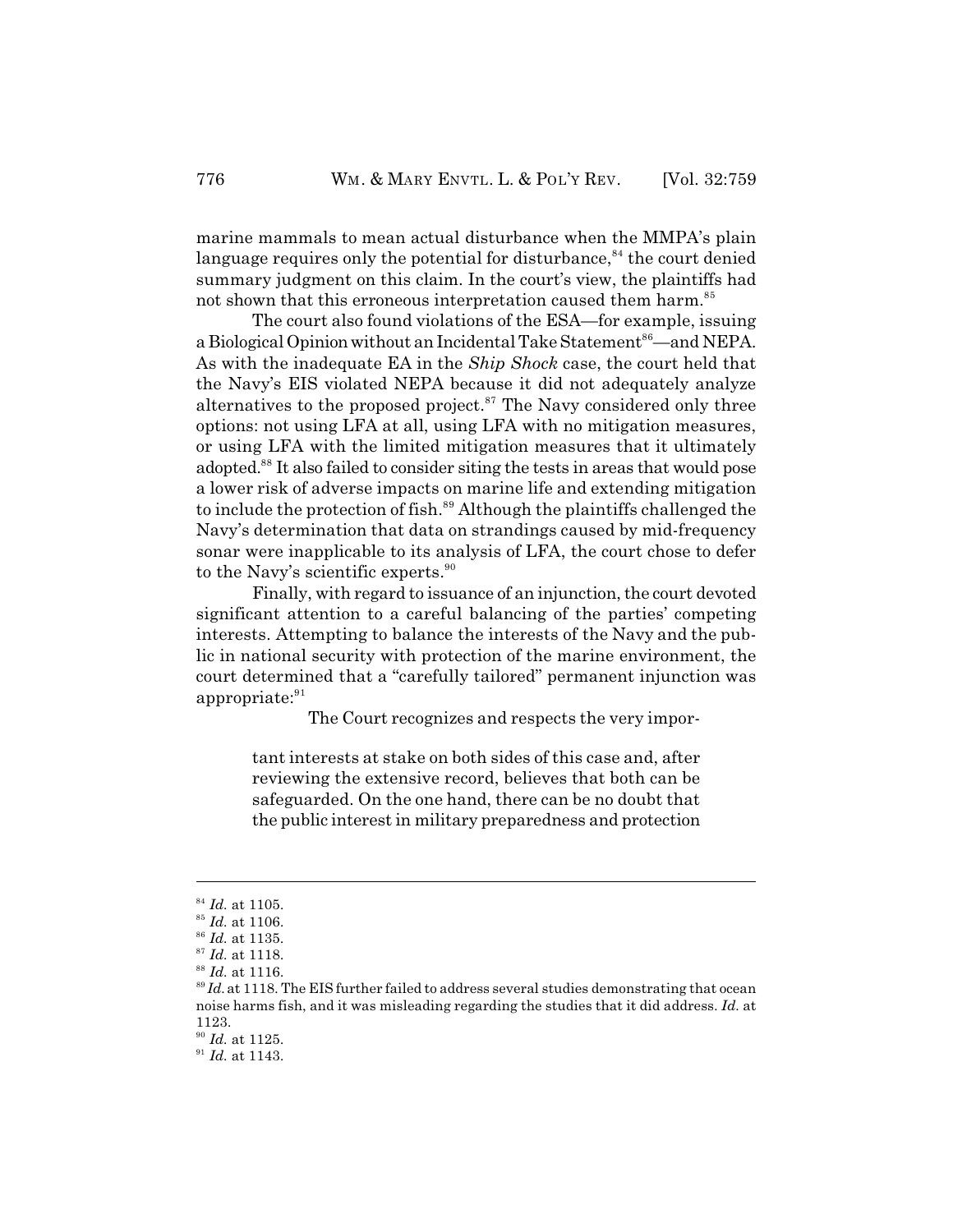against enemy submarine attacks through early detection is of grave importance.

. . . .

On the other hand, there can also be no doubt that the public interest in protecting the world's oceans and the sea creatures that depend on the oceanic environment to survive is also of the highest importance. The Marine Mammal Protection Act, for example, reflects the public's profound interest in safeguarding whales, dolphins and other magnificent mammals that still live in the ocean.<sup>92</sup>

The court ordered the parties to meet and confer on the precise terms of an injunction that would extend the exclusion zone<sup>93</sup> and require preoperation aerial surveys.<sup>94</sup> It explained that "[a]bsent an injunction, the marine environment that supports the existence of these species will be irreparably harmed."<sup>95</sup> In 2006, the Ninth Circuit dismissed the Navy's appeal of the ruling.<sup>96</sup>

In the summer of 2007, on the eve of expiration of the 2002 small take permit for LFA, NMFS issued a new five-year permit to the Navy, once again for global deployment of the system.<sup>97</sup> One month later, on September 17, 2007, the plaintiff groups sought review of the new permit<sup>98</sup> and, on October 12, 2007, filed a motion for preliminary injunction. On February 6, 2008, the court issued an order granting their motion in part and, once again, directed the parties to meet and confer to determine the scope of the injunction.<sup>99</sup>

<sup>&</sup>lt;sup>92</sup> Id. at 1090.

 $^{93}$  *Id.* 

 $I^{94}$  *Id.* at 1143. The parties successfully negotiated agreements for the Navy's testing and training with LFA, first to determine the scope of the preliminary injunction in 2002 and again to determine the scope of the permanent injunction in 2003. In both cases, the agreed-upon operations area was limited to portions of the western North Pacific Ocean near the eastern seaboard of Asia.

 $^{95}$  Id. at 1140.

<sup>&</sup>lt;sup>96</sup> NRDC v. Gutierrez,  $457$  F.3d 904, 906 (9th Cir. 2006) (explaining that the defendants "have no standing" to challenge the district court's legal rulings without seeking modification or reversal of the relief).

 $\frac{97}{97}$  The Final Rule and Letter of Authorization were issued concurrently on August 16, 2007.  $^{98}$  Complaint, NRDC v. Gutierrez, No. C-07-4771 (N.D. Cal. Sept, 17, 2007).

<sup>&</sup>lt;sup>99</sup> NRDC v. Gutierrez, No. C-07-4771 EDL, 2008 WL 360852 (N.D. Cal. Feb. 6, 2008). The plaintiffs' motion relied on many claims similar to those upheld by the court in the first LFA lawsuit, including violations of the MMPA, NEPA, and the ESA. The parties successfully negotiated an agreement on the terms of the preliminary injunction on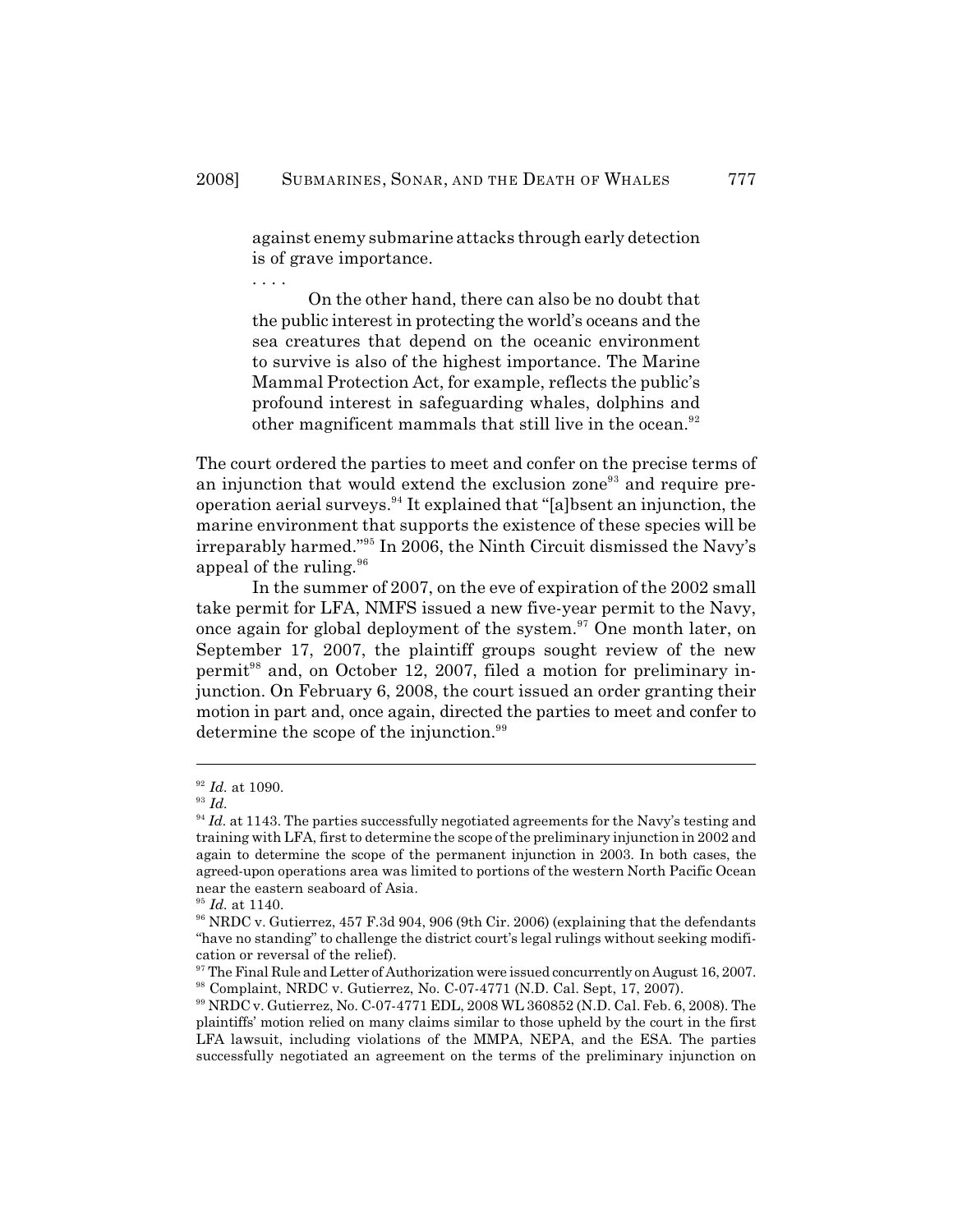# LWAD

On September 10, 2001, NRDC challenged the Navy's Littoral Warfare Advanced Development Program ("LWAD"), a series of tests for the development of a broad range of high-intensity active sonar devices.<sup>100</sup> The plaintiffs alleged that the Navy violated NEPA, the ESA, and the MMPA by treating each test as a separate, individual activity, rather than analyzing the environmental impact of the series as a programmatic whole.<sup>101</sup> In response to the NEPA claims, the Navy argued, first, that the LWAD program was not subject to NEPA because the tests took place, or had an effect, in waters of the United States Exclusive Economic Zone ("EEZ"); and, second, that even if subject to NEPA the individual tests did not comprise a larger action subject to comprehensive programmatic review.<sup>102</sup>

Addressing the application of NEPA to individual LWAD tests, the court rejected the Navy's argument because the United States exercises certain "sovereign rights" in that area of the ocean:

[I]t is undisputed that with regard to natural resource conservation and management, the area of concern to which NEPA is directed, the United States does have substantial, if not exclusive, legislative control of the EEZ. Because the United States exercises substantial legislative control of the EEZ in the area of the environment stemming from its 'sovereign rights' for the purpose of conserving and managing natural resources, the Court finds that NEPA applies to federal actions which may affect the environment in the EEZ.<sup>103</sup>

However, the court held that programmatic review of the series of tests was not required because the tests were neither connected nor cumulative

3.

March 26, 2008. Stipulation and Order re: Stipulated Request to Amend Interim Preliminary Injunctive Relief and Stay, NRDC v. Gutierrez, No. C-07-4771 EDL (N.D. Cal. Apr. 14, 2008).

 $100$  NRDC v. U.S. Dep't of the Navy, No. CV-01-07781, 2002 U.S. Dist. LEXIS 26360 (C.D. Cal. Sept. 17, 2002).

 $^{101}$  *Id.* at \*19-\*20.

 $^{102}$  *Id.* at \*29-\*31.

 $^{103}$  *Id.* at \*40-\*41.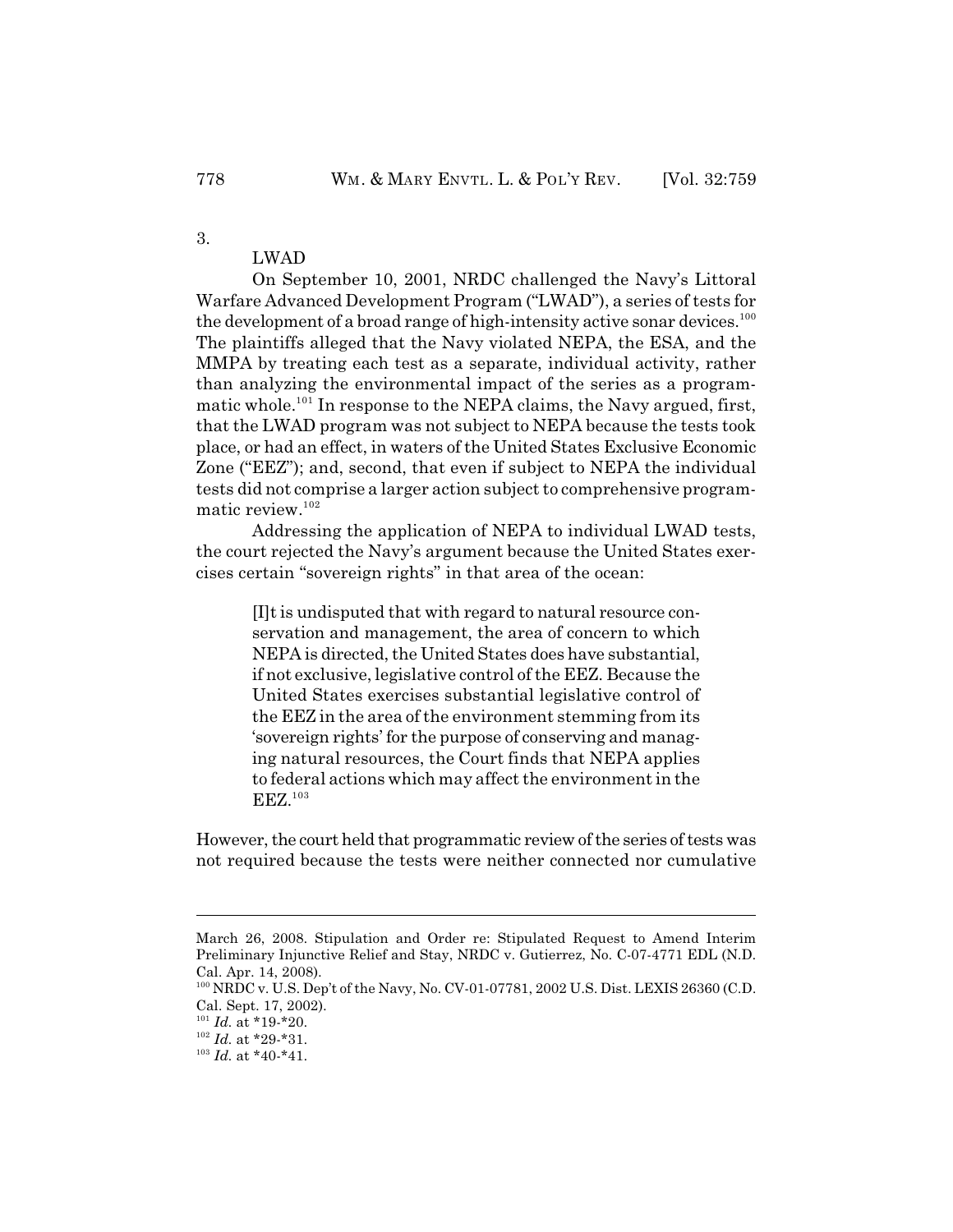and the Navy's general planning of the program did not itself result in an environmental impact or irreversible commitment of resources.<sup>104</sup>

On similar factual grounds, the court also rejected the plaintiffs' claim that the Navy violated the ESA's consultation requirement by applying it to individual tests only and not to the program as a whole. The court held that no programmatic ESA consultation was required because LWAD was not acting pursuant to a programmatic document in planning and overseeing the tests.<sup>105</sup> The court noted that the Navy had chosen to conduct separate EAs and consultations based on the difficulty of treating the series of tests as one program, not in an effort to avoid environmental review.<sup>106</sup>

#### 4. Mid-Frequency Active Sonar

In October 2005, litigation focused for the first time on the Navy's failure to comply with NEPA, the MMPA, and the ESA in its testing and training with mid-frequency sonar in a number of exercises around the world.<sup>107</sup> The Navy promptly moved to dismiss the complaint based on lack of standing and ripeness, mootness, and the absence of final agency action, <sup>108</sup> citing *Lujan v. National Wildlife Federation*. <sup>109</sup> When the plaintiffs filed a cross-motion for jurisdictional discovery, the court deferred ruling on the Navy's motion to dismiss and granted NRDC's discovery application.<sup>110</sup>

The Navy raised broad objections to NRDC's ensuing discovery requests, alleging that they were "overbroad, irrelevant, and exceed[ed] the scope of the court's [o]rder" and,<sup>111</sup> when the court rejected those objections, eventually invoked the state secrets privilege.<sup>112</sup> After extensive

 $^{104}$  *Id.* at \*53-\*54.

 $^{105}$  *Id.* at \*78.

 $^{106}$  *Id.* at \*79-\*80.

 $^{107}$  Complaint, NRDC v. England, No. CV05-07513 (C.D. Cal. Oct. 19, 2005), *available at* http://www.nrdc.org/media/docs/051019.pdf.

 $^{108}$  Order Re: Jurisdictional Discovery at 2-4, NRDC v. Winter, No. CV05-07513 (C.D. Cal. May 15, 2006).

<sup>&</sup>lt;sup>109</sup> Lujan v. Nat'l Wildlife Fed'n, 497 U.S. 871, 894 (1990).

 $^{110}$  Order Re: Jurisdictional Discovery at 6, NRDC v. Winter, No. CV05-07513. (C.D. Cal. May 15, 2006).

<sup>&</sup>lt;sup>111</sup> Order Re: Discovery Motions, NRDC v. Winter, No. CV 05-07513 (C.D. Cal. Oct. 19, 2006).

 $^{112}$  *Id.* at 5.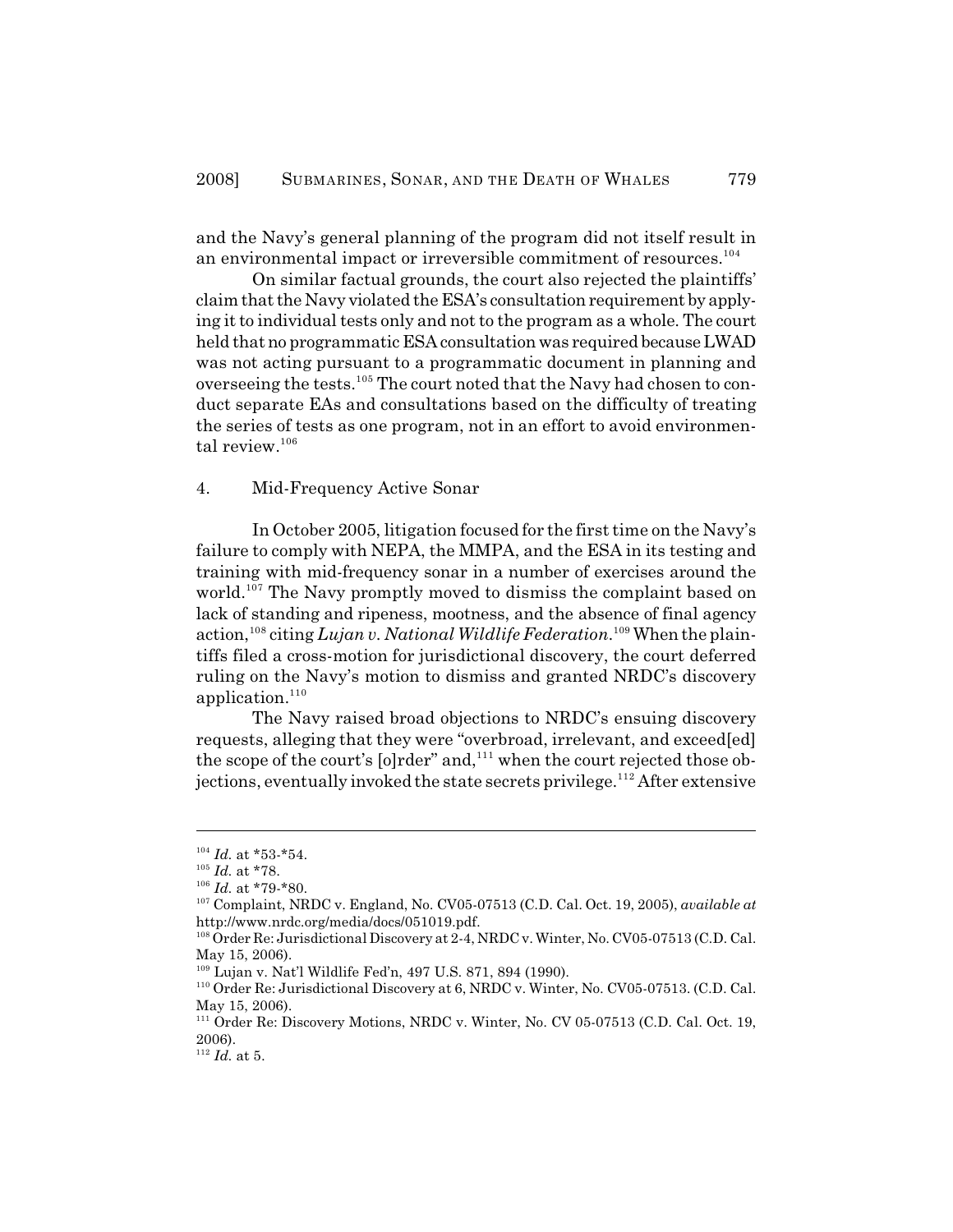negotiations, the parties reached an agreement addressing both the Navy's objections and its assertion of the privilege.<sup>113</sup> Most recently, based on the information obtained through that agreement, the plaintiffs sought and were granted leave to amend their complaint.<sup>114</sup>

## 5. RIMPAC 2006

*Natural Resources Defense Council v. Winter*, filed in June 2006, challenged the Navy's decision to use mid-frequency sonar ("MFA") and NMFS's decision to approve its use in one of the Navy's largest war games, the Rim of the Pacific (RIMPAC) exercise in the biologically rich waters of Hawaii.<sup>115</sup> In seeking a temporary restraining order against the use of sonar in the war games, the plaintiffs asserted two claims. First, they charged that the Navy was obligated, under NEPA, to prepare an EIS for the nearly month-long exercise.<sup>116</sup> Second, they charged that the defendants had failed to comply with the requirements of the MMPA in authorizing MFA sonar use during RIMPAC.<sup>117</sup> The second of these claims was mooted when, just two days after the plaintiffs' suit was filed, and for the first time in history, the Secretary of Defense invoked an exemption from the requirements of the MMPA for certain MFA sonar training exercises, including RIMPAC.<sup>118</sup>

Despite the Pentagon's eleventh-hour decision to exempt the Navy from its obligations under the MMPA, the court proceeded to issue a temporary restraining order, blocking the use of sonar, based on defendants' probable failure to comply with NEPA. The court held that in light of the "considerable convincing scientific evidence demonstrating that the Navy's use of MFA sonar can kill, injure, and disturb many

 $113$  Joint Notice of Agreement Resolving Jurisdictional Discovery Dispute over Invocation of the Military and State Secrets Privilege, NRDC v. Winter, CV05-07513 (C.D. Cal. May 30, 2007).

<sup>&</sup>lt;sup>114</sup> Order Granting Plaintiffs' Motion for Leave to File Second Amended Complaint, NRDC v. Winter, No. CV 05-07513 (C.D. Cal. Apr. 9, 2008).

<sup>&</sup>lt;sup>115</sup> Complaint, NRDC v. Winter, No. CV06-4131 (C.D. Cal. June 28, 2006), *available at* http://docs.nrdc.org/water/wat\_06062801A.pdf.

 $^{116}$   $\emph{Id.}$  at 3-5.

 $^{117}$   $\emph{Id.}$  at 5.

 $118$  Temporary Restraining Order at 3, NRDC v. Winter, No. CV06-4131 (C.D. Cal. July 3, 2006), *available at* http://www.nrdc.org/media/docs/060703.pdf.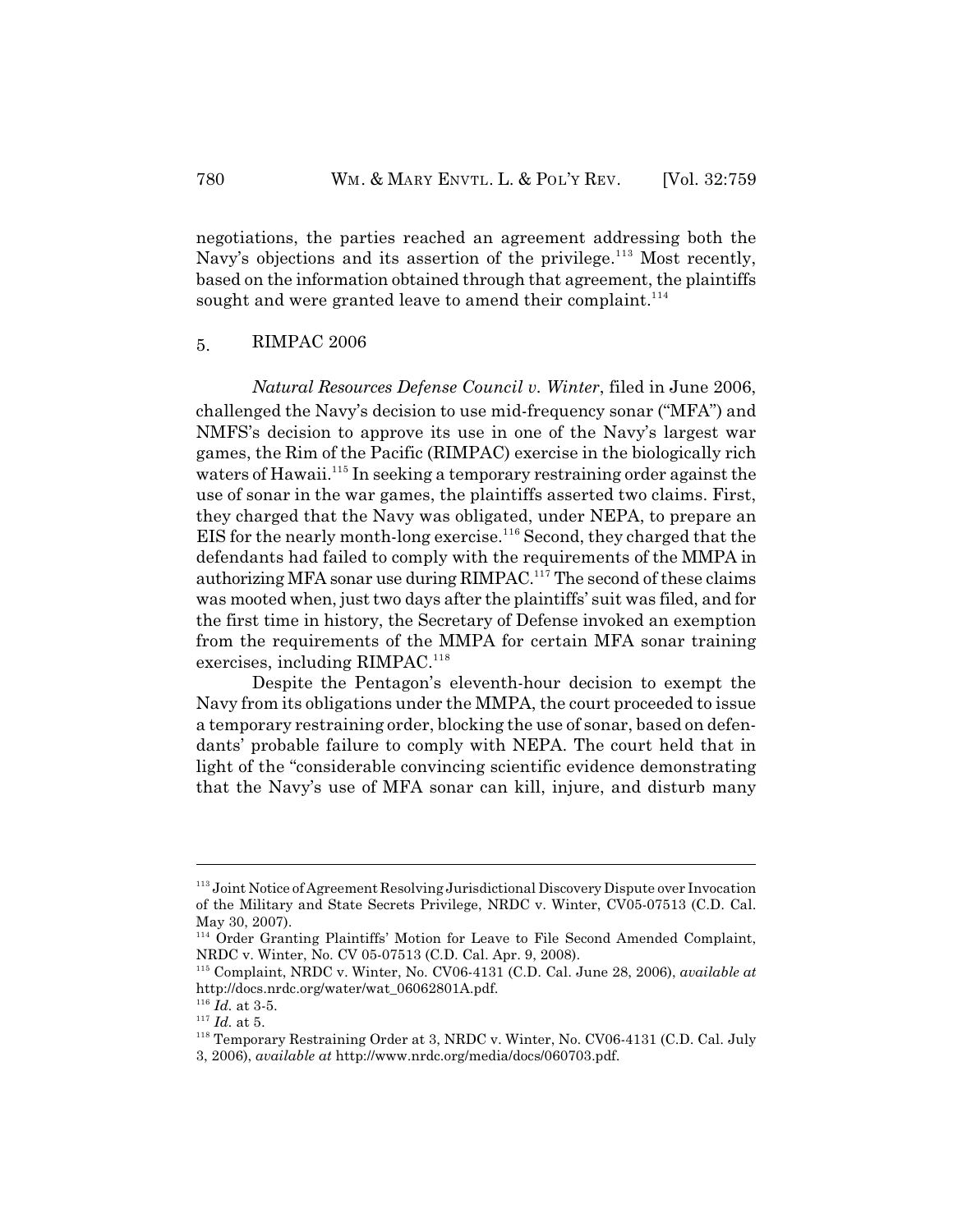marine species, including marine mammals,"<sup>119</sup> NRDC was likely to prevail on the merits of its NEPA claims:

Plaintiffs have demonstrated a likelihood of success in establishing that, in light of the available scientific evidence, Defendants' failure to prepare an EIS or take a 'hard look' at the potential environmental impact of their activities before issuing a Finding of No Significant Impact ("FONSI") is violative of NEPA. . . Additionally, Defendants have not demonstrated that the Navy satisfied its obligation under NEPA to give 'full and meaningful consideration' to reasonable alternatives. 120

The court also ordered the Navy to "meet and confer with Plaintiffs to determine if an agreement can be reached on mitigation measures that would avoid the need for further provisional relief in this case."<sup>121</sup>

The defendants immediately moved to stay the temporary restraining order pending an appeal to the Ninth Circuit, which the district court promptly denied,  $122$  and then filed an emergency motion for stay in the court of appeals. Meanwhile, the parties met and conferred, pursuant to the court's order, to discuss possibilities for an agreement on mitigation measures that would alleviate the need for further provisional

<sup>&</sup>lt;sup>119</sup> Id. at 2.

 $I<sup>20</sup>$  *Id.* at 4-5. With regard to the balance of harms, the court cited the possibility that RIMPAC 2006 would "kill, injure, and disturb many marine species," and that "[c]onversely, the harm to Defendants if the Navy is temporarily enjoined from proceeding with RIMPAC 2006, as scheduled, until such time as a preliminary injunction hearing can be held, is substantially outweighed by the potential harm to the human environment." *Id.* at 6.  $^{121}$  *Id.* at 7. 122

to prevail on the merits on appeal or that they have raised serious Defendants have not made the requisite showing that they are likely questions as to the validity of the Court's July 3, 2006 Order, which found that Defendants' failure to take the requisite 'hard look' at the potential environmental impact of their activities before issuing a Finding of No Significant Impact ("FONSI") is violative of NEPA . . . . Further, the Court finds that Defendants have not demonstrated that they are likely to prevail on the merits on appeal because they have not demonstrated that the Navy satisfied its obligation under NEPA to give 'full and meaningful consideration' to 'reasonable alternatives.'

Order Denying Defendants' Ex Parte Applications at 2, NRDC v. Winter, No. CV06-4131 (C.D. Cal. July 5, 2006).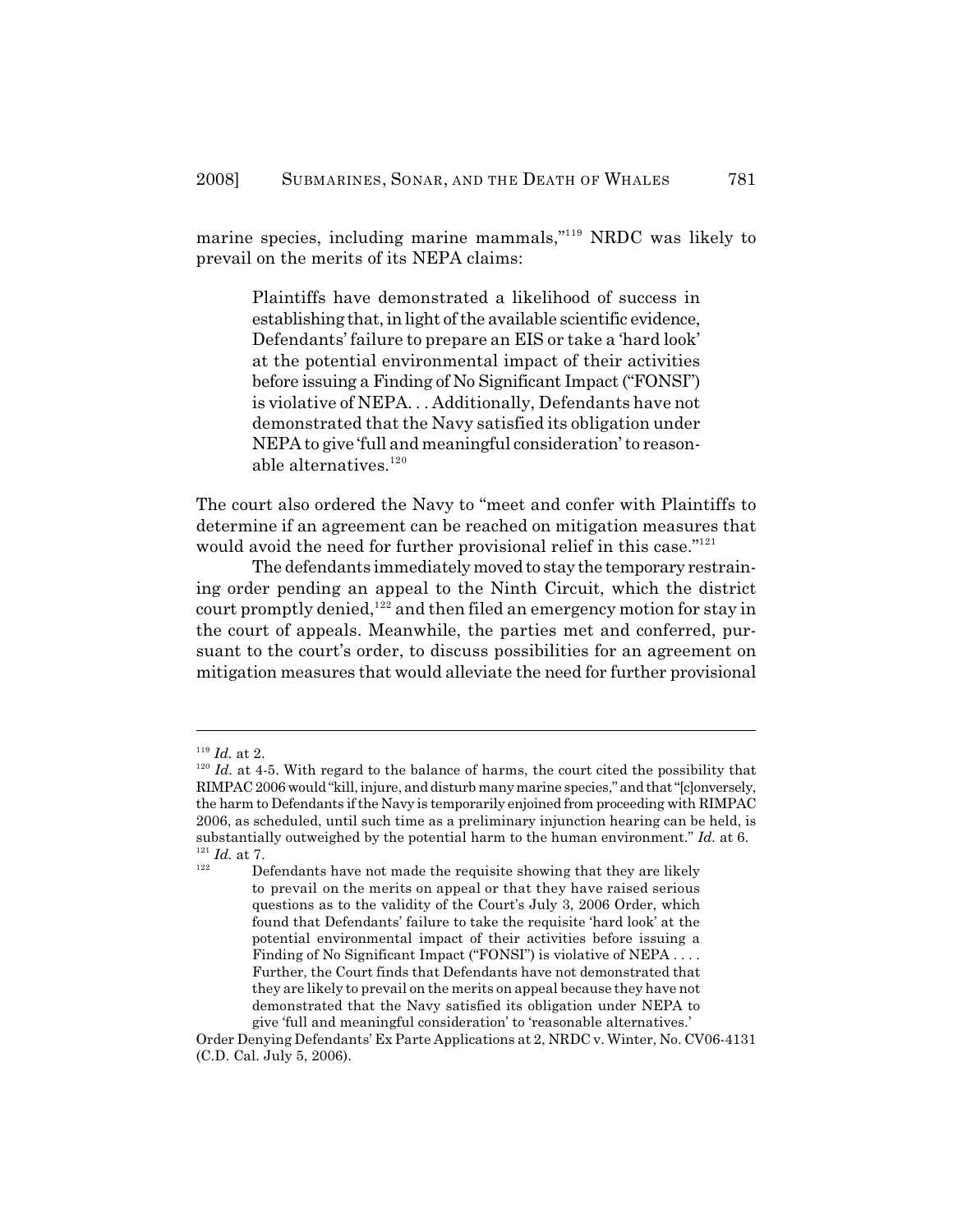relief, and two days later the parties reached an agreement.<sup>123</sup> On this basis, the Navy was allowed to proceed with sonar training.

## 6. Mid-Frequency Sonar—Southern California

In March 2007, in *Natural Resources Defense Council v. Winter*<sup>124</sup> and *California Coastal Commission v. U.S. Department of the Navy*,<sup>125</sup> a coalition of environmental groups and the California Coastal Commission ("CCC") brought separate suits to enjoin a two-year series of fourteen major training exercises planned by the Navy in the waters off the southern California coast, including in and around the Channel Islands National Marine Sanctuary. According to the Navy's own analysis, these SOCAL exercises would result in a take of approximately 170,000 marine mammals from thirty species, including five species of endangered whales.<sup>126</sup> In addition to claims by the environmental plaintiffs that the proposal would violate NEPA (no EIS prepared) and the ESA (inadequate Biological Opinion prepared), the CCC and the environmental groups alleged that the Navy had violated the CZMA in failing to coordinate with California—that is, failing to submit a consistency determination to the CCC for review concerning the planned sonar exercises—to ensure that

<sup>&</sup>lt;sup>123</sup> Settlement Agreement, NRDC v. Winter, No. CV06-4131 (C.D. Cal. July 7, 2006). Pursuant to this agreement, the Navy agreed to implement additional mitigation measures in order to protect marine mammals and other marine life during the Navy's RIMPAC exercise. These additional measures included prohibiting the Navy from using sonar within the then-newly-established Northwestern Hawaiian Islands Marine National Monument or within a 25-nautical-mile sonar buffer zone around it; requiring all Navy personnel listening through underwater detection microphones to monitor for marine mammals and report the detection of any marine mammal to the appropriate watch station for action; requiring aerial surveillance for marine mammals during sonar drills and reporting of sightings to a marine mammal response officer; requiring the Navy to have at least one dedicated and three non-dedicated marine mammal observers on every surface sonar vessel during all sonar drills, and to add an additional dedicated marine mammal observer during the three exercises occurring in channels between the islands; and requiring the Navy to publicize in the local Hawaii press a hotline for reporting marine mammal incidents. *Id.* at 3-4.

<sup>&</sup>lt;sup>124</sup> Complaint for Declaratory and Injunctive Relief, NRDC v. Winter, No. SACV07-0335 (C.D. Cal. Mar. 22, 2007).

<sup>&</sup>lt;sup>125</sup> Complaint, Cal. Coastal Comm'n v. U.S. Dep't of the Navy, No. CV07-01899 (C.D. Cal. Mar. 7, 2007).

 $^{126}$  Complaint for Declaratory and Injunctive Relief at 2, NRDC v. Winter, No. SACV07-0335 (C.D. Cal. Mar. 22, 2007).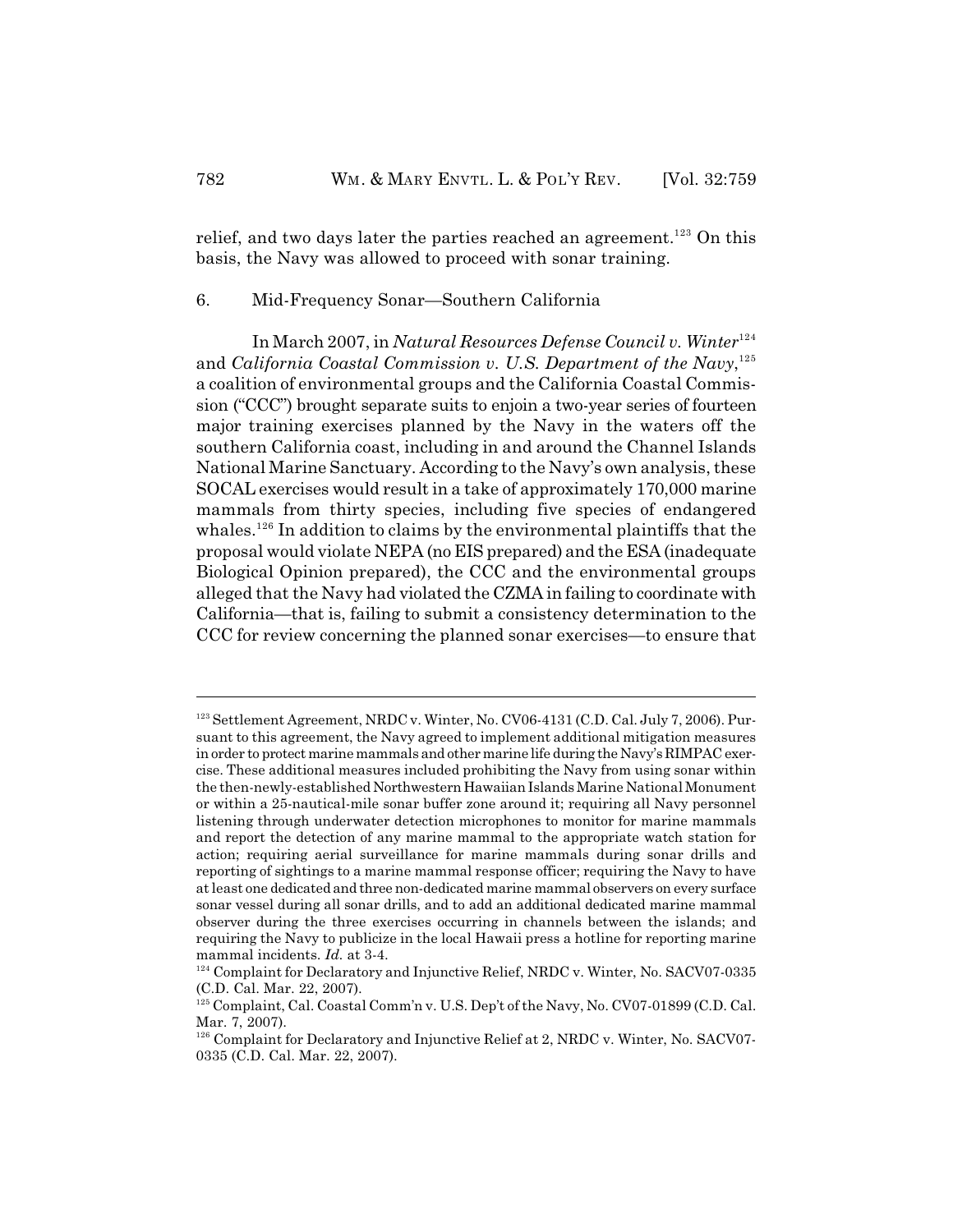federal actions that may affect California's coastal zone are consistent with the state's Coastal Management Program.<sup>127</sup>

The Navy submitted to the CCC a consistency determination with respect to non-sonar aspects of its planned southern California exercises. As a predicate for its approval, however, the CCC imposed a series of twelve conditions intended to mitigate the impacts of sonar use on California's coastal waters and marine species.<sup>128</sup> The Navy refused to comply with any of the CCC's conditions, claiming that the exercises would nevertheless be consistent with the state's Coastal Management  $Plan.<sup>129</sup>$ 

In May 2007, the environmental plaintiffs filed a motion for preliminary injunction pending compliance with NEPA, the ESA, and the CZMA; on the same day, the defendants filed a motion to dismiss or stay, claiming the lawsuit was duplicative and vexatious. At an August 6, 2007 hearing, after denying the defendants' motion, the court granted a preliminary injunction, citing violations of NEPA and the CZMA and its finding that based on "numerous scientific studies, declarations, reports, and other evidence before the Court, Plaintiffs have established to a near certainty that use of MFA sonar during the planned SOCAL exercises will cause irreparable harm to the environment." $130$  The court identified, in particular, the defendants' failure to prepare an EIS, $^{131}$  to prepare an adequate EA that

<sup>&</sup>lt;sup>127</sup> Id. at 4; Complaint at 8, Cal. Coastal Comm'n v. U.S. Dep't of the Navy, No. CV07-01899 (C.D. Cal. Mar. 7, 2007). The groups did not bring any claims under the MMPA because, in January 2007, the Department of Defense granted the Navy a two-year exemption from the Act with regard to mid-frequency sonar training exercises. Memorandum from Sec'y of the Navy, National Defense Exemption from Requirements of the Marine Mammal Protection Act for Certain DoD Military Readiness Activities That Employ Mid-Frequency Active Sonar or Improved Extended Echo-ranging Sonobuoys (Jan 23, 2007) (on file with author).

<sup>&</sup>lt;sup>128</sup> Complaint at 7, Cal. Coastal Comm'n v. U.S. Dep't of the Navy, No. CV07-01899 (C.D. Cal. Mar. 7, 2007). The CCC's conditions required the Navy to implement larger safety zones; include two trained observers at all times the Navy uses sonar; provide adequate training for the monitors; include Passive Acoustic Monitoring and use it to enforce the safety zone; perform aerial monitoring; avoid effects on grey whales, the National Marine Sanctuaries, and areas with high numbers of marine mammals where possible; implement additional measures for night and low visibility conditions; and conduct thirty minutes of surveillance prior to each sonar exercise. *Id.*

 $^{129}$  *Id.* 

<sup>&</sup>lt;sup>130</sup> Order Denying Defendants' Motion to Dismiss or Stay and Granting in Part and Denying in Part Plaintiffs' Motion for a Preliminary Injunction at 19, NRDC v. Winter, No. 07-cv-00335 (C.D. Cal. Aug. 7, 2007).

 $^{131}$  *Id.* at 11.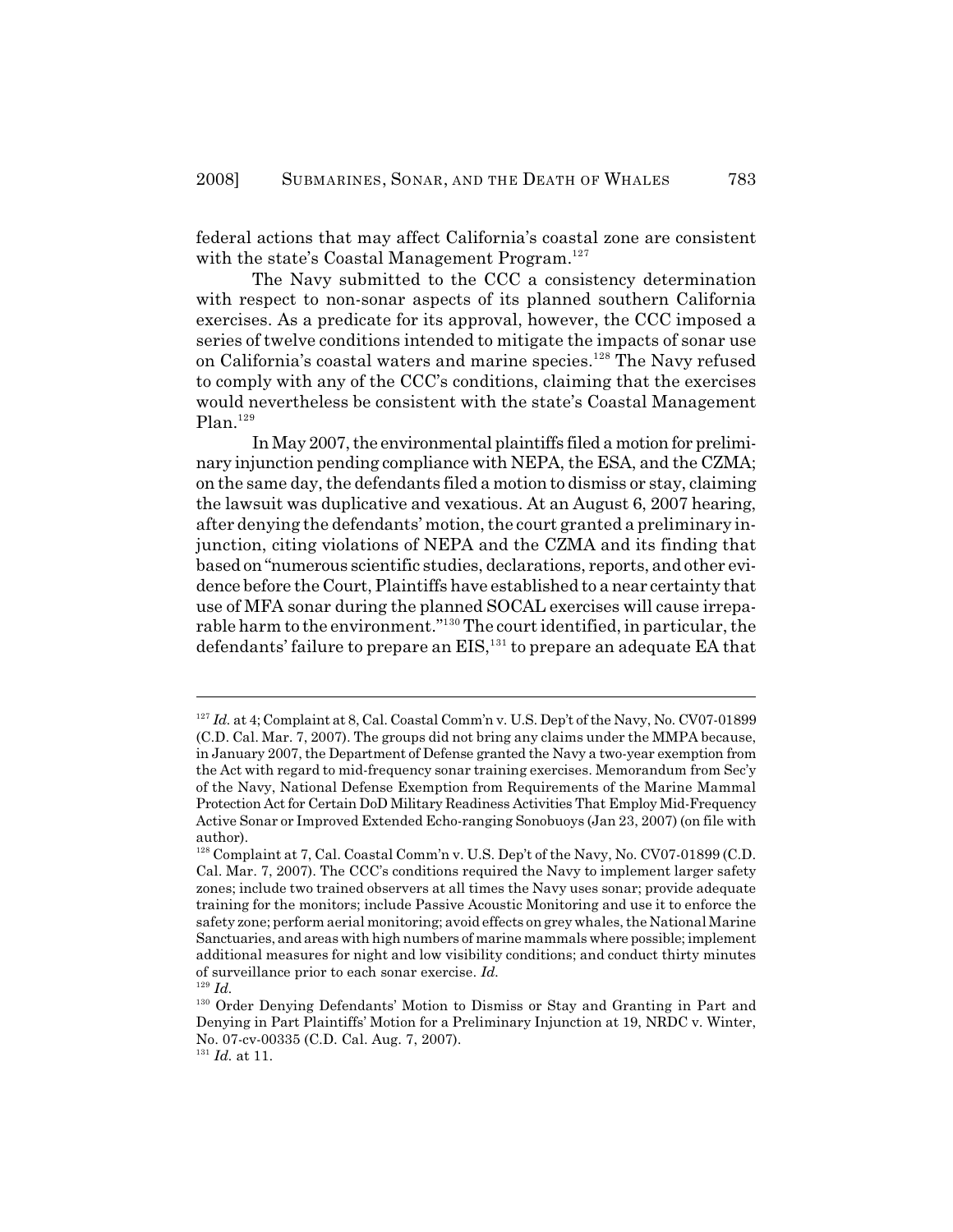addresses cumulative impacts and considers all reasonable alternatives, 132 to submit a consistency determination as required by the CZMA, and to include adequate mitigation.<sup>133</sup>

With regard to the balance of harms and to the public interest, and specifically to the Navy's claim that an injunction would interfere with their readiness activities, the court was unpersuaded:

The Court is also satisfied that the balance of hardships tips in favor of granting an injunction, as the harm to the environment, Plaintiffs, and public interest outweighs the harm that Defendants would incur if prevented from using MFA sonar, absent the use of effective mitigation measures, during a subset of their regular activities in one part of one state for a limited period.<sup>134</sup>

The court's order enjoined the use of mid-frequency sonar in all of the remaining planned exercises in the southern California range through January 2009.<sup>135</sup>

The federal defendants filed an immediate appeal, and, on August 31, 2007, a 2-1 majority of the Ninth Circuit Court of Appeals motions panel granted their request for a stay pending appeal of the district court's order and expedited the appeal.<sup>136</sup> The majority did not find that the district court abused its discretion, either in holding that the Navy had violated the law or that the plaintiffs had shown a near certainty of irreparable harm to the environment. It concluded that a stay should issue, however, because it found that the district court had failed to consider the "public interest" in having a trained and effective Navy and had failed to explain why an unconditional injunction, rather than conditioning the conduct of those exercises on the adoption of additional mitigation measures, was appropriate.<sup>137</sup> With regard to the balancing of interests, the majority articulated the focus differently than the district court:

 $I^{32}$  *Id.* at 8-14.

<sup>&</sup>lt;sup>133</sup> Id. at 17. The Navy's "proposed mitigation measures are woefully inadequate and ineffectual." *Id.*

 $^{134}$   $\emph{Id.}$  at 19.

 $^{135}$   $\emph{Id}.$ 

<sup>&</sup>lt;sup>136</sup> NRDC v. Winter, 502 F.3d 859 (9th Cir. 2007).

<sup>&</sup>lt;sup>137</sup> Id. at 862-63.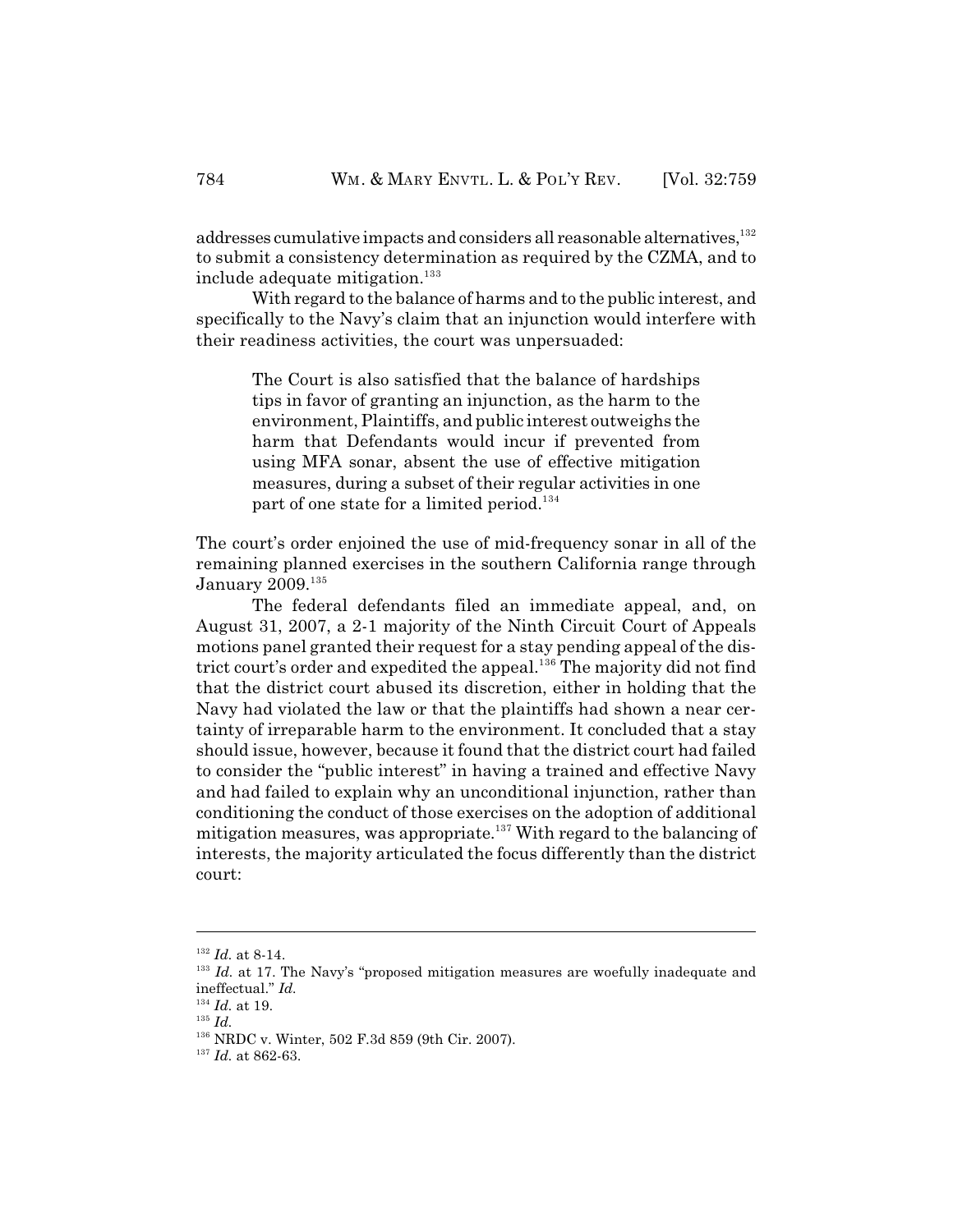The public does indeed have a very considerable interest in preserving our natural environment and especially relatively scarce whales. But it also has an interest in national defense. We are currently engaged in war, in two countries. There are no guarantees extending from 2007 to 2009 or at any other time against other countries deciding to engage us, or our determining that it is necessary to engage other countries. The safety of the whales must be weighed, and so must the safety of our warriors. And of our country.<sup>138</sup>

On November 13, 2007, after expedited briefing and hearing, $139$ 

a unanimous merits panel of the Ninth Circuit issued an order vacating the motion panel's stay of the district court's injunction and remanding the case to the trial court with directions to "enter a modified preliminary injunction containing appropriate mitigating conditions."<sup>140</sup> The merits panel found that the plaintiffs had met the necessary burden of proof for preliminary relief, having shown "a strong likelihood of success on the merits," "the possibility of irreparable injury," and "that the balance of hardships tips in their favor if a properly tailored injunction is issued providing that the Navy's operations may proceed if conducted under circumstances that provide satisfactory safeguards for the protection of the environment."<sup>141</sup> The court of appeals then referred to the district

<sup>&</sup>lt;sup>138</sup> *Id.* at 863-64 (citation omitted). In a dissenting opinion, Judge Milan Smith found that the Navy failed to present "any legally viable defense" to its violations of law; the district court had carefully weighed the public interest in national security and the environment; and the Navy had failed to show that the balance of hardships tipped in its favor. *Id.* at 867-68. On the issue of national security, Judge Smith observed that:

It is the Navy's sharp starboard tack from its recent training practices that has left it in irons fighting environmental laws, not a failure by the district court to consider national security or the public interest. . . . .

There is no 'national security trump card' that allows the Navy to ignore NEPA to achieve other objectives. By declining to write a national security exemption into NEPA, Congress has evidently concluded that it does not jeopardize national security to require the military to comply with NEPA, and the courts have agreed.

*Id.* at 865, 868.

 $139$  The court of appeals granted the CCC's application to intervene in the appellate court. NRDC v. Winter, No. 07-56157 (9th Cir. Oct. 25, 2007) (order granting CCC's motion to intervene).

NRDC v. Winter, 508 F.3d 885, 887 (9th Cir. 2007) (Order). 140  $^{141}$  *Id.*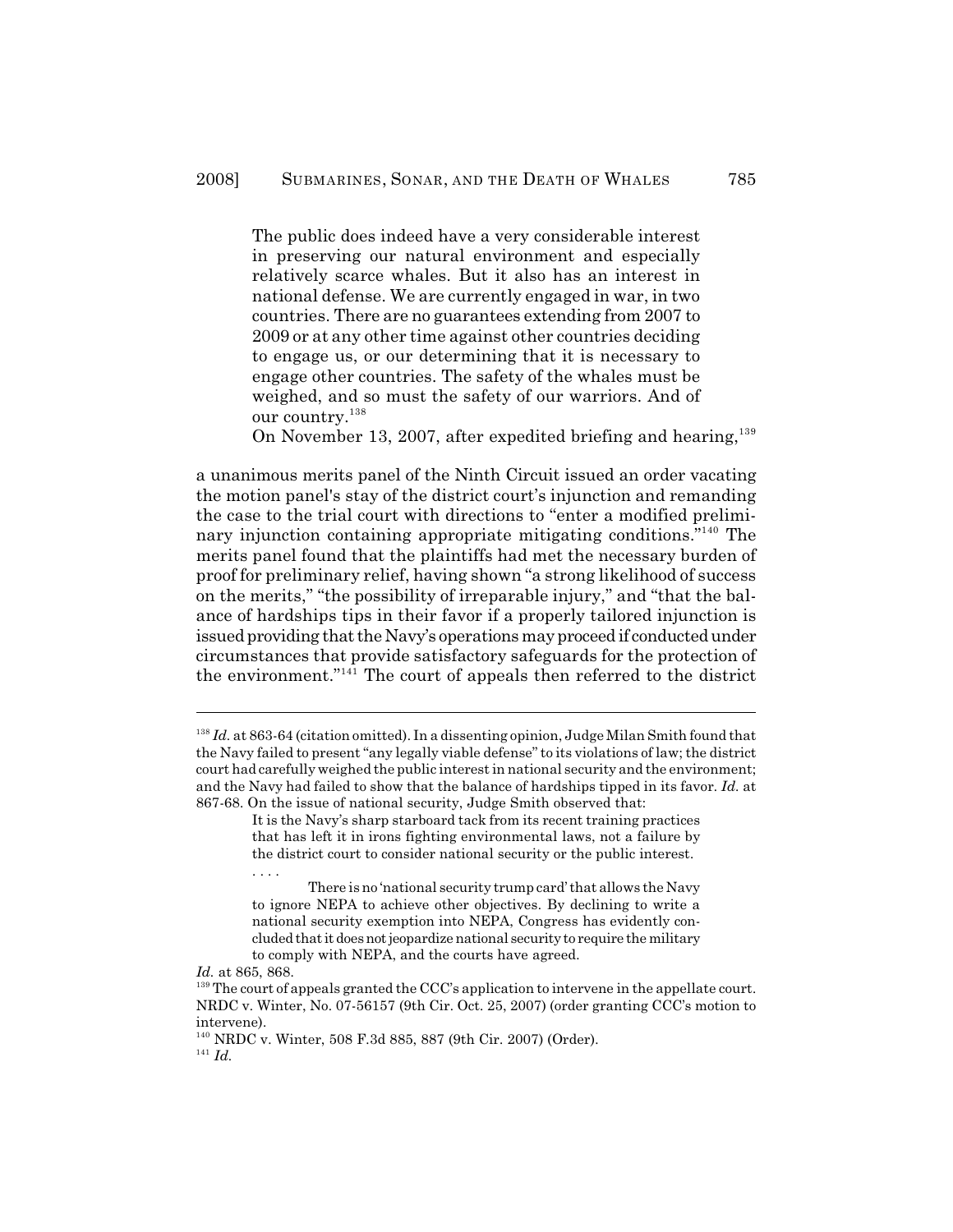court, informed by the Navy's past use of mitigation and the court's experience with the issue, the task of determining precisely what those safeguards should be:

Having . . . considered the effect that narrowly

tailored mitigation conditions might have on the parties' interests, we conclude that such an injunction would be appropriate. In light of the Navy's past use of additional mitigation measures to reduce the harmful effects of its active sonar during its 2006 exercises in the Pacific Rim, and of the district court's longstanding involvement with this matter and its familiarity with the effectiveness and practicability of available mitigation measures, we vacate the stay and remand this matter to the district court to narrow its injunction so as to provide mitigation conditions under which the Navy may conduct its training exercises. The district court shall determine the appropriateness of whatever conditions may be suggested by either party, or may advance such conditions on its own.<sup>142</sup>

The merits panel, while retaining jurisdiction for "any further motions, requests for relief, or appeals in this matter," remanded and directed the district court to enter a modified "preliminary injunction by January 4, 2008, the earliest approximate date at which the Navy plans its next exercise."<sup>143</sup>

On January 3, 2008, after considering additional briefing and even taking a Navy-guided tour of the destroyer, *USS Milius*, in San Diego, the district court issued a tailored preliminary injunction reaffirming its findings on probability of success under NEPA and the CZMA, balance of hardships, and the public interest and imposing specific additional mitigation measures.<sup>144</sup> These included, *inter alia*, measures requiring the Navy to cease use of MFA sonar when marine mammals are spotted within 2200 yards, power down sonar by 6 decibels when significant surface-ducting conditions are detected, adopt a 12-mile coastal buffer, implement additional monitoring, and avoid an area of particular sonar risk to marine mammals.<sup>145</sup> In doing so, the court explicitly acknowledged

 $142$  *Id.* 

 $^{143}$  *Id.* 

<sup>&</sup>lt;sup>144</sup> NRDC v. Winter, 530 F. Supp. 2d 1110 (C.D. Cal. 2008).

<sup>&</sup>lt;sup>145</sup> *Id.* at 1118-20.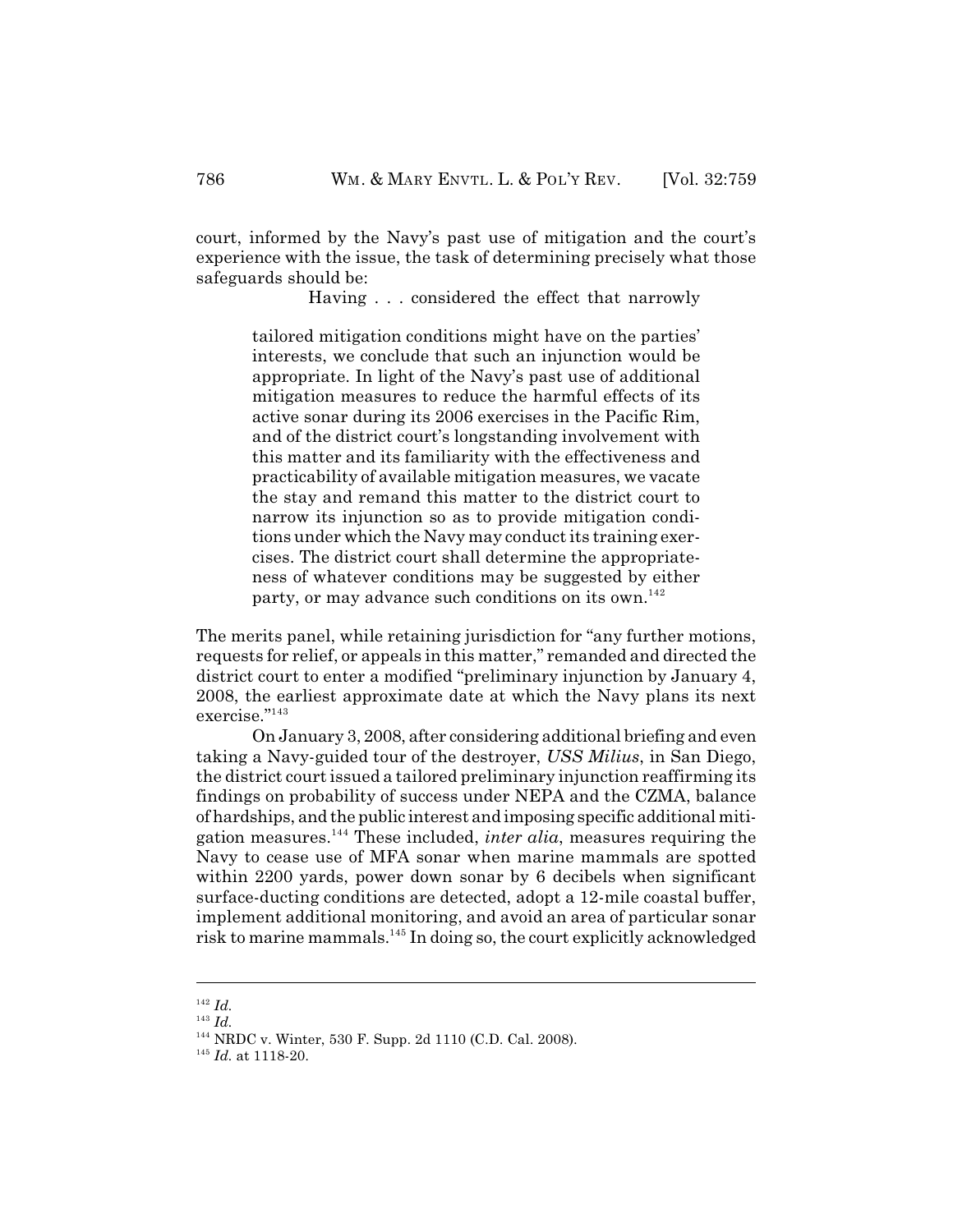and deferred to the government's national security concerns and, on that basis, rejected "sweeping geographic exclusions" proposed by the plaintiffs.<sup>146</sup> On January 11, the Navy appealed, and three days later, the district court denied the Navy's application for a stay pending appeal.<sup>147</sup>

Meanwhile, on January 10, the Navy sought Executive Branch relief from the statutory requirements underlying the district court's preliminary injunction. Specifically, it requested that the President invoke the waiver provision of the CZMA, which provides:

After any . . . [appealable] order of any Federal court . . . that a specific Federal agency activity is not in compliance with [the statute] ..., the President may ... exempt from compliance those elements of the Federal agency activity that are found by the Federal court to be inconsistent with an approved State program, if the President determines that the activity is in the paramount interest of the United States.<sup>148</sup>

Acting pursuant to that provision, on January 15, President Bush purported to exempt the Navy's MFA sonar use during its SOCAL training activities that the district court had found to be inconsistent with the  $CZMA<sup>149</sup>$  On a separate track, the Navy also initiated a quasi-judicial  $ex$ *parte* proceeding before the Council on Environmental Quality ("CEQ") part of the Executive Office of the President—attempting to circumvent the district court's application of NEPA. On January 15, CEQ agreed with the Navy that the district court's injunction created "emergency circumstances" and, pursuant to 40 C.F.R. § 1506.11, ordered "alternative arrangements" for the SOCAL exercises.<sup>150</sup>

 $I<sup>146</sup>$  *Id.* at 1118. For example, after considering the Navy's submissions, the court rejected NRDC's call for a 25 nautical mile coastal exclusion and denied many of NRDC's other proposals, including the exclusion of sonar around waters of high marine mammal abundance around the Westfall Seamount and the Tanner and Cortes Banks, the siting of exercises to the maximum extent practicable in waters deeper than 1500 meters, and the powering-down of sonar at night and in low-visibility conditions. *Id.* at 1117 n.6.

<sup>&</sup>lt;sup>147</sup> NRDC v. Winter, 527 F. Supp. 2d 1216, 1223 (C.D. Cal. 2008).

 $148$  16 U.S.C. § 1456 (c)(1)(B) (2000).

<sup>&</sup>lt;sup>149</sup> Memorandum for the Secretary of Defense and the Secretary of Commerce: Presidential Exemption from the Coastal Zone Management Act, 44 WEEKLY COMP. PRES. DOC. 79 (Jan. 15, 2008).

<sup>&</sup>lt;sup>150</sup> In particular, CEQ stated that, based on "[d]iscussions between our [i.e., CEQ and Navyl staffs," together with the evidence contained in the Navy's record, it "clearly" determined that the Navy cannot ensure the necessary training . . . under the terms of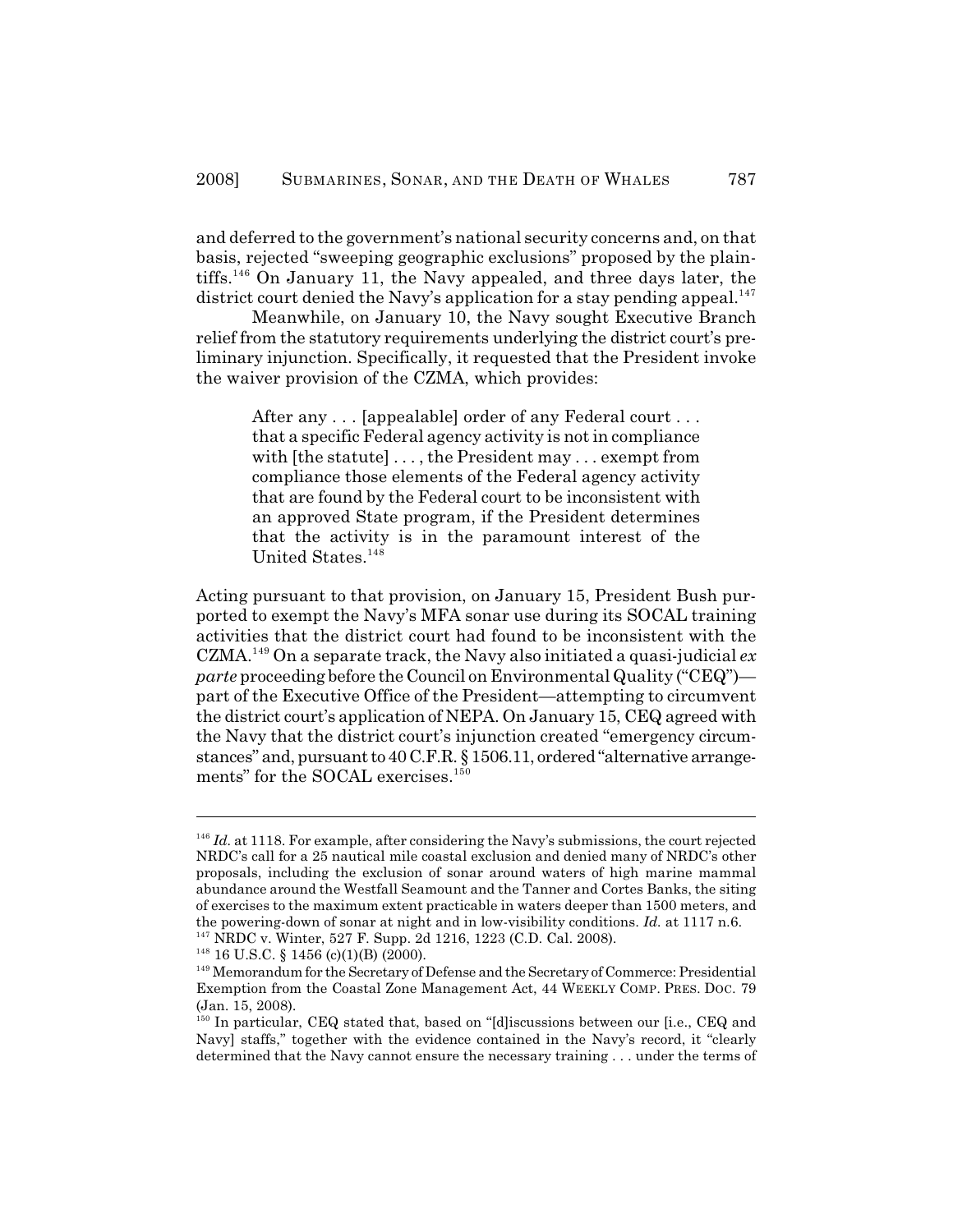Later that evening, the Navy filed an emergency motion with the Ninth Circuit Court of Appeals seeking to vacate the preliminary injunction or, alternatively, to partially stay mitigation relating to the 2,200 yard safety zone and power-downs in significant surface-ducting conditions.<sup>151</sup> The court of appeals remanded the application on the following day to allow the district court to determine the effect, if any, of the Executive Branch actions on the court's injunction and January 14 order denying a stay.<sup>152</sup>

On February 4, the district court issued a 36-page ruling rejecting the Navy's motion. The court found, *inter alia*, that CEQ's reliance on its "emergency" regulation under the circumstances of this case was inconsistent both with the regulation as written and with NEPA itself.<sup>153</sup> It also found that both the CEQ regulation and the CZMA waiver, as applied, raise serious constitutional concerns, though it declined to resolve those issues based on the doctrine of constitutional avoidance.<sup>154</sup> With regard specifically to the role of the courts in reviewing decisions of the Executive Branch in matters of national security, the district court noted that, while courts "generally defer,"

[t]his deference must be tempered . . . by '[t]he established principle of every free people . . . that the law alone shall govern, and to it the military must always yield.' Deference therefore does not mean a court must abjure judicial review whenever a party raises the specter of national security. Absent judicial review, there would be no independent means of ensuring the continuing vitality of the bedrock 'doctrine that the military should always be kept in subjection to the laws of the country to which it belongs.' Accordingly, throughout the course of this litigation, the Court has deferred to the Navy's representations of the interests of national security, while avoiding using deference

the injunction orders." Letter from James L. Connaughton, Chairman, CEQ, Executive Office of the President to Donald C. Winter, Sec'y of the Navy 4 (Jan. 15, 2008), *available at* http://www.whitehouse.gov/ceq/Letter\_from\_Chairman\_Connaughton\_to\_Secretary \_Winter.pdf. CEQ then ordered its own suite of "alternative" measures—measures virtually identical to those previously proposed by the Navy itself. *Id.* at 4-5. The Navy then issued a decision adopting CEQ's "alternative arrangements."

<sup>&</sup>lt;sup>151</sup> NRDC v. Winter, 527 F. Supp. 2d at 1224-25.

 $^{152}$  *Id.* 

 $^{153}$  *Id.* at 1231.

<sup>&</sup>lt;sup>154</sup> Id. at 1219-20.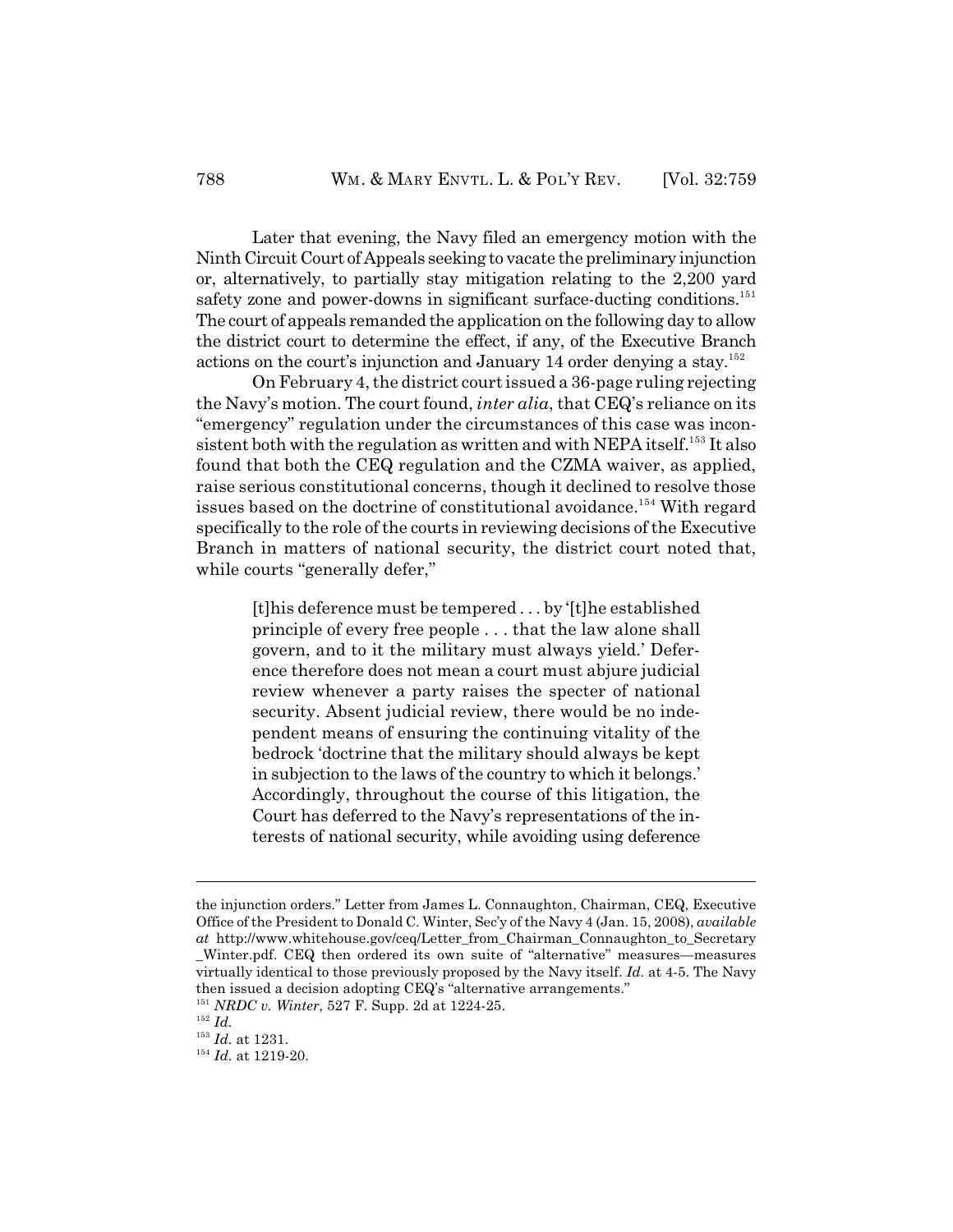to create a judicial exemption from the nation's environmental laws.<sup>155</sup>

The Navy filed an appeal of the preliminary injunction two days

later. The Ninth Circuit promptly entered an order *sua sponte* expediting the appeal, and, three weeks thereafter, it issued a unanimous decision affirming the district court's mitigation order.<sup>156</sup> In a 108-page opinion, the panel reviewed in detail the factual evidence of potential harm to the environment, the history of the Navy's own mitigation practice in sonar training, and the specific mitigation measures imposed by the district court in this case; it affirmed the district court's finding that no emergency existed to justify CEQ's approval of alternative arrangements under 40 C.F.R. § 1506.11; it laid out the analysis underlying its November 2007 order affirming the issuance of a preliminary injunction based on probable violations of NEPA and the possibility of irreparable harm; and it considered "with the utmost care" the balance of hardships and, in particular, the Navy's claim of "unacceptable risk" to its ability to train.<sup>157</sup> Noting that the judgment of naval officers, including the Chief of Naval Operations, is entitled to "substantial deference," the court nevertheless affirmed the district court's endorsement of the judicial role:

a court's deference is not absolute, even when a government agency claims a national security interest. The district court therefore did not abuse its discretion when it considered the Navy's declarations along with the evidence contained in the record as a whole. This evidence, much of it submitted by the Navy itself, supports the district court's conclusion that the challenged mitigation measures will not likely compromise the Navy's ability to effectively train and certify its west-coast strike groups. 158 The court cited "significant evidence of the Navy's ability to success-

fully train and certify its strike groups under the conditions imposed by

 $155$  *Id.* at 1237 (citations omitted). The court denied once again the Navy's request for a stay pending appeal, citing the risk of unmitigated operation to the marine environment, the Navy's prior use of mitigation measures in its sonar training, and the right of the Navy to proceed with its exercises while its appeal is pending. *Id.* at 1238-39.

NRDC v. Winter, No. 08-55054, 2008 WL 565680 (9th Cir. Feb. 29, 2008). 156

<sup>&</sup>lt;sup>157</sup> Id. at \*3-\*38.

 $I<sup>158</sup>$  *Id.* at \*34 (citation omitted).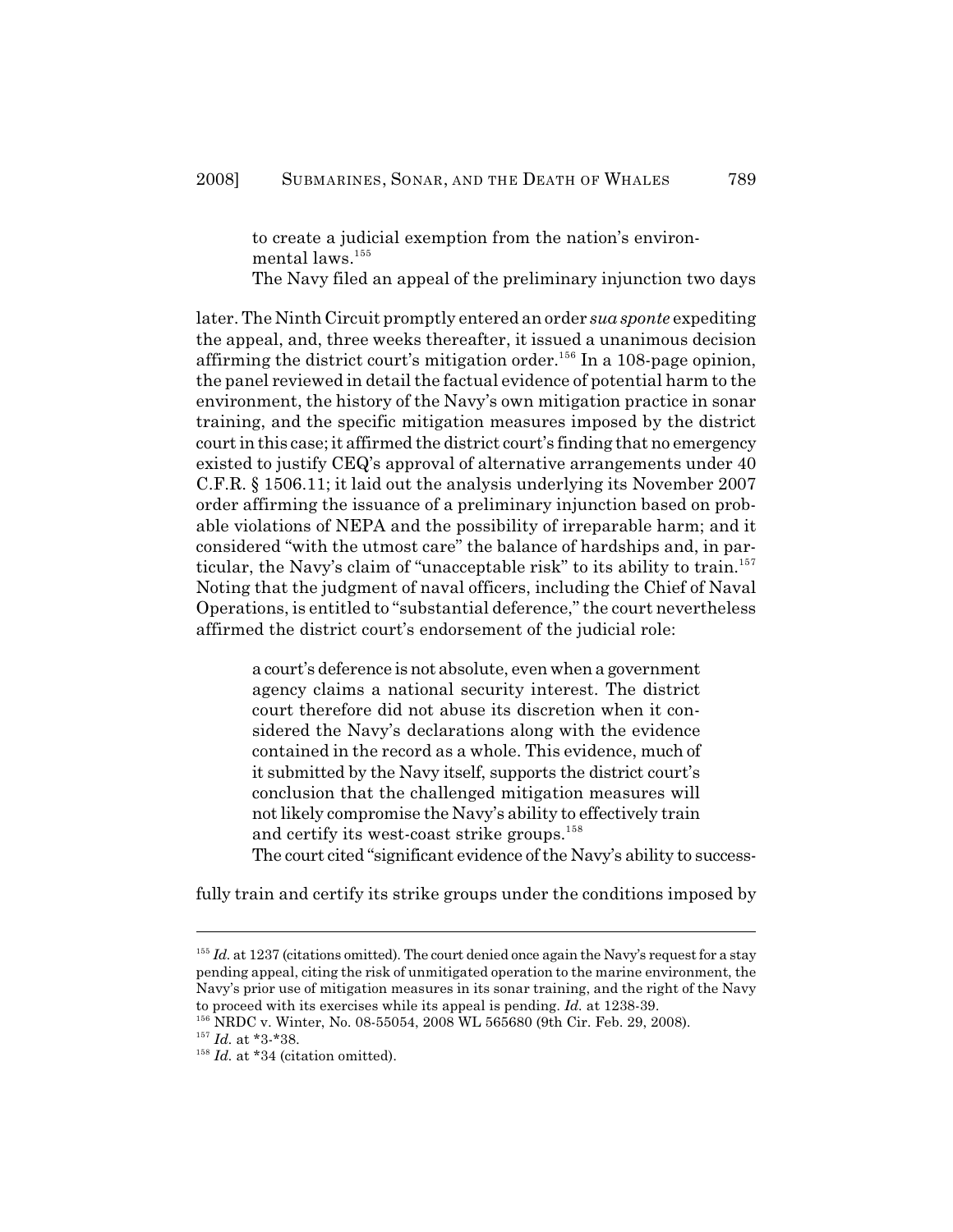the district court,"<sup>159</sup> and it reiterated the district court's finding, based on scientific evidence, that "irreparable harm to marine mammals will almost certainly result should the Navy be permitted to conduct its remaining exercises without appropriate mitigation measures."<sup>160</sup> Finally, it noted that, "[w]hile we are mindful of the importance of protecting national security, courts have often held, in the face of assertions of potential harm to military readiness, that the armed forces must take precautionary measures to comply with the law during its training."<sup>161</sup> In all respects, the court of appeals held, the district court "neither relied on erroneous legal premises nor abused its discretion."<sup>162</sup>

Concurrently with its decision on the appeal, the panel issued a separate Order Granting Temporary Stay modifying two of the conditions imposed by the district court, to remain in effect for 30 days to allow the federal appellants to petition the United States Supreme Court for re $view<sup>163</sup>$  If a petition for a writ of certiorari was filed, the court ordered, the partial temporary stay would remain in effect until the Supreme

 $^{159}$  *Id.* at \*36.

 $^{160}$  *Id.* 

 $I<sup>161</sup>$  *Id.* at \*37 (citation omitted).

 $162$  *Id.* For cases that have held, in the face of assertions of potential harm to military readiness, that the armed forces must take precautionary measures in order to comply with the law during its training, see, e.g., NRDC v. Winter, No. CV06-4131 (C.D. Cal. July 3, 2006) (RIMPAC 2006 TRO);Washington County, N.C. v. U.S. Dep't of the Navy, 317 F. Supp. 2d 626, 633 (E.D.N.C. 2004) (finding balance of harm "significantly weighted in Plaintiffs' favor" despite Navy's argument that preliminary injunction would "deprive the Navy of its mission to protect the interests of the United States and to train its pilots"); NRDC v. Evans, 279 F. Supp. 2d 1129, 1191 (N.D. Cal. 2003) ("A tailored injunction reconciles the very compelling interests on both sides of this case, by enabling the Navy to continue to train with and test LFA sonar as it needs to do, while taking some additional measures to better protect against harm to marine life."); Makua v. Rumsfeld, 163 F. Supp. 2d 1202, 1221 (D. Haw. 2001) ("Although the court recognizes the importance of national security and live-fire training, the potential harm to the Army resulting from a brief preliminary injunction will not be significant."); Cal. Coastal Comm'n v. United States, 5 F. Supp. 2d 1106, 1112 (S.D. Cal. 1998) (granting preliminary injunction despite Navy arguments that the injunction "may 1) imperil national security . . . or 2) result in loss of or injury to seaman"); McVeigh v. Cohen, 996 F. Supp. 59, 61 (D.D.C. 1998) (recognizing that "deference to the military does not deprive courts of their authority to grant equitable relief"); NRDC v. U.S. Dep't of the Navy, 857 F. Supp. 734, 741 n.13 (C.D. Cal. 1994) (enjoining Navy from weapons testing, holding that "[w]hile the Navy has shown that substantial costs in terms of money and defense preparedness will result from an injunction, the Court believes . . . the balance of harms . . . favor[s] the plaintiffs") (vacated by consent decree); Found. of Econ. Trends v. Weinberger, 610 F. Supp. 829, 844 (D.D.C. 1985) ("Balancing the environmental considerations of NEPA against these defense concerns, this ruling is narrowly tailored to take those matters into account." (citation omitted)). <sup>163</sup> NRDC v. Winter, No. 08-55054, 2008 WL 565682 (9th Cir. Feb. 29, 2008).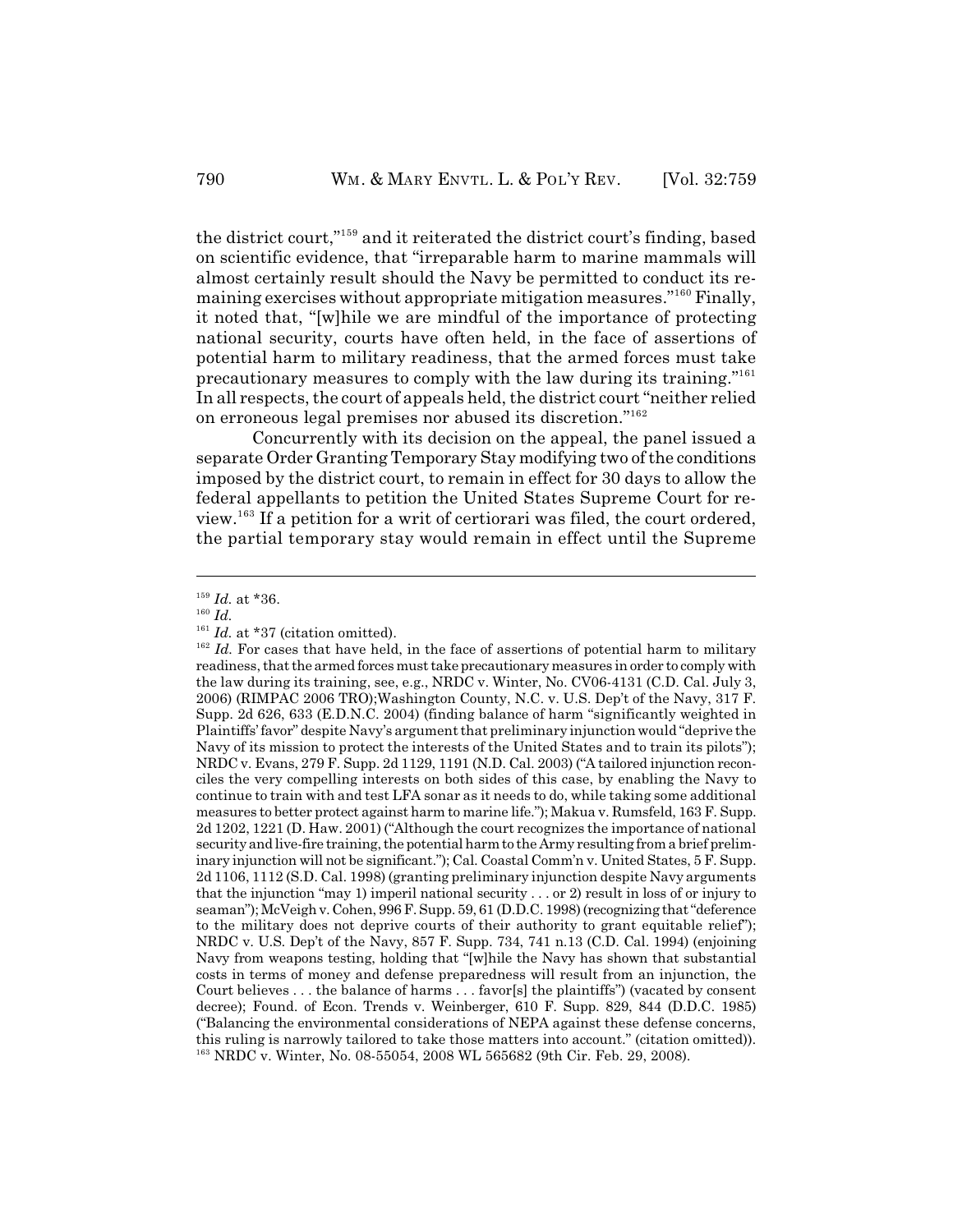Court's final disposition of the application.<sup>164</sup> On March 31, 2008, the Solicitor General filed the federal appellants' petition.

#### 7. Mid-Frequency Sonar—Hawaii

In May 2007, following closely in the wake of the RIMPAC and Southern California *NRDC v. Winter* decisions, an environmental coalition brought suit to enjoin the Navy's use of high-intensity, mid-frequency sonar in the two-year Undersea Warfare Exercises in Hawaiian waters ("USWEX"), including the Hawaiian Islands Humpback Whale National Marine Sanctuary.<sup>165</sup> The Navy, once again having failed to prepare an EIS for its planned exercises, sought to rely on a series of EAs and accompanying FONSIs. The plaintiffs filed a motion for preliminary injunction, and on February 29, 2008, informed both by the Ninth Circuit's November 13, 2007 order and the subsequent January 3, 2008 order of Judge Cooper in *Winter*, the district court granted the plaintiffs' motion. 166

In an eighty-four-page order, the district court found violations of NEPA and the CZMA, but rejected the plaintiffs' claim under the National Marine Sanctuaries Act.<sup>167</sup> Like the Winter courts, the district court concluded that a tailored injunction allowing training to proceed subject to mitigating conditions to reduce the risk of harm—conditions similar but not identical to those required in *Winter*—was warranted notwithstanding the Navy's assertion of a conflict with its national security obligations. Having found probability of success on the merits and the possibility of environmental harm in the absence of mitigation, the court weighed the balance of hardships:

 $164$  The court justified the temporary stay as follows:

In light of the short time before the Navy is to commence its next exercise, the importance of the Navy's mission to provide for the national defense and the representation by the Chief of Naval Operations that the district court's preliminary injunction in its current form will 'unacceptably risk' effective training and strike group certification and thereby interfere with his statutory responsibility under 10 U.S.C. sec. 5062 to 'organiz[e], train[], and equip[] the Navy,' we *sua sponte* partially and temporarily stay the preliminary injunction as adopted by the district court to the extent provided herein.

*Id.* at \*1.

<sup>&</sup>lt;sup>165</sup> Ocean Mammal Inst. v. Gates, No. 07-00254, 2008 WL 564664 (D. Haw. Feb. 29, 2008).

 $^{166}$  *Id.* at \*32

 $^{167}$  *Id.* at \*19-\*20.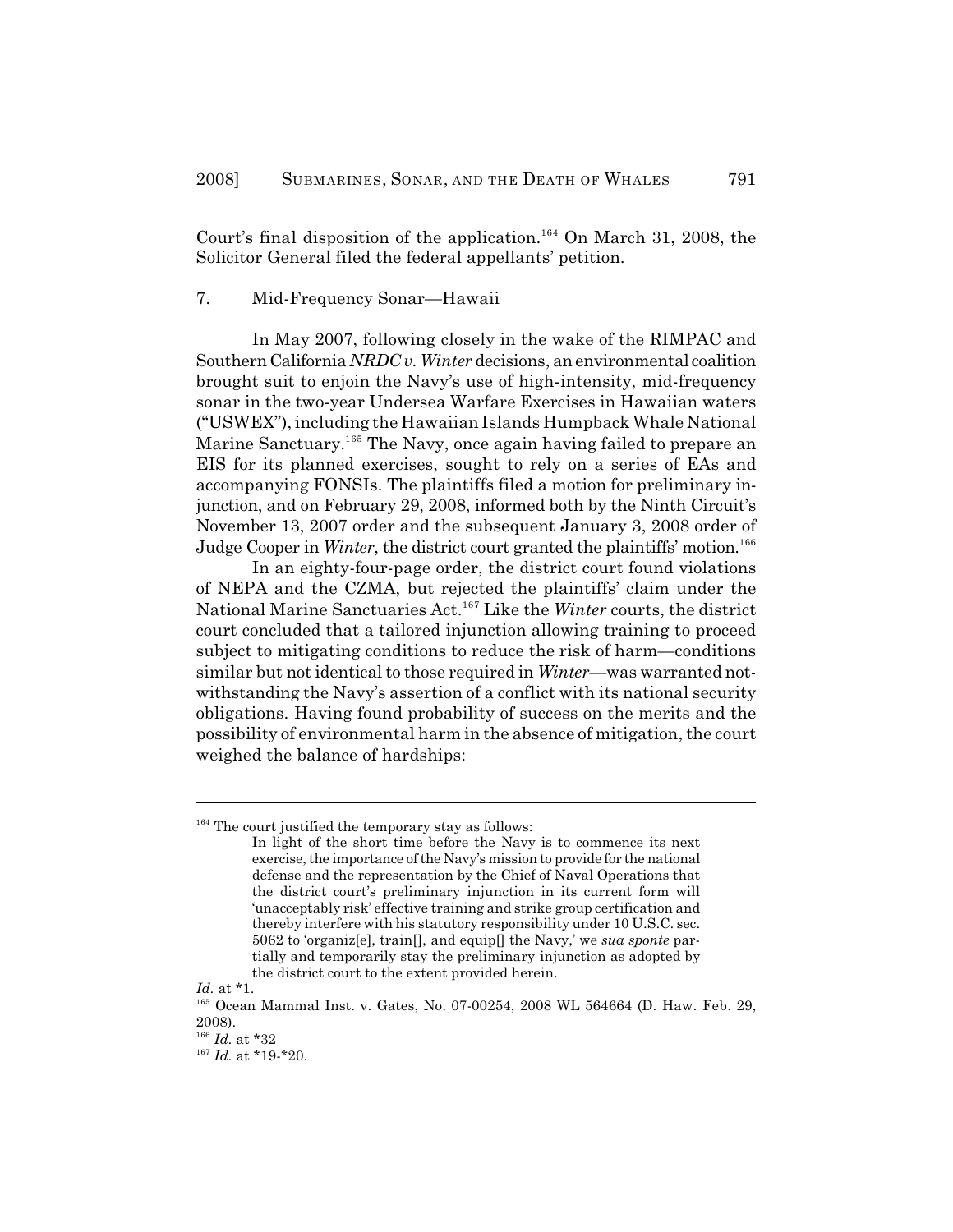Whereas irreparable harm to the environment may result if USWEX is allowed to proceed in its current form, the preparedness of the Navy in tending to its defense obligations would clearly suffer great harm if USWEX was curtailed in a way that would prevent effective training. . . . [T]he court finds the threat of irreparable harm to the environment sufficiently compelling to determine that the balance of hardships slightly favors the Plaintiffs here. The Court will account for the potential hardships to both parties when crafting its narrowly tailored injunction. 168 The court dismissed the Navy's argument that mitigation would

"destroy the realism" of training—an argument frequently offered by the Navy in opposing mitigation requirements—because "training can never exactly simulate the conditions of warfare."<sup>169</sup> With regard specifically to a condition for "ramping up" the sonar signal, the court reasoned:

[A]ny alert that an 'enemy' submarine might receive can be ignored for purposes of a practice event, especially in light of the very real threat to marine mammals. To the Court, this seems like a relatively simple and logical measure that is not likely to cause the Navy significant, if any, imposition. Further, it is not the 'enemy' submarine's sonar operators' training which is critical but rather the Navy's.<sup>170</sup>

Finally, in an acknowledgment of the factual balancing inherent in its decision on mitigation, the court reserved the right to modify the required mitigation measures in light of the results of future exercises, "including impacts on marine mammals, if any, and negative effects on the Navy's ability to train," and of the Ninth Circuit's final decision in *Winter*. 171

# *C. International Response*

The answer to ocean noise pollution does not rest solely with the United States or any single nation. Increasing undersea noise from military sonar and other anthropogenic sources is a global problem,

 $^{168}$  *Id.* at \*21.

 $^{169}$  *Id.* at \*31.

 $^{170}$  *Id.* 

 $^{171}$  *Id.*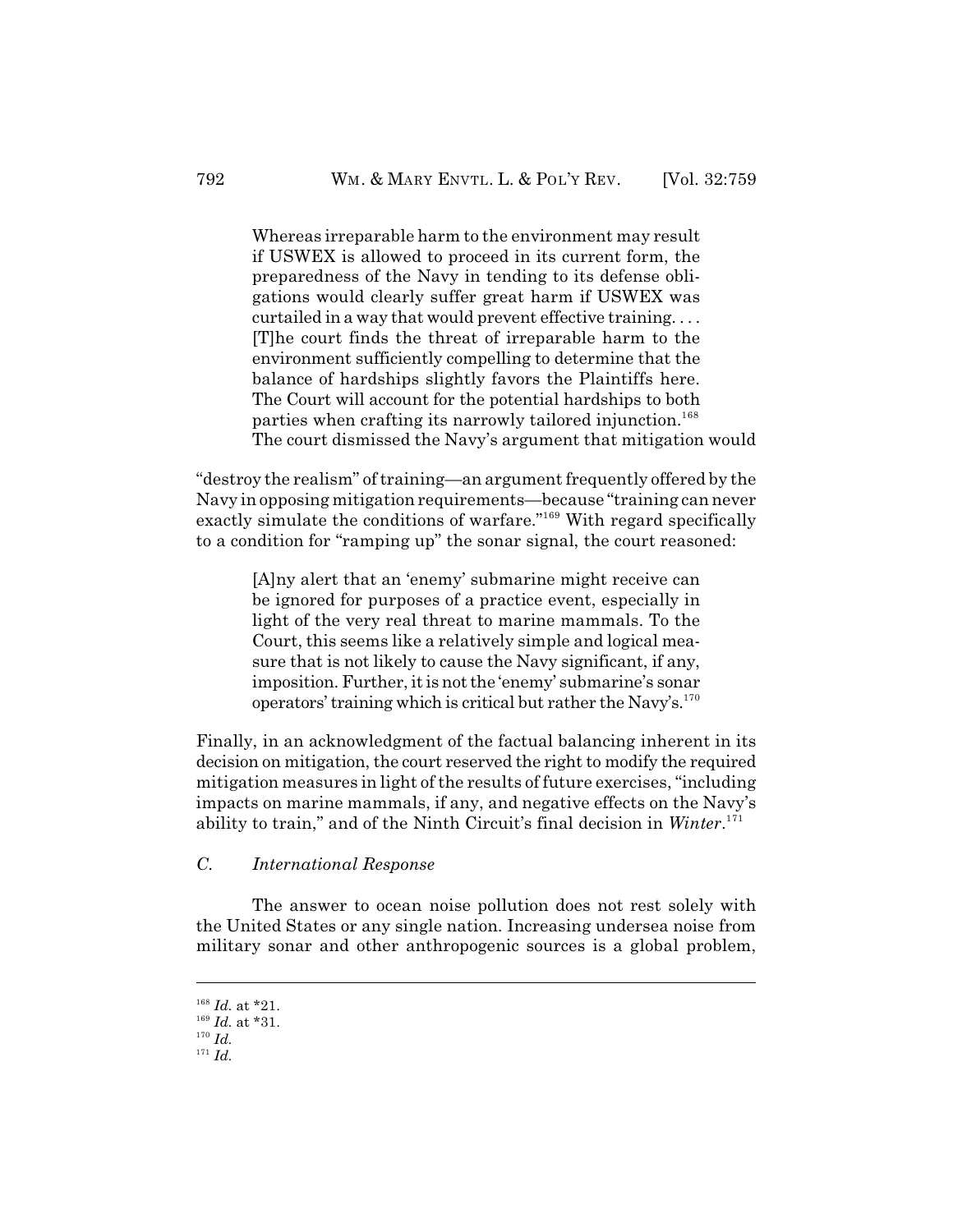unconstrained by national boundaries. Many of the human activities that produce noise occur outside a country's territorial waters, where jurisdiction may be uncertain, and where both the noise and affected species are wide-ranging. Fortunately, scientific data and public concern are converging, and nations are beginning to recognize the need for an international response. Indeed, a number of international bodies have already acted, including the European Parliament, the IWC and its Scientific Committee, and several regional seas agreements.

International solutions to the problem of ocean noise can take many forms. Possibilities range from a federal regulatory system similar to that of the European Union, to the guidelines or regulations that specialized bodies such as NATO and the International Maritime Organization can propose for certain activities, to the coordination that regional agreements can bring, particularly to matters of habitat protection. Unfortunately, under the current Administration, the United States has adopted a position of blanket opposition to regulating active sonar through international means, thereby weakening its capacity for leadership on the ocean noise problem generally. Principal international actions to date are summarized below.

# 1. ASCOBANS

The Agreement on the Conservation of Small Cetaceans of the Baltic and North Seas ("ASCOBANS") passed a resolution in 2003 entitled "Effects of Noise and of Vessels."<sup>172</sup> Among other things, this resolution requests that parties take a series of steps to reduce the impact of noise on cetaceans from seismic surveys, military activities, shipping vessels, acoustic harassment devices, and other acoustic disturbances.<sup>173</sup>

Specifically, and *inter alia*, the ASCOBANS resolution of 2003:

*Requests* Parties and Range States to introduce guidelines on measures and procedures for seismic surveys to

(1) alter the timing of surveys or to minimize their duration;

 $172$  Effects of Noise and of Vessels, Res. 5, Fourth Meeting of the Parties to the Agreement on the Conservation of Small Cetaceans of the Baltic and North Seas (Aug. 19-22, 2003) (Esbjerg, Denmark).

<sup>&</sup>lt;sup>173</sup> Amendment to the Agreement on the Conservation of Small Cetaceans of the Baltic and North See, *opened for signature* Aug. 22, 2003, *amending* Agreement on the Conservation of Small Cetaceans of the Baltic and North Seas, Mar. 17, 1992, 1772 U.N.T.S. 217.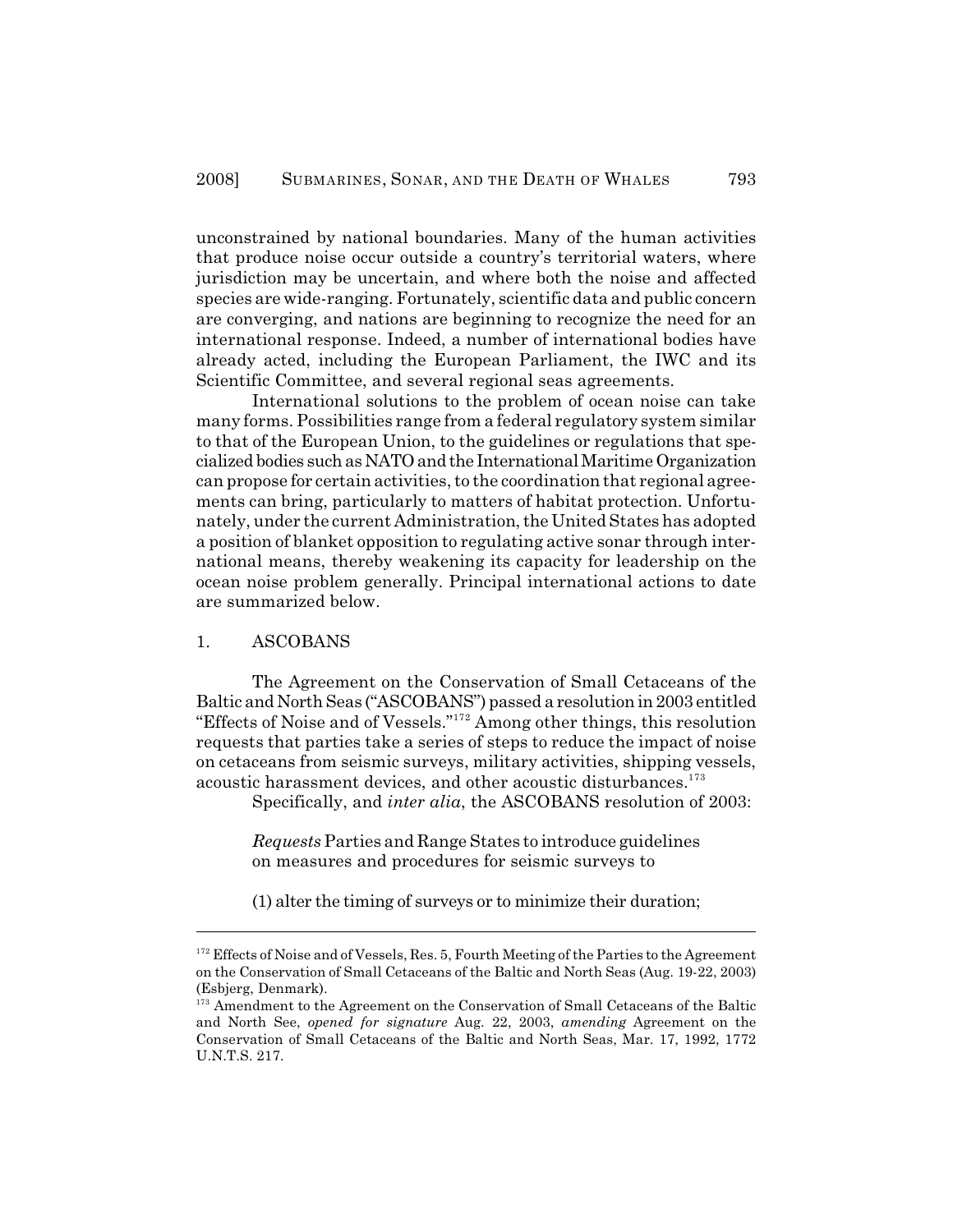(2) reduce noise levels as far as practicable;

(3) avoid starting surveys when cetaceans are known to be in the immediate vicinity;

(4) introduce further measures in areas of particular importance to cetaceans;

(5) develop a monitoring system that will enable adaptive management of seismic survey activities;

*Invites* Parties and Range States to

(1) develop, with military authorities, effective mitigation measures including environmental impact assessments and relevant standing orders to reduce disturbance of, and potential physical damage to, small cetaceans; (2) report before the Advisory Committee meeting in 2005, where possible, on approaches to reduce or eliminate adverse effects on small cetaceans by military activities.<sup>174</sup>

2.

#### OSPAR

The OSPAR Commission grew out of a series of treaties among the European nations to protect the marine environment.<sup>175</sup> In 2003 it named "noise disturbance" among the potentially dangerous effects of human activities that may need to be regulated within or in the vicinity of Marine Protected Areas ("MPA"s) in order to achieve the objectives of MPA designation.<sup>176</sup>

In 2005, the Commission published its *Case Reports for the Initial List of Threatened and/or Declining Species and Habitats in the OSPAR Maritime Area.* Four marine mammals are listed among the potentially imperiled species: the Bowhead Whale, the Blue Whale, the Northern Right Whale, and the Harbor Porpoise.<sup>177</sup> For each of these marine mammals,

<sup>&</sup>lt;sup>174</sup> Id. at 219.

<sup>&</sup>lt;sup>175</sup> Convention for the Protection of the Marine Environment of the North-East Atlantic, *opened for signature* Sept. 22, 1992, 32 I.L.M. 1069 (1993); OSPAR Commission for the Protection of the Marine Environment of the North-East Atlantic, http://www.ospar.org/ eng/html/welcome.html (last visited Apr. 6, 2008).

<sup>&</sup>lt;sup>176</sup> See OSPAR Commission, Guidelines for the Management of Marine Protected Areas in the OSPAR Maritime Area 4, OSPAR 03/17/1-(A-B)-E/Annex 11 (2003), *available at* http://www.intfish.net/docs/2003/ospar/03-18e.pdf.

<sup>&</sup>lt;sup>177</sup> OSPAR COMMISSION, CASE REPORTS FOR THE INITIAL LIST OF THREATENED AND/OR DECLINING SPECIES AND HABITATS IN THE OSPARMARITIME AREA 91-102 (2006), *available*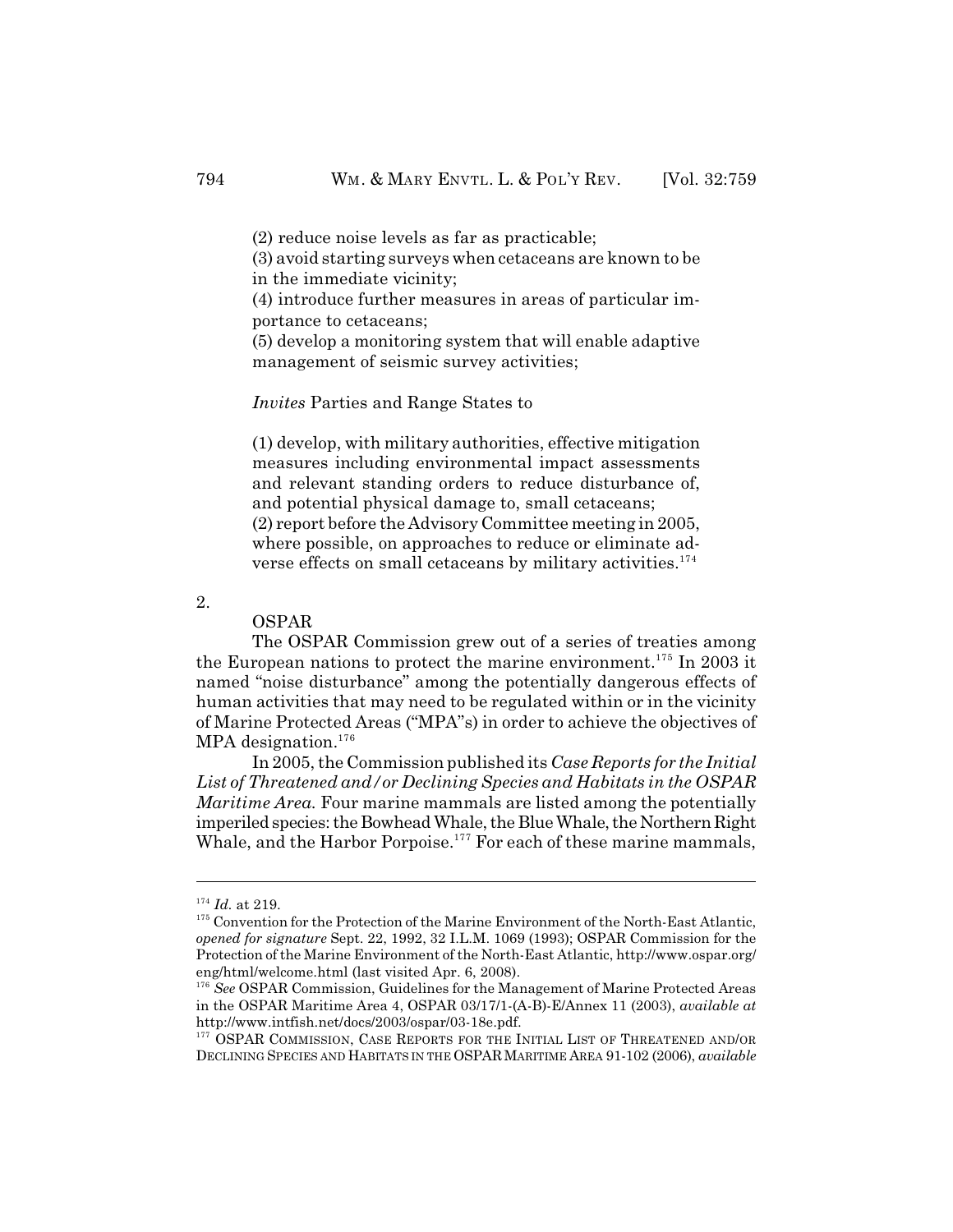the Commission lists "noise disturbance" as among the potentially harmful effects of human activities posing threats to the species, recognizing that "[a]coustic disturbance from shipping, military and research activities adds to the pressure on [these] species."<sup>178</sup>

In 2005, the OSPAR Commission began work on an assessment of the impact of ocean noise on marine life and is now preparing a report on that topic, with the goal of determining by 2008 whether further regulatory action is warranted.

# 3. IWC

In the summer of 2004, following a scientific workshop dedicated to examining the impacts of ocean noise on cetaceans, a working group of the Scientific Committee of the  $IWC^{179}$  issued a strong statement of concern regarding intense underwater noise. The group detailed their "alarming concerns" over harm from noise and unanimously agreed that there is now "compelling evidence implicating anthropogenic sound as a potential threat to marine mammals," a threat manifested "at both regional and ocean-scale levels that could impact populations of animals."<sup>180</sup> The scientists expressed particular concern about intense underwater noise from military sonar and from air guns used for oil and gas exploration. 181

The Scientific Committee, reviewing these data, agreed that the increase in ocean noise was cause for "serious concern" and called for, among other things, the inclusion of noise exposure standards in national and international ocean conservation plans.<sup>182</sup>

The Scientific Committee continued to call attention to ocean noise in its 2005 session, with particular focus on several additional mass strandings coincident with noise events. They called on noise producers to share information regarding noise source characteristics, recommended a workshop to address impacts from seismic noise, and concluded that noise may be impacting more species than previously understood. The seismic workshop was held in the summer of 2006, and the full

*at* http://www.ospar.org/documents/dbase/publications/P00276\_species%20and%20habitats %20justification%20report%202006.pdf.

<sup>&</sup>lt;sup>178</sup> *Id.* at 91.

<sup>&</sup>lt;sup>179</sup> International Convention for the Regulation of Whaling, Dec. 2, 1946, 62 Stat. 1716, 161 U.N.T.S. 72.

<sup>&</sup>lt;sup>180</sup> INT'L WHALING COMM'N, 2004 REPORT OF THE SCIENTIFIC COMMITTEE 12 (2004), *available at* http://de.wdcs.org/laerm/download/IWC2004\_Sci\_Comm\_Report.pdf.  $^{181}$   $\emph{Id}.$ 

<sup>&</sup>lt;sup>182</sup> INT'L WHALING COMM'N, REPORT OF THE SCIENTIFIC COMMITTEE 44-45 (2004), *available at* http://www.iwcoffice.org/\_documents/sci\_com/SCRepFiles2004/56SCrep.pdf.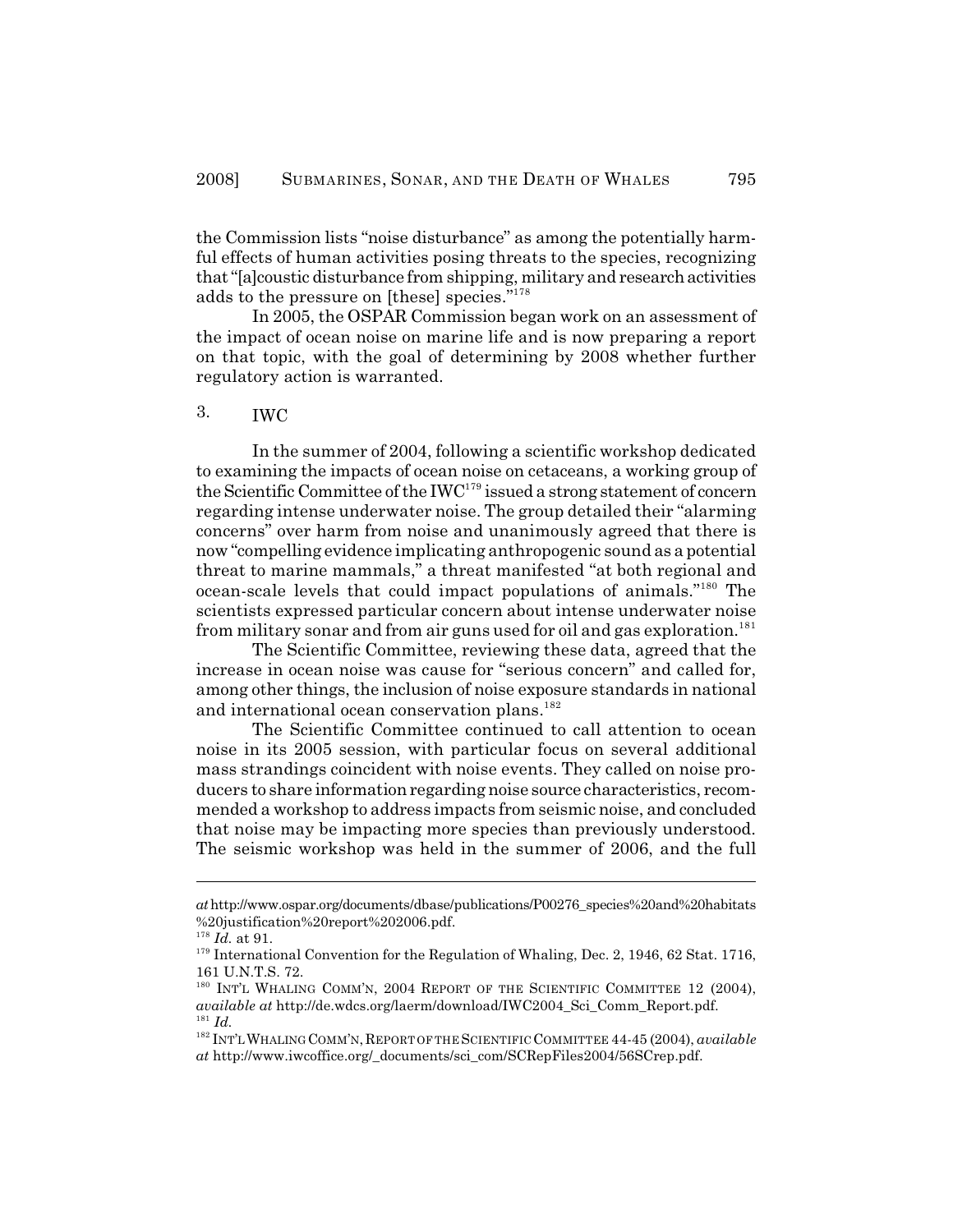Commission adopted the resulting recommendations as part of the Report of the Scientific Committee. 183

4. European Parliament

In October 2004, the European Parliament approved a resolution acknowledging the threat to marine mammals and other ocean wildlife posed by high-intensity active sonars and calling for a moratorium on their use pending further study of impacts.<sup>184</sup> The resolution:

- Recognizes that certain intense sounds "pose a significant threat to marine mammals" and "may have a negative impact on commercial fishing and the already depleted fish stocks throughout the world's oceans;"<sup>185</sup>
- States that underwater noise is a form of pollution of the marine environment under the Law of the Sea; $^{\rm 186}$  and
- Calls on the EU Commission and Member States to develop international agreements regulating noise levels in the world's oceans, with a view to regulating and limiting the adverse impact of anthropogenic sonars on marine mammals and fish.<sup>187</sup>

#### 5. ACCOBAMS

In November 2004, the parties to the Agreement on the Conservation of Cetaceans of the Black Sea, Mediterranean Sea and Contiguous Atlantic Area (ACCOBAMS) adopted a resolution on undersea noise<sup>188</sup> that, *inter alia*:

*See Annex K Report of the Working Group on Environmental Concerns*, 9 J. CETACEAN 183 RESOURCE MGMT. 227, 227-43 (2007).

<sup>&</sup>lt;sup>184</sup> Resolution on the Environmental Effects of High-Intensity Active Naval Sonars, EUR. PARL. DOC. (B6-0089/04) (2004).

<sup>&</sup>lt;sup>185</sup> Id. at 2.

 $186$  *See id.* at 3-4.

 $^{187}$  *Id.* at 3-4.

<sup>&</sup>lt;sup>188</sup> Assessment and Impact Assessment of Man-made Noise, Res. 2.16, Second Meeting of the Parties to the Agreement on the Conservation of Cetaceans of the Black Sea, Mediterranean Sea and Contiguous Atlantic Area (2004), *available at* http://www.awionline .org/oceans/Noise/IONC/Docs/ACCOBAMS\_2-16-2004.pdf.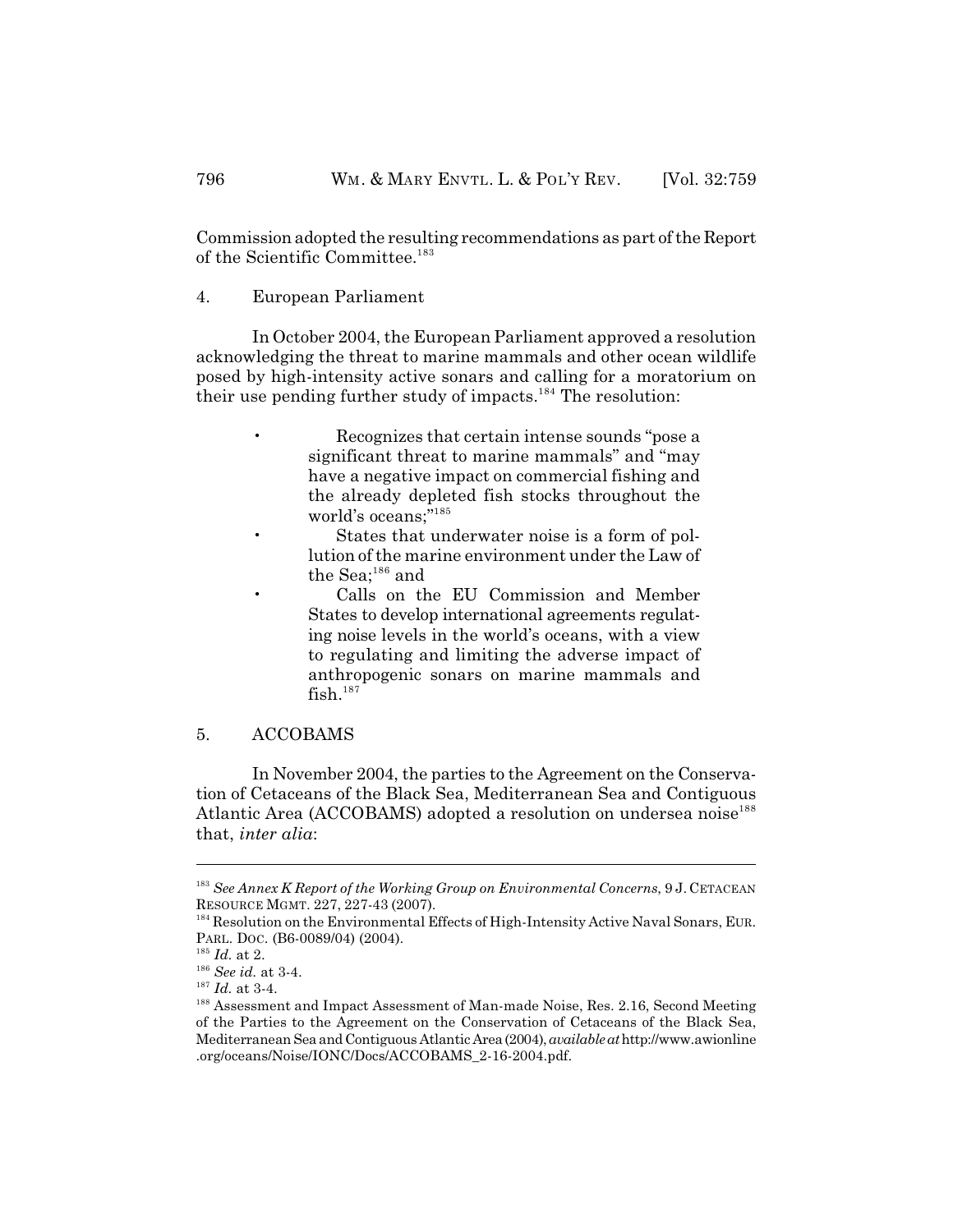- a form of modes that continued at the contract and the case of a formulation of  $\alpha$  in the case of  $\alpha$ have adverse effects on marine life ranging from disturbance to injury and mortality;"<sup>189</sup>
	- Urges Parties and non Parties to "avoid any use of man made noise in habitat of vulnerable species and in areas where marine mammals or endangered species may be concentrated . . . within the ACCOBAMS area;" $^{190}$  and

• Calls for the development of a common set of guidelines on conducting activities known to produce underwater sound with the potential to cause adverse effects on cetaceans.<sup>191</sup>

6. World Conservation Union ("IUCN")

Also in November 2004, the IUCN passed a resolution, entitled "Undersea Noise Pollution" that,<sup>192</sup> inter alia:

> • Recognizes that "anthropogenic ocean water noise, depending on source and intensity, is a form of pollution, comprised of energy, that may degrade habitat and have adverse effects on marine life ranging from disturbance to injury and mortality;"<sup>193</sup>

• Notes that certain intense sources of noise are not now mitigated and that few protected areas are managed for noise impacts; $194$ 

• Entreats IUCN member governments, through the mechanisms available to them under domestic and international  $law$ ,  $195$  to require the use of mitigation to reduce the impacts from individual noise sources; and

 $^{194}$   $Id.$ 

 $^{189}$   $\emph{Id.}$  at 1.

<sup>&</sup>lt;sup>190</sup> Id. at 2.

 $^{191}$  *Id.* 

<sup>&</sup>lt;sup>192</sup> Undersea Noise Pollution, Res. 3.068, World Conservation Union (2004), *available at* http://www.iucn.org/congress/2004/members/Individual Res Rec\_Eng/wcc3\_res\_068.pdf.  $^{193}$   $\emph{Id.}$  at 1.

 $^{195}$  *Id.* at 2.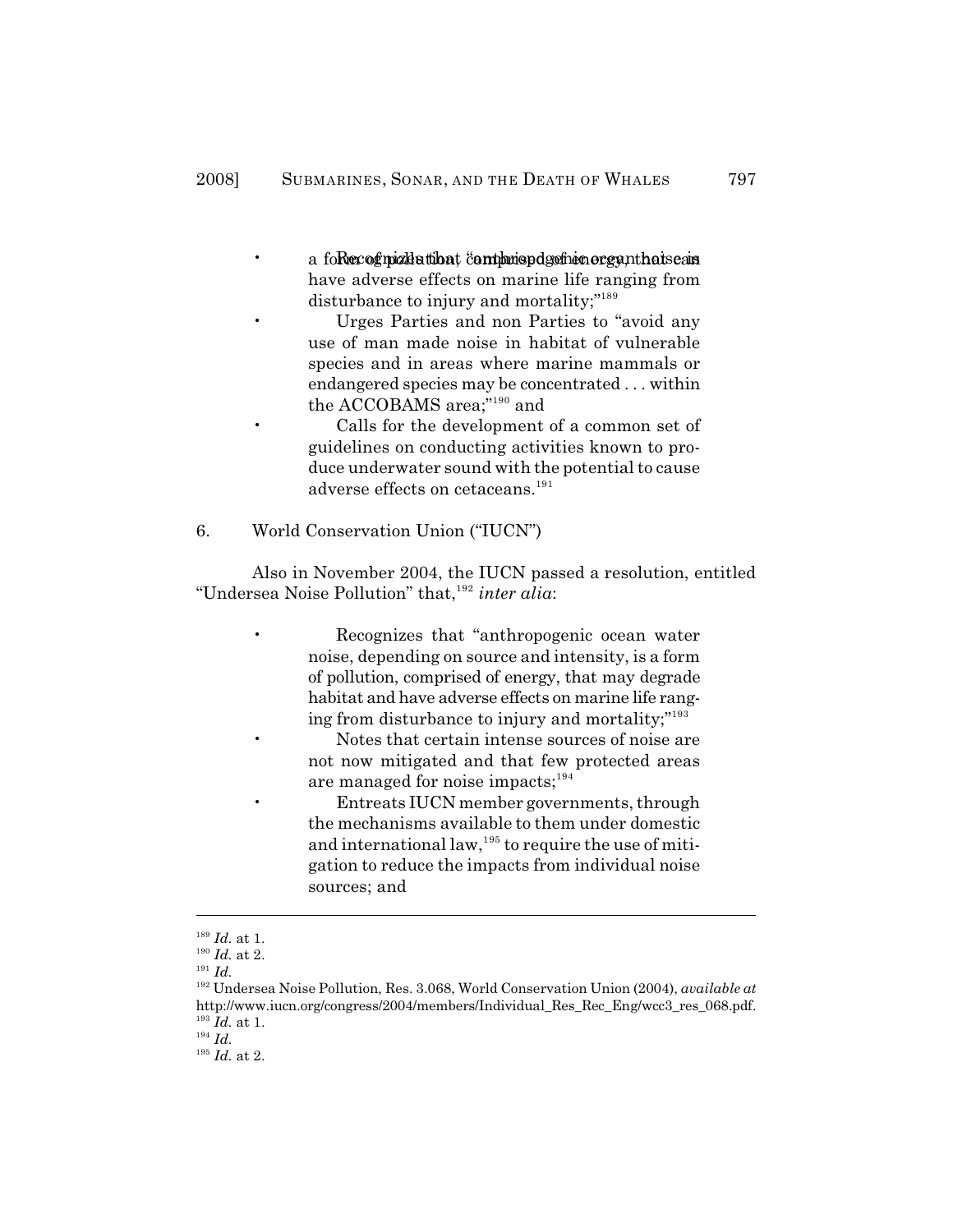• Urges member governments that are parties to the UN "to work through the United Nations Convention on the Law of the Sea . . . to develop mechanisms for the control of undersea noise."<sup>196</sup>

7. United Nations Secretary General

In July 2005, the UN Secretary General prominently included the problem of ocean noise in his report to the General Assembly on issues relating to the conservation and sustainable use of marine biodiversity beyond national jurisdiction. The report names anthropogenic underwater noise as one of five "[c]urrent major threats to some populations of whales and other cetaceans,"<sup>197</sup> and also among the ten "main current and foreseeable impacts on marine biodiversity" on the high seas.<sup>198</sup> It states:

The increasing levels of anthropogenic noise in the oceans constitute smog for acoustically active species, obscuring acoustic signals potentially critical to migration, feeding and reproduction. Other observed effects include stranding and displacement from habitat, tissue damage and mortality. Fish are also damaged by noise and this may reduce fish catches. Better assessment of the impacts of underwater noise on acoustically sensitive oceanic species, including both fish and cetaceans, as well as consideration of noise abatement strategies, are needed.<sup>199</sup>

8.

United Nations General Assembly

In November 2005, the UN General Assembly recognized the problem of ocean noise in its resolution on Oceans and the Law of the Sea, requesting "further studies and consideration of the impacts of ocean noise on marine living resources."200

<sup>&</sup>lt;sup>196</sup> *Id.* at 3.

<sup>&</sup>lt;sup>197</sup> The Secretary-General, *Report of the Secretary-General on Oceans and the Law of the Sea,* ¶ 147, *delivered to the General Assembly*, U.N. Doc. A/60/63/Add.1 (July 15, 2005). <sup>198</sup> Id. ¶ 130.

 $I<sup>199</sup>$  *Id.*  $\P$  159 (citation omitted).

 $^{200}$  G.A. Res. 60/30, ¶ 84, U.N. Doc. A/Res/60/30 (Mar. 8, 2006).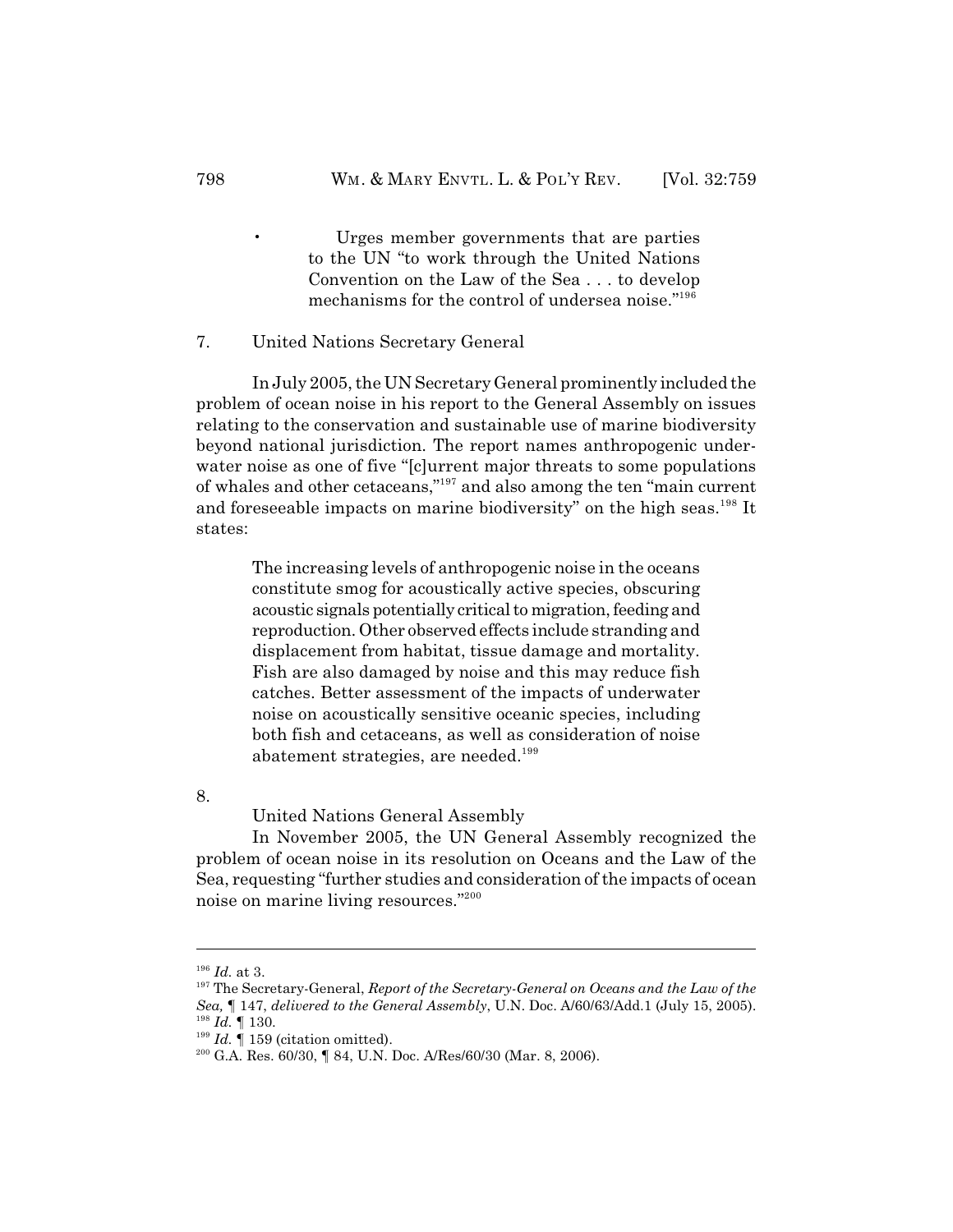9.

Convention of Migratory Species

Also in November 2005, the parties to the Convention on Migratory Species ("CMS") passed a resolution naming marine noise among six human threats to cetacean populations. The resolution calls on the CMS's Scientific Council to assess whether marine noise is adequately addressed in the Convention's threat abatement activities.<sup>201</sup>

10. Ad Hoc Working Group on High Sea Biodiversity

The UN General Assembly established an "Ad Hoc Open-Ended InformalWorking Group to study issues relating to the conservation and sustainable use of marine biological diversity beyond areas of national jurisdiction" (i.e., on the high seas).  $202$  In February 2006 that working group convened its first meeting, where it recognized ocean noise as a "growing human pressure" that "require[s] urgent action though international cooperation and coordination."<sup>203</sup>

III. RECOMMENDATIONS

The accumulating scientific evidence of noise-induced harm, including mass strandings of marine mammals around the world, is a wake-up call to a significant environmental problem. While its complexity precludes a simple or an immediate solution, some progress has already been made, both domestically and globally. But much more is clearly needed now, at a point where meaningful and effective solutions can have an impact *before* the problem proliferates out of control, its causes intractable and its impacts irreversible.

With this in mind, NRDC has recommended the following measures:

• *Develop and implement a wider set of mitigation measures.* The regulatory agencies in the United States, NMFS and the Fish and Wildlife Service,

*Summary of the Eight Conference of the Parties to the Convention on Migratory Species:* 201 *20-25 November 2005*, EARTH NEGOTIATIONS BULL., Nov. 28, 2005, at 5.

<sup>&</sup>lt;sup>202</sup> U.N. General Assembly, *Ad-Hoc Open-ended Informal Working Group on Conservation and Sustainable Use of Marine Biological Diversity Beyond Areas of National Jurisdiction*, U.N. Doc. A/61/65 (Mar. 20, 2006).

 $^{203}$  Id.  $\P$  33.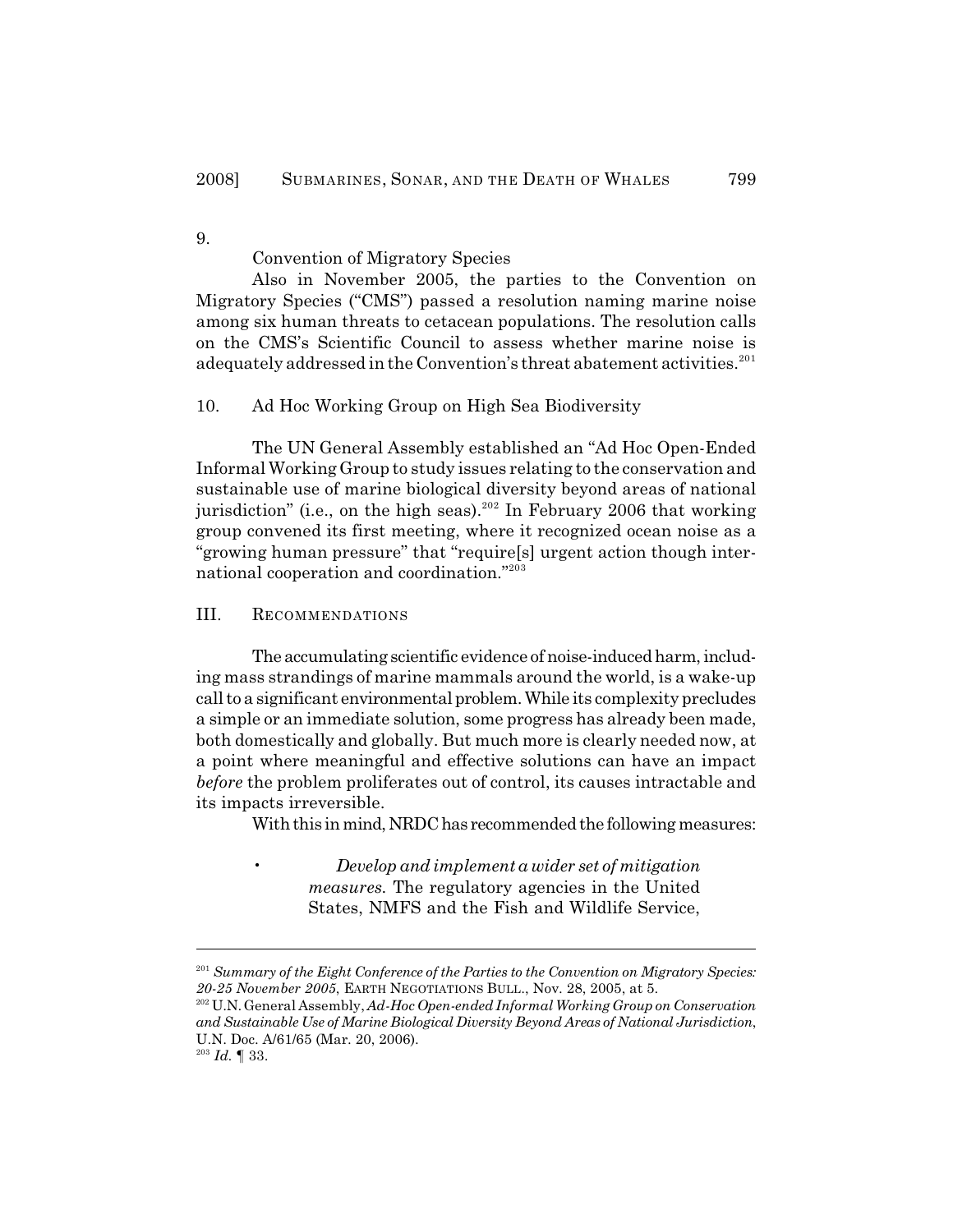should move beyond the inadequate operational requirements that are currently imposed and develop a full range of options, particularly geographic and seasonal restrictions and technological (or "source-based") improvements. 204

• *Build economies of scale.* Agencies should use programmatic review and other means to develop economies of scale in mitigation, monitoring, and basic population research. In conducting programmatic review of noise-producing activities, the agencies should take care to make threshold mitigation decisions early in the process and to allow public participation at every stage, as the law requires. 205

• *Improve enforcement of the Marine Mammal Protection Act.* NMFS should exercise the enforcement authority delegated by Congress under the Act to bring clearly harmful activities, such as military sonar, into the regulatory system and should adopt process guidelines to ensure that an arm's length relationship is maintained with prospective permittees. And Congress should add a "citizen-suit" provision to the MMPA, which would strengthen the authority of the public to do what, in some cases, the regulatory agencies will not.<sup>206</sup>

• *Increase funds for permitting and enforcement.* The U.S. Congress should increase NMFS's annual budget for permitting and enforcement under the MMPA.<sup>207</sup>

• *Set effective standards for regulatory action.* So that the MMPA can serve the protective role that Congress intended, the Act's standards for "negligible impact" and behavioral "harassment" should protect the species most vulnerable to noise, ensure that major noise-producing activities remain inside

<sup>&</sup>lt;sup>204</sup> JASNY ET AL., *supra* note 3, at vii.

 $^{205}$  *Id.* 

 $^{206}$  *Id.* 

 $^{207}$  *Id.*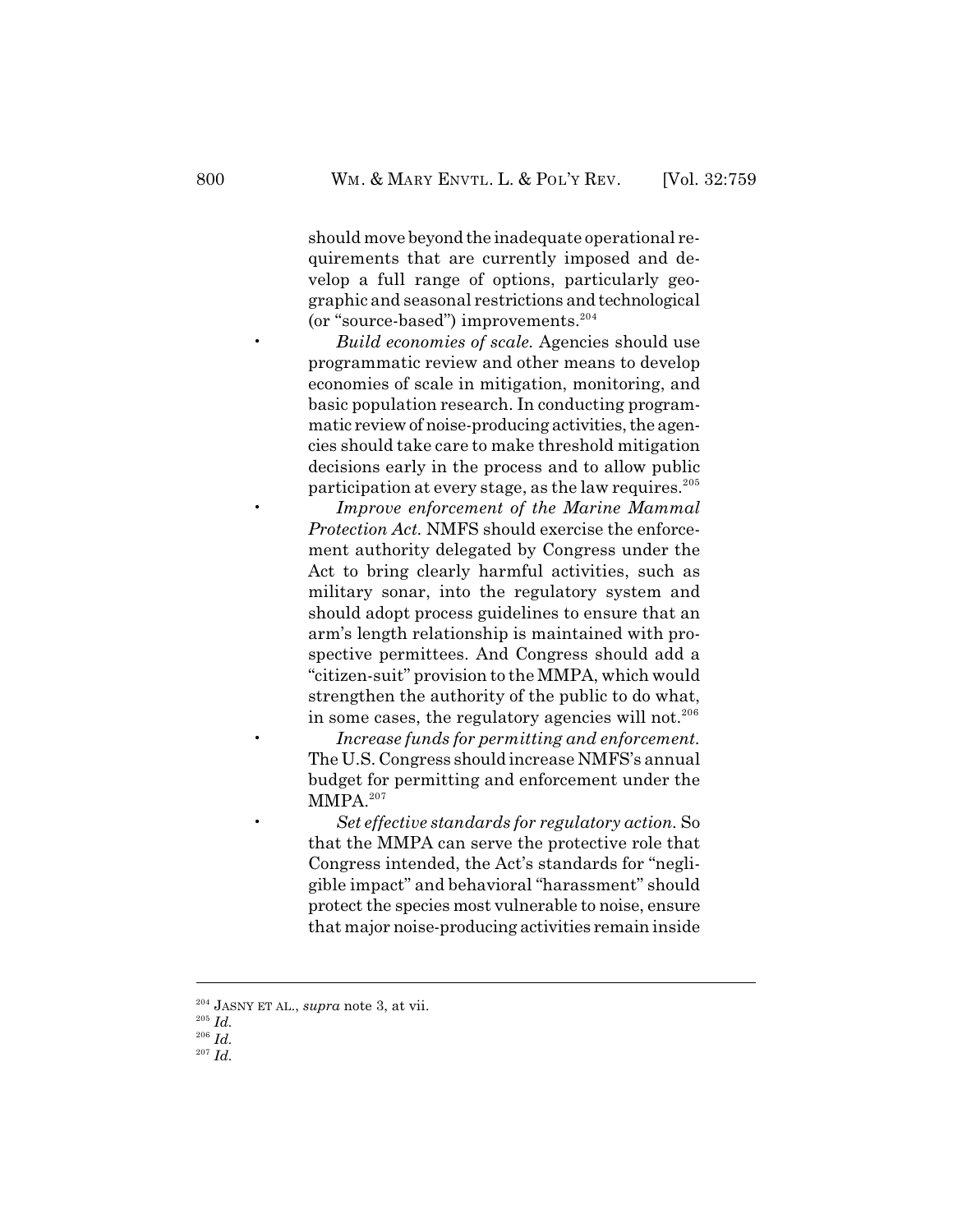the regulatory system, and enable wildlife agencies to manage populations for cumulative impacts.<sup>208</sup>

• *Establish a federal research program.* Congress should establish a National Ocean Noise Research Program through the National Fish and Wildlife Foundation, or similar institution, allowing for coordination, reliability, and independence of funding. A substantial portion of the budget should be expressly dedicated to improving and expanding mitigation measures.<sup>209</sup>

• *Commit to global and regional solutions.* The United States and other nations should work through specialized bodies such as the International Maritime Organization to develop guidelines for particular activities like shipping noise; through regional seas agreements to bring sound into the management of coastal habitat; and through intergovernmental regimes, like the European Union, to develop binding multinational legislation.<sup>210</sup>

#### **CONCLUSION**

From ship-shock to sonar training, the position of the U.S. Navy during the past fourteen years of litigation has consistently been founded on deference—deference to its judgment in determining the level of compliance required by our environmental laws in its testing and training activities. In each case, however, the district courts have affirmed the principle that, absent an explicit statutory exemption, those laws apply not just to the rest of us but also to the military services in their training for our national defense, even in this post-9/11 era. And as settlement agreements have been achieved in those cases—agreements that allow the Navy to continue to train but under terms requiring a higher level of environmental compliance—it has become increasingly difficult to dispute that a balance between military preparedness and environmental protection is achievable if only there is a will to achieve it. There can

*Id.* <sup>208</sup>

*Id.* <sup>209</sup>

 $\frac{1}{10}$